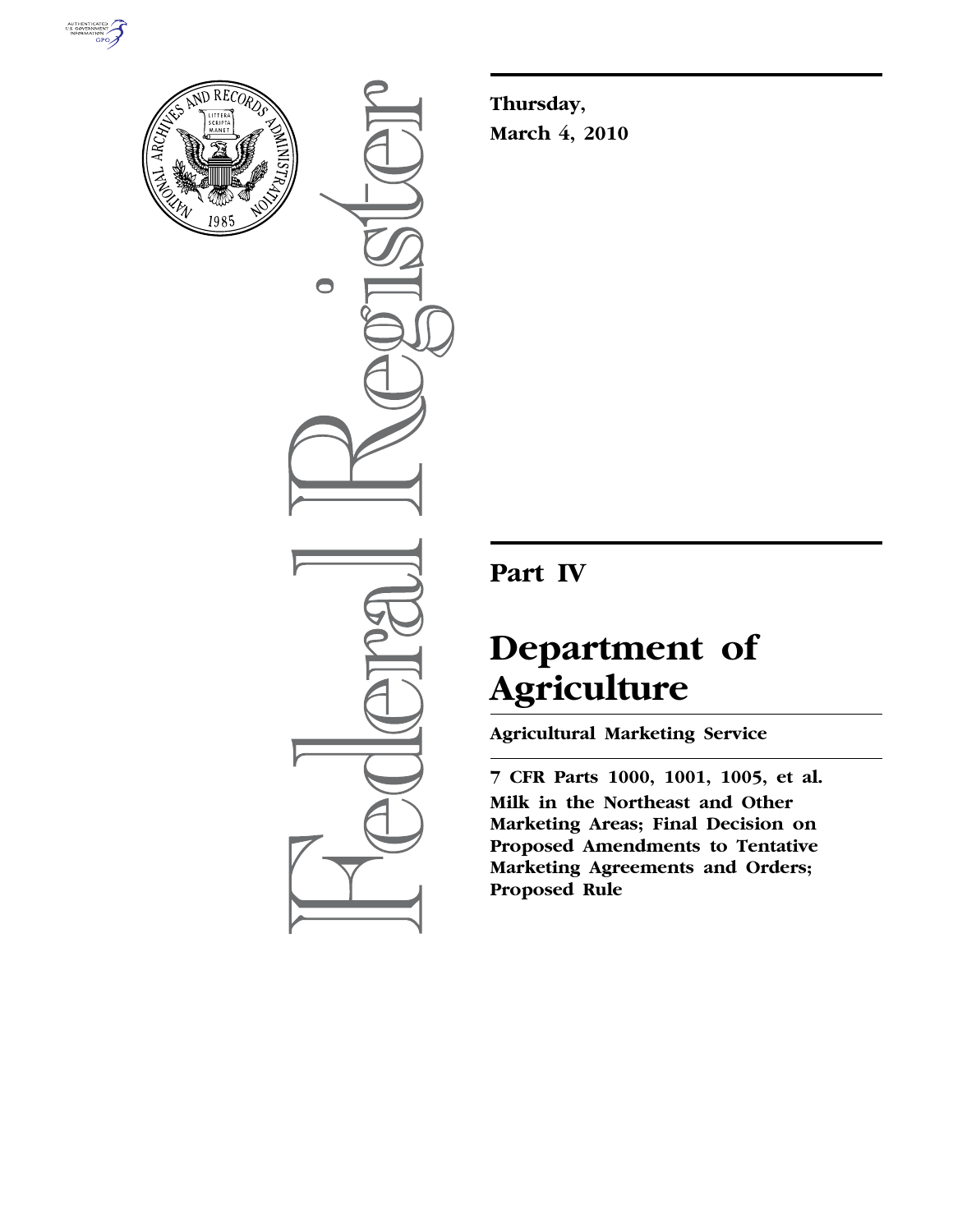# **DEPARTMENT OF AGRICULTURE**

#### **Agricultural Marketing Service**

**7 CFR Parts 1000, 1001, 1005, 1006, 1007, 1030, 1032, 1033, 1124, 1126 and 1131** 

**[Doc. No. AMS–DA–09–0007; AO–14–A78, et al.; DA–09–02]** 

## **Milk in the Northeast and Other Marketing Areas; Final Decision on Proposed Amendments to Tentative Marketing Agreements and Orders**

**AGENCY:** Agricultural Marketing Service, USDA.

**ACTION:** Proposed rule.

**SUMMARY:** This decision proposes that the producer-handler definitions of all Federal milk marketing orders be amended to limit exemption from pooling and pricing provisions to those with total route disposition and sales of packaged fluid milk products to other plants of 3 million pounds or less per month. The exempt plant definition would continue to limit route disposition and sales of packaged fluid milk products to other plants to 150,000 pounds or less per month. This final decision is subject to producer approval by referendum.

**FOR FURTHER INFORMATION CONTACT:** 

Gino M. Tosi or Jack Rower, Senior Marketing Specialists, Order Formulation and Enforcement Branch, USDA/AMS/Dairy Programs, Stop 0231–Room 2971, 1400 Independence Avenue, SW., Washington, DC 20250– 0231, (202) 720–7183, e-mail addresses: *gino.tosi@ams.usda.gov* and *jack.rower@ams.usda.gov.* 

**SUPPLEMENTARY INFORMATION:** This decision proposes that the producerhandler provisions of all Federal milk marketing orders be amended to limit exemption from pooling and pricing to those with total route disposition and sales of packaged fluid milk products to other plants of 3 million pounds or less per month. The exempt plant definition would continue to limit route disposition and sales of packaged fluid milk products to other plants to 150,000 pounds or less per month.

This administrative action is governed by the provisions of sections 556 and 557 of Title 5 of the United States Code and, therefore, is excluded from the requirements of Executive Order 12866.

The amendments to the rules proposed herein have been reviewed under Executive Order 12988, Civil Justice Reform. They are not intended to have a retroactive effect. The Agricultural Marketing Agreement Act

of 1937, as amended (7 U.S.C. 601–674) (AMAA), provides that administrative proceedings must be exhausted before parties may file suit in court. Under section 608c(15)(A) of the AMAA, any handler subject to an order may request modification or exemption from such order by filing with USDA a petition stating that the order, any provision of the order, or any obligation imposed in connection with the order is not in accordance with the law. A handler is afforded the opportunity for a hearing on the petition. After a hearing, USDA would rule on the petition. The AMAA provides that the district court of the United States in any district in which the handler is an inhabitant, or has its principal place of business, has jurisdiction in equity to review USDA's ruling on the petition, provided a bill in equity is filed not later than 20 days after the date of the entry of the ruling.

# **Regulatory Flexibility Act and Paperwork Reduction Act**

In accordance with the Regulatory Flexibility Act (5 U.S.C. 601–612), the Agricultural Marketing Service has considered the economic impact of this action on small entities and has certified that this proposed rule will not have a significant economic impact on a substantial number of small entities. For the purpose of the Regulatory Flexibility Act, a dairy farm is considered a ''small business'' if it has an annual gross revenue of less than \$750,000, and a dairy products manufacturer is a "small business'' if it has fewer than 500 employees. For the purpose of determining which dairy farms are "small businesses," the \$750,000 per year criterion was used to establish a milk marketing guideline of 500,000 pounds per month. Although this guideline does not factor in additional monies that may be received by dairy producers, it should be an inclusive standard for most ''small'' dairy farms. For purposes of determining a handler's size, if the plant is part of a company operating multiple plants that collectively exceed the 500-employee limit, the plant will be considered a large business even if the local plant has fewer than 500 employees.

Producer-handlers are dairy farms that process their own milk production. These entities must operate one or more dairy farms as a pre-condition to operating processing plants as producerhandlers. The size of the dairy farm(s) determines the production level of the operation and is a controlling factor in the capacity of the processing plant and possible sales volume associated with the producer-handler entity. Determining whether a producerhandler is considered a small or large business is therefore dependent on the capacity of its dairy farm(s), where a producer-handler with annual gross revenue in excess of \$750,000 is considered a large business.

The proposed amendments would obligate some large producer-handlers under the Federal milk marketing order system to the same terms as other fully regulated handlers of their respective orders provided they meet the criteria for qualification as fully regulated plants. Entities currently defined as producer-handlers under the terms of their order will be subject to the pooling and pricing provisions of the order if their total route disposition and sales of packaged fluid milk products to other plants is more than 3 million pounds per month.

Producer-handlers with total route disposition and sales of packaged fluid milk products to other plants of 3 million pounds or less during the month will not be subject to the pooling and pricing provisions of any order as a result of this rulemaking. To the extent that current producer-handlers have route disposition and sales of packaged fluid milk products to other plants outside of the order's marketing areas, such route disposition and sales of packaged fluid milk products to other plants will be subject to the pooling and pricing provisions of the orders if such measure causes them to become fully regulated.

If current producer-handlers have total route disposition and sales of packaged fluid milk products to other plants of more than 3 million pounds during a month, such producer-handlers will be regulated under the pooling and pricing provisions of the orders like other fully regulated handlers. Such large producer-handlers will account to the pool for their uses of milk at the applicable minimum class prices and pay the difference between their usevalue of milk and the blend price of the order to that order's producer-settlement fund.

While this may cause an economic impact on those entities with more than three million pounds of total monthly sales that are currently considered producer-handlers under the Federal order system, the impact is offset by the benefit to other small businesses. With respect to dairy farms whose milk is pooled on Federal marketing orders, such dairy farms who have not heretofore shared in the additional revenue that accrues from the marketwide pooling of Class I sales by producer-handlers will share in such revenue. All producer-handlers who dispose of more than 3 million pounds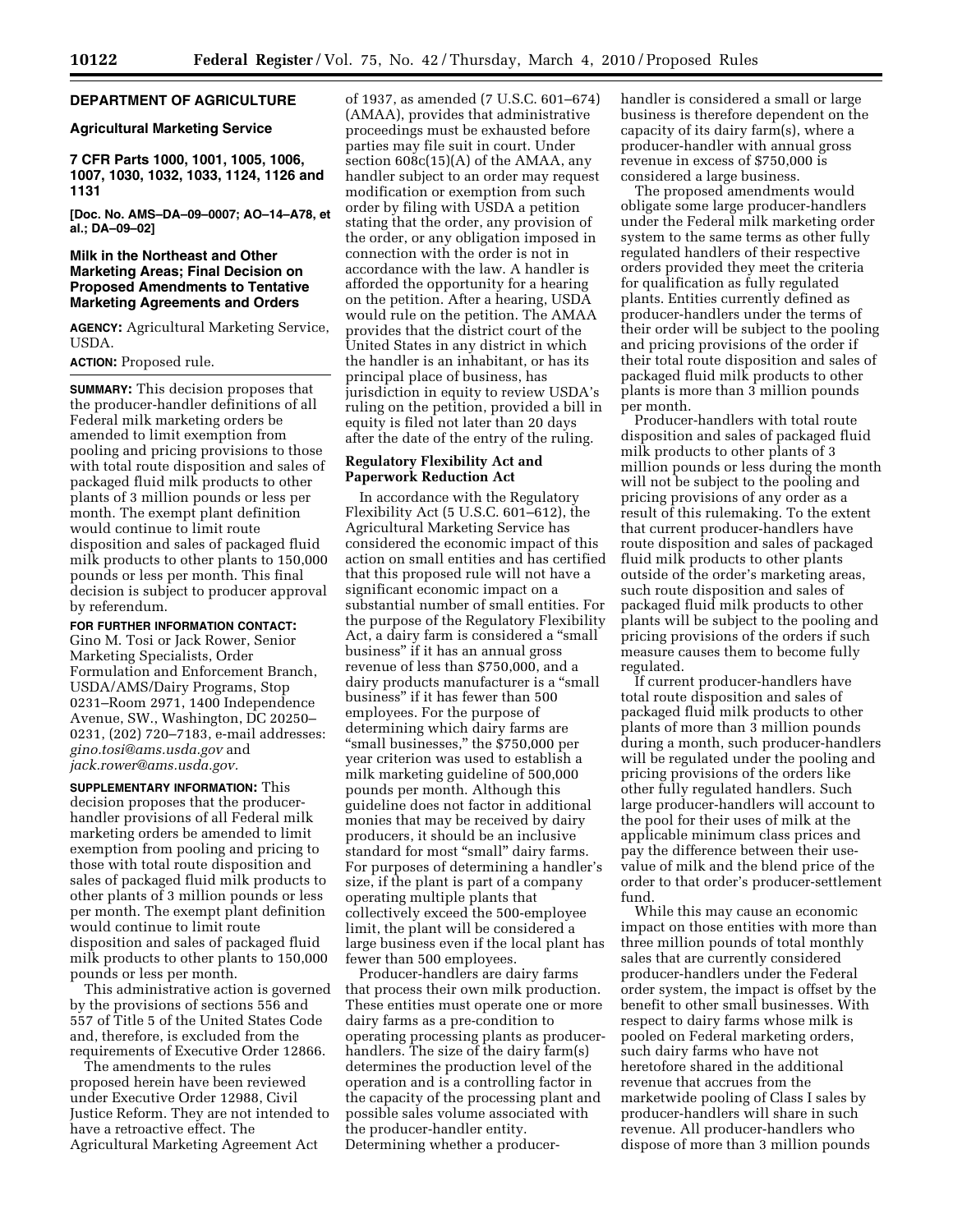of fluid milk, including sales of packaged fluid milk products to other plants per month will account to all market participants at the announced Federal order Class I price for such use.

To the extent that some large producer-handlers become subject to the pooling and pricing provisions of Federal milk marketing orders, such will be determined in their capacity as handlers. Such entities will no longer have restrictions applicable to their business operations that were conditions for producer-handler status and exemption from the pooling and pricing provisions of the orders. In general, this includes being able to buy or acquire any quantity of milk from dairy farmers or other handlers instead of being limited by the current constraints of the orders. Additionally, the burden of balancing their milk production is relieved. Milk production in excess of what is needed to satisfy their Class I route disposition and sales of packaged fluid milk products to other plants may receive the minimum price protection established under the terms of the Federal milk marketing orders. The burden of balancing milk supplies will be borne by all producers who are pooled and handlers who are regulated under the terms of the orders.

During May 2009 the Northeast order had 57 pool distributing plants, 10 pool supply plants, 16 partially regulated distributing plants, 13 producer-handler plants and 40 exempt plants. Of the 83 regulated plants, 49 plants or 59 percent were considered large businesses. Of the 13,050 dairy farmers whose milk was pooled on the order, 628 farms or 5 percent were considered large businesses and 12,422 farms or 95 percent of dairy farms in the Northeast order were considered small businesses. Most of these dairy farms, large and small, could benefit by receiving a higher blend price, if the recommended 3-million pound monthly Class I route disposition limitation for producerhandlers is adopted.

During May 2009, the Appalachian order had 21 pool distributing plants, 1 pool supply plant, 2 partially regulated distributing plants, 1 producer-handler plant and 4 exempt plants. Of the 24 regulated plants, 21 plants or 88 percent were considered large businesses. Of the 2,516 dairy farmers whose milk was pooled on the order, 159 farms or 6 percent were considered large businesses and 2,357 farms or 94 percent of dairy farms in the Appalachian order were considered small businesses. Most of these dairy farms, large and small, could benefit by receiving a higher blend price, if the recommended 3-million pound monthly

Class I route disposition limitation for producer-handlers is adopted.

During May 2009, the Florida order had 11 pool distributing plants, 5 partially regulated distributing plants and 2 exempt plants. The order had no pool supply plants or producer-handler plants as of May 2009. Of the 16 regulated plants, 12 plants or 75 percent were considered large businesses. Of the 249 dairy farmers whose milk was pooled on the order, 105 farms or 42 percent were considered large businesses and 144 farms or 58 percent of dairy farms in the Florida order were considered small businesses. Most of these dairy farms, large and small, could benefit by receiving a higher blend price, if the recommended 3-million pound monthly Class I route disposition limitation for producer-handlers is adopted.

During May 2009, the Southeast order had 22 pool distributing plants, 3 pool supply plants, 6 partially regulated distributing plants and 12 exempt plants. The order had no producerhandler plants as of May 2009. Of the 31 regulated plants, 28 plants or 90 percent were considered large businesses. Of the 2,992 dairy farmers whose milk was pooled on the order, 187 farms or 6 percent were considered large businesses and 2,805 farms or 94 percent of dairy farms in the Southeast order were considered small businesses. Most of these dairy farms, large and small, could benefit by receiving a higher blend price, if the recommended 3-million pound monthly Class I route disposition limitation for producerhandlers is adopted.

During May 2009, the Upper Midwest order had 24 pool distributing plants, 53 pool supply plants, 2 partially regulated distributing plants, 5 producer-handler plants and 11 exempt plants. Of the 79 regulated plants, 37 plants or 47 percent were considered large businesses. Of the 15,336 dairy farmers whose milk was pooled on the order, 1,001 farms or 7 percent were considered large businesses and 14,335 farms or 93 percent of dairy farms in the Upper Midwest order were considered small businesses. Most of these dairy farms, large and small, could benefit by receiving a higher blend price, if the recommended 3-million pound monthly Class I route disposition limitation for producer-handlers is adopted.

During May 2009, the Central order had 30 pool distributing plants, 12 pool supply plants, 1 partially regulated distributing plant, 7 producer-handler plants and 19 exempt plants. Of the 43 regulated plants, 35 plants or 81 percent were considered large businesses. Of the 3,600 dairy farmers whose milk was

pooled on the order, 413 farms or 11 percent were considered large businesses and 3,187 farms or 89 percent of dairy farms in the Central order were considered small businesses. Most of these dairy farms, large and small, could benefit by receiving a higher blend price, if the recommended 3-million pound monthly Class I route disposition limitation for producerhandlers is adopted.

During May 2009, the Mideast order had 22 pool distributing plants, 2 pool supply plants, 4 partially regulated distributing plants, 1 producer-handler plant and 17 exempt plants. Of the 28 regulated plants, 8 plants or 29 percent were considered large businesses. Of the 7,238 dairy farmers whose milk was pooled on the order, 504 farms or 7 percent were considered large businesses and 6,734 farms or 93 percent of dairy farms in the Mideast order were considered small businesses. Most of these dairy farms, large and small, could benefit by receiving a higher blend price, if the recommended 3-million pound monthly Class I route disposition limitation for producerhandlers is adopted.

During May 2009, the Pacific Northwest order had 15 pool distributing plants, 8 pool supply plants, 13 partially regulated distributing plants, 5 producer-handler plants and 2 exempt plants. Of the 36 regulated plants, 20 plants or 56 percent were considered large business. Of the 657 dairy farmers whose milk was pooled on the order, 326 farms or 50 percent were considered large businesses. Because the Pacific Northwest order already fully regulates producer-handlers with monthly route distribution in excess of three million pounds per month, the proposed action will have a minimal effect on small farmers whose milk is pooled on the order.

During May 2009, the Southwest order had 19 pool distributing plants, 2 pool supply plants, 1 partially regulated distributing plant, 5 producer-handler plants and 2 exempt plants. Of the 79 regulated plants, 19 plants or 24 percent were considered large businesses. Of the 588 dairy farmers whose milk was pooled on the order, 318 farms or 54 percent were considered large businesses and 270 farms or 46 percent of dairy farms in the Southeast order were considered small businesses. Most of these dairy farms, large and small, could benefit by receiving a higher blend price, if the recommended 3 million pound monthly Class I route disposition limitation for producerhandlers is adopted.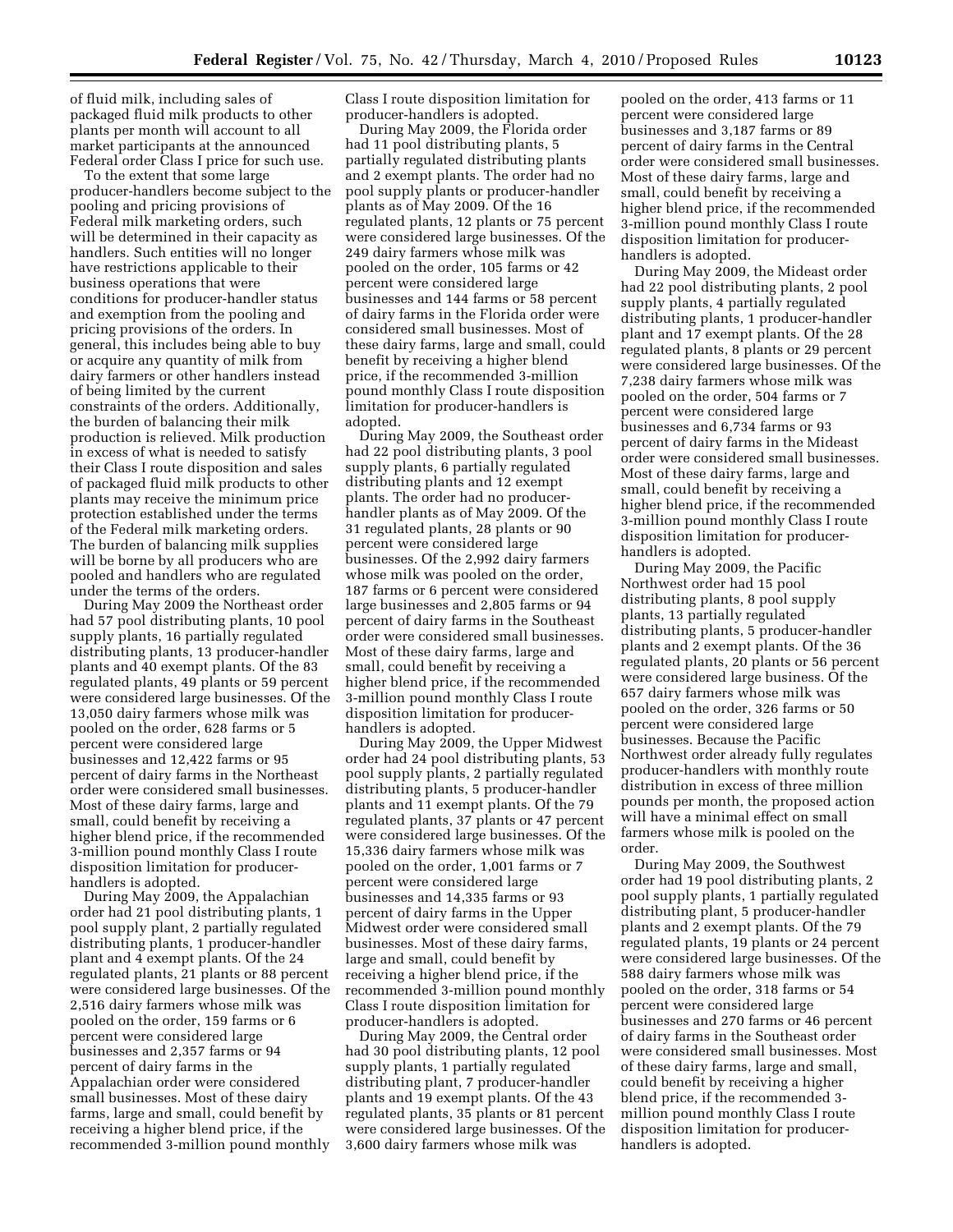During May 2009, the Arizona order had 5 pool distributing plants, 1 pool supply plant, 15 partially regulated distributing plants and 1 exempt plant. The order had no producer-handler plants as of May 2009. Of the 21 regulated plants, 13 plants or 62 percent were considered large businesses. Of the 100 dairy farmers whose milk was pooled on the order, 95 farms or 95 percent were considered large businesses. Because the Arizona order already fully regulates producerhandlers with monthly route distribution in excess of 3 million pounds, the proposed action will have a minimal effect on small farmers whose milk is pooled on the order.

As of May 2009, in their capacity as producers, 15 producer-handlers would be considered large producers as their annual marketings exceed 6 million pounds of milk (500,000 pounds per month). During the same month, 22 producer-handlers would be considered small producers. Record evidence indicates that as of March 2009, seven large producer-handlers had total route sales of two million pounds or more per month. Therefore, seven or fewer large producer-handlers could potentially become subject to the pooling and pricing provisions of Federal milk marketing orders because of route disposition of more than three million pounds per month.

A review of reporting requirements was completed under the Paperwork Reduction Act of 1995 (44 U.S.C. Chapter 35). It was determined that these proposed amendments would have minimal impact on reporting, recordkeeping, or other compliance requirements for entities currently considered producer-handlers under Federal milk marketing orders because they would remain identical to the current requirements applicable to all other regulated handlers who are subject to the pooling and pricing provisions. No new forms are proposed and no additional reporting requirements would be necessary.

This notice does not require additional information collection that requires clearance by the Office of Management and Budget (OMB) beyond currently approved information collection. The primary sources of data used to complete the forms are routinely used in most business transactions. Forms require only a minimal amount of information that can be supplied without data processing equipment or a trained statistical staff. Thus, the information collection and reporting burden is relatively small. Requiring the same reports for all handlers does not significantly disadvantage any handler

that is smaller than the industry average.

Interested parties are invited to submit comments on the probable regulatory and informational impact of this proposed rule on small entities.

#### **Prior Documents in This Proceeding**

*Notice of Hearing:* Issued April 3, 2009; published April 9, 2009 (74 FR 16296).

*Recommended Decision:* Issued October 15, 2009; published October 21, 2009 (74 FR 54383).

#### **Preliminary Statement**

Notice is hereby given of the filing with the Hearing Clerk of this final decision with respect to proposed amendments to the tentative marketing agreement and the order regulating the handling of milk in the Northeast and all other marketing areas. This notice is issued pursuant to the provisions of the AMAA and the applicable rules of practice and procedure governing the formulation of marketing agreements and marketing orders (7 CFR part 900).

A public hearing was held upon proposed amendments to the marketing agreements and the orders regulating the handling of milk in all Federal milk marketing orders. The hearing was held pursuant to the provisions of the AMAA, as amended (7 U.S.C. 601–674), and the applicable rules of practice and procedure governing the formulation of marketing agreements and marketing orders (7 CFR part 900).

The proposed amendments set forth below are based on the record of a public hearing held in Cincinnati, Ohio, on May 4–20, 2009, pursuant to a notice of hearing published April 9, 2009 (74 FR 16295); and a recommended decision published October 21, 2009 (74 FR 54383).

The material issues on the record of hearing relate to:

1. Producer-handler and exempt plant definitions in all Federal milk marketing orders.

#### **Findings and Conclusions**

All orders should be amended to limit producer-handlers to total Class I route disposition and packaged sales of fluid milk products to other plants to not more than 3 million pounds per month as a condition for exemption from pooling and pricing provisions. The exempt plant definition of all orders continues to limit disposition of Class I milk products, including sales of packaged fluid milk products to other plants to 150,000 pounds or less per month.

# *The Regulatory Status of Producer-Handlers*

Currently, several orders define and describe a special category of handler known as producer-handler. Under the Pacific Northwest and Arizona orders (Orders 124 and 131, respectively) producer-handlers are subject to provisions that limit Class I route disposition to 3 million pounds or less per month within the respective marketing areas. The other 8 orders have no similar route disposition limit. The 3 southeastern orders (Orders 5, 6 and 7) do not allow producer-handlers to purchase supplemental milk while the remaining 5 orders provide producerhandlers the opportunity to purchase limited amounts. With noted exceptions, the producer-handler definitions of all Federal milk marketing orders exempt producer-handlers from the pooling and pricing provisions.

As a result of their exemption from pooling and pricing, producer-handlers, as handlers, are not required to pay the minimum class prices established under the orders nor are they, as producers, granted minimum price protection for disposal of surplus milk. Producerhandlers, in their capacity as handlers, are not obligated to equalize their usevalue of milk through payment of the difference between their use-value of milk and the respective order's blend price into the producer-settlement fund. As such, producer-handlers retain the full value of milk processed and disposed of as fluid milk products by their operation within the marketing areas.

Entities defined as producer-handlers must adhere to strict criteria that limit certain business practices including the purchase of supplemental milk. Given these limitations, producer-handlers bear the full burden of balancing their milk production between fluid and other uses. Milk production in excess of their Class I route disposition does not enjoy minimum price protection under the orders and may be sold at whatever price is obtainable in the market.

Producer-handlers are required to submit reports to the Market Administrator to ensure compliance with the requirements for their regulatory status as producer-handlers. In this sense, producer-handlers are regulated under the orders but are not ''fully regulated'' as are other handlers who are subject to an order's pooling and pricing provisions.

# *The Regulatory Status of Exempt Plants*

The current exempt plant definition was implemented in January 2000 and is uniform across all orders. Exempt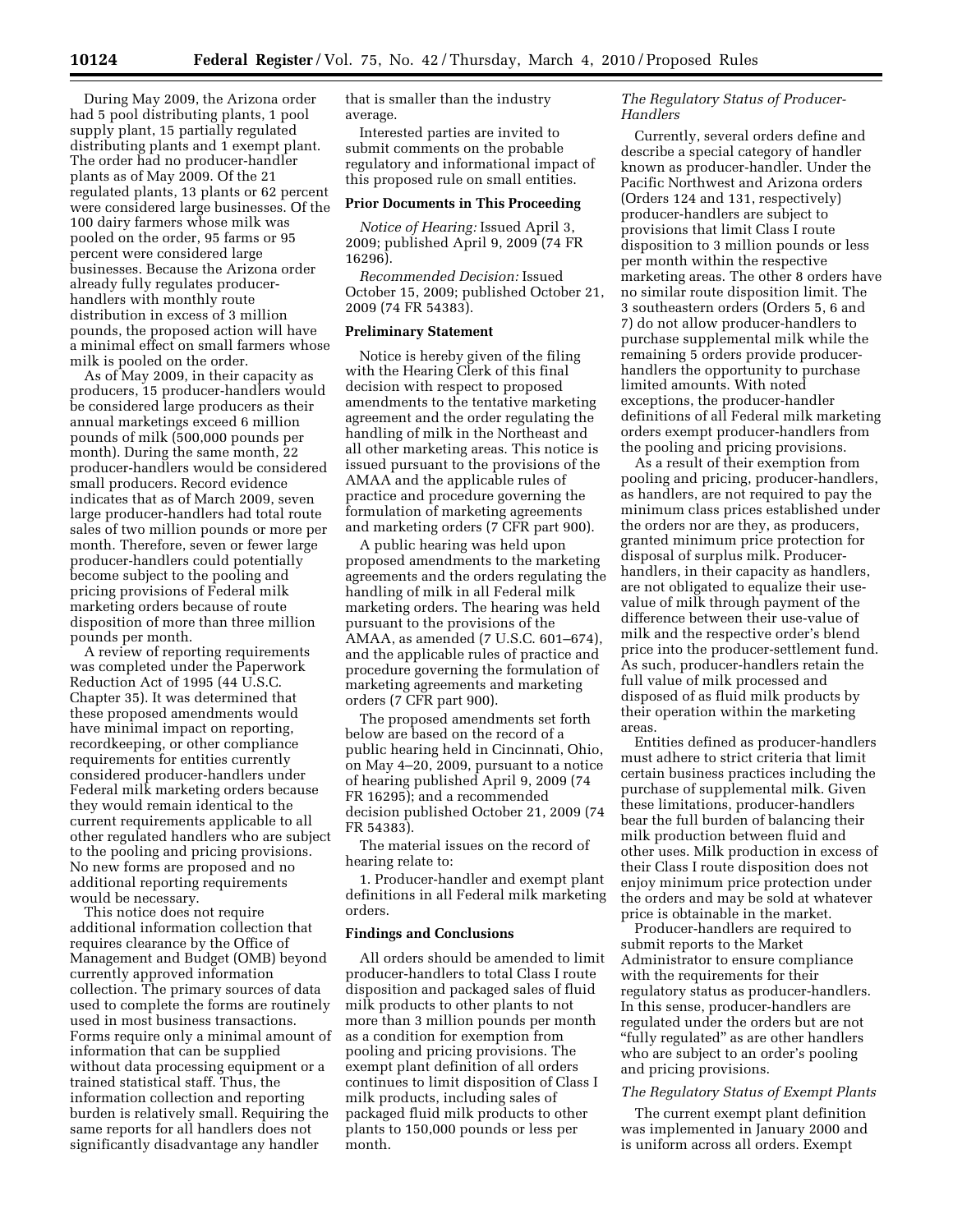plants are not subject to full regulation on the basis of size. At or below the monthly Class I disposition threshold, including sales of packaged fluid milk products to other plants for exempt plants, these entities do not impact competitive relationships among handlers in the market such that full regulation is warranted. Exempt plants may operate solely as processing operations or may have the structure of producer-handlers. Operational structure is irrelevant insomuch as qualification for exempt plant status is based solely upon Class I sales volume. Exempt plants are required to occasionally submit reports and information to the Market Administrator to ensure compliance with the exempt plant definition.

#### **Summary of Testimony**

#### *Overview of Proposals*

This proceeding was held in response to two proposals jointly submitted by the National Milk Producers Federation (NMPF) and the International Dairy Foods Association (IDFA). These proposals, marked as Proposals 1 and 2 would: (1) Eliminate the producerhandler provision from all Federal milk orders; (2) Increase the exempt plant monthly limit on disposition of fluid milk products from 150,000 to 450,000 pounds; and (3) Require unique labeling for fluid milk products distributed by exempt plants.

This proceeding also considered 17 alternative proposals received in response to the initial proposals. These proposals suggested a range of amendments to the producer-handler, exempt plant and pooling provisions.

The following summary of evidence presented during the proceeding is organized as follows:

1. Elimination of the producerhandler provisions and amendment of the exempt plant definition to include an increased limit on monthly Class I disposition.

2. Elimination of the producerhandler provisions and adoption of grandfathering.

3. Adoption of producer-handler provisions to include a limit on monthly Class I disposition.

4. Exemption of vertically integrated operations with retail and home delivery distribution.

5. Exemption of own-farm milk.

6. Establishment of individual handler pools.

# *Elimination of the Producer-Handler Provisions and Amendment of the Exempt Plant Definition to Include an Increased Limit on Monthly Class I Disposition*

Proposed by NMPF and IDFA, proposals published in the hearing notice as Proposal 1 and Proposal 2, seek to simultaneously eliminate the producer-handler definition from all Federal milk orders and increase the monthly Class I route disposition limit from the current 150,000 pounds to 450,000 pounds and require unique labeling for fluid milk products distributed by exempt plants. Proposals published in the hearing notice as 19 and 22 reiterated the positions contained in Proposals 1 and 2.

Representative members and supporters of NMPF including dairy farmer members, employees and representatives of Dairy Farmers of America (DFA), Mid-West Dairymen's Company (Mid-west), Lakeshore Federated Dairy Cooperative (Lakeshore), Michigan Milk Producers Association (MMPA), Prairie Farms Dairy (Prairie Farms), Maryland & Virginia Milk Producers Cooperative Association, Inc. (MD&VA), United Dairymen of Arizona (UDA), Northwest Dairy Association-Darigold (NDA– Darigold), and St. Albans Cooperative Creamery, Inc. (St. Albans) supported either the elimination of the producerhandler provisions or an increase in the exempt plant Class I route disposition limit, or both during the hearing.

A representative of NMPF testified in support of Proposals 1 and 2. NMPF is a trade association that represents 31 dairy farmer cooperatives. The witness was of the opinion that the exemption for producer-handlers was originally based upon the assumption that producer-handlers have limited sales of fluid milk products and little influence in the market. Using USDA data, the NMPF witness demonstrated that producer-handlers have a growing share of fluid milk sales in the markets that do not restrict the Class I disposition of producer-handlers. Given that some producer-handlers now sell large volumes of fluid milk products and significantly impact the market, larger producer-handlers should not be exempt from pooling and pricing, the witness asserted.

According to the NMPF witness, large producer-handlers have a regulatory advantage associated with the price at which they acquire milk for processing and the sales revenues they retain because of the exemption they enjoy. Specifically, the witness testified that producer-handlers are essentially able to acquire their milk at the uniform price rather than the Class I price and as a result, enjoy a cost advantage over fully regulated handlers in procuring milk. The witness asserted that the uniform price is effectively the market price for producer milk and as such, the appropriate transfer price (the price at which producer-handlers transfer their internal milk supply to their plant) for analysis of the regulatory impact of producer-handlers. Additionally, producer-handlers' exemption from payment into the producer-settlement fund deprives Federal order pools of money that would otherwise be distributed among producers, the witness stated. Producer-handlers, the witness asserted, encounter the same costs from cow to bottle as other enterprises but are exempt from pool payment.

The NMPF witness testified that the potential exists for large dairy farms to become large producer-handlers. A more than 100 percent increase in dairy farms with more than 2,000 cows from 1998 to 2007 has occurred, the witness stated, noting that the monthly milk production of a 2,000-cow dairy is nearly 4 million pounds. Collectively, farms at this level of production, upon conversion to producer-handler status, could capture a large share of the Class I sales in an individual market, or nationally, the witness asserted. The witness testified that both dairy farms and handler operations are threatened by the potential for large farms to become producer-handlers. According to the witness, producer-handlers are already disruptive in most Federal order marketing areas and particularly in the Central order (Order 32) marketing area. The witness acknowledged that producer-handlers are not currently disruptive in all orders but asserted that the preemptive adoption of some uniform standards regarding producerhandler operations is necessary.

The NMPF witness explained that Proposal 2, seeking an increase in the exempt plant limit on monthly Class I disposition from 150,000 to 450,000 pounds, is based in part on a three-fold increase in milk production at the farmlevel since the time when the current exempt plant limit was set. The witness testified that plants with less than 450,000 pounds of route distribution per month have trouble competing with larger plants on a cost basis even when exempt from full regulation because the milk procurement price advantage is outweighed by higher processing costs. The witness also testified that farm size and economies-of-scale should be considered in setting an exempt plant limit, citing evidence of cost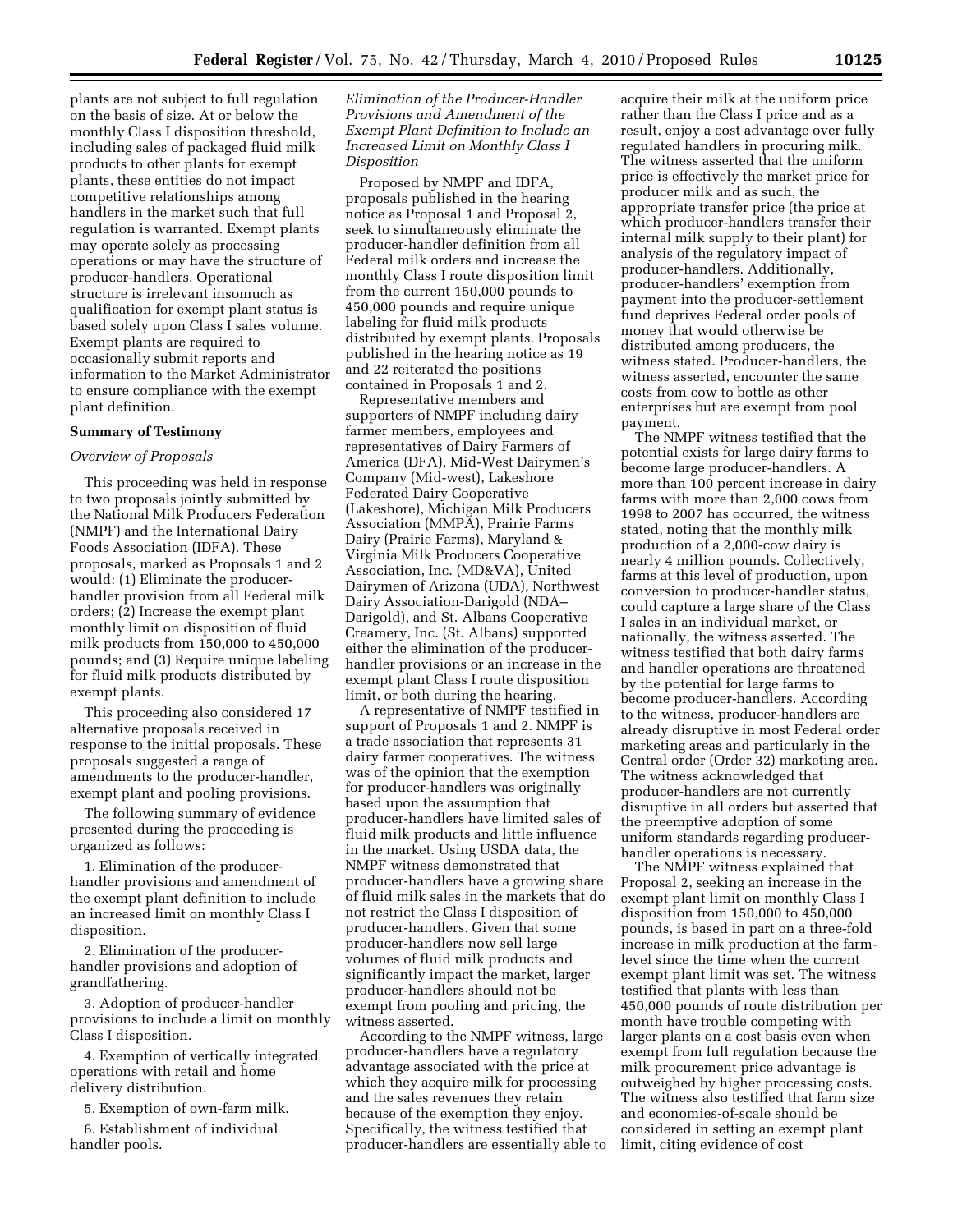disadvantages for producer-handlers with less than 500,000 pounds of monthly production.

The NMPF witness testified that the unique labeling provision of Proposal 2 is designed to prevent milk buyers from exploiting exempt plants' price advantage through the purchase of a large supply of identically labeled milk at prices lower than those of other, fully regulated plants. Additionally, the witness testified that NMPF intends the 450,000-pound monthly limit on Class I disposition for exempt plants to apply to total sales rather than sales in a single market. According to the witness, Proposals 1 and 2 in combination would allow all but the largest producerhandlers to retain an exemption from pooling and pricing while newly exempting an additional 30 to 35 regulated or partially regulated plants. Furthermore, the witness asserted, adoption of Proposals 1 and 2 would establish more equitable rules for dairy farmers whose milk is pooled and priced under the terms of Federal milk orders.

A panel of three dairy farmer members of DFA, a separate witness representing DFA, and a witness representing both Mid-West and Lakeshore testified separately in support of Proposals 1 and 2. The DFA dairy farmer panelists own and operate separate farms in Wisconsin, Texas and Kentucky. DFA is a Capper-Volstead cooperative of approximately 10,500 farms that produce milk in 49 States. Mid-West is a Capper-Volstead cooperative representing 163 dairy farms. Lakeshore is comprised of Manitowoc Milk Producers Cooperative, Milwaukee Cooperative Milk Producers, Mid-West and Scenic Central Milk Producers Cooperative. Mid-West and Lakeshore are located primarily in Illinois and Wisconsin.

Both the DFA dairy farmer panel and the Mid-West-Lakeshore witness testified that the producer-handler exemption reduces revenues for all dairy farmers whose milk is pooled on Federal orders. The DFA witness and the Mid-West-Lakeshore witness asserted that producer-handlers also disadvantage fully regulated handlers. Specifically, the DFA witness and the Mid-West-Lakeshore witness explained that producer-handlers retain the difference between the minimum Class I price and the statistical uniform price while fully regulated handlers that are similarly situated are required to account for milk at minimum class prices and pay into the producersettlement fund. The Mid-West-Lakeshore witness added some dairy cooperatives that own and operate fluid

milk plants have assumed the same risk as producer-handlers without enjoying the ability producer-handlers have, because of their exemption, to balance surplus production by adjusting packaged milk prices relative to production volume. The Mid-West-Lakeshore witness asserted that a producer-handler in the Upper Midwest (Order 30) marketing area, for example, has a \$0.14 per gallon "advantage," on average, over fully regulated handlers due to its pool exemption. Similarly, the DFA witness testified that since a producer-handler in Order 32 began supplying a regional grocer about a year ago, its milk has consistently been the lowest priced brand. In some of the markets where DFA markets milk, price concessions, including premium discounts, have been needed to meet competition from producer-handlers, and some of DFA's processor-customers have expressed concern that producerhandlers are marketing milk at such low prices that it is difficult to compete, the DFA witness stated.

The DFA dairy farmer panel stated that if fully regulated processing plants were closed due to unfair producerhandler competition, outlets for milk would become fewer and located further away from producers, which would result in higher hauling costs. Ultimately, the DFA dairy farmer panel was of the opinion that the integrity of the order system would be undermined, and the future of dairy farmers jeopardized, if the producer-handler provisions were allowed to remain. The Mid-West-Lakeshore witness echoed this position, noting that while Mid-West and Lakeshore do not currently compete with any producer-handlers, a large farm under construction near a Mid-West plant was identified as a potential producer-handler whose operations could lower the revenues of Lakeshore dairy farmers. The DFA witness provided data on the number of "larger" dairy farms across the country, estimating the potential negative impacts on producer minimum blend prices if these farms were to become producer-handlers. Accordingly, the DFA witness asserted that Proposals 1 and 2, if adopted, would add stability to the order system, and assure regulated handlers that their competitors pay the same minimum prices.

The DFA witness testified that many producer-handlers have maintained their businesses within the 150,000 pound per month exempt plant limit on Class I disposition and the proposal to triple this size limit for the exempt plant provision would allow a reasonable expansion path for many of these operations. Furthermore, the DFA dairy

farmer panel and the DFA witness asserted that a 450,000-pound per month limit would provide a majority of dairy farmers the opportunity to try onfarm processing and marketing, and if an operation is successful enough to grow the business beyond this level it would become fully regulated. The DFA witness also testified that the unique labeling component of Proposal 2 is essential because without it an incentive would exist for an integrator to "daisychain'' a group of plants to process and package under the same label for the same customer. The DFA witness agreed with the position of NMPF and IDFA that the unique labeling provision would still allow for bottling under multiple labels as long as the labels were not shared across processors.

Witnesses representing MMPA, Prairie Farms and MD&VA testified separately in support of Proposals 1 and 2. MMPA is Capper-Volstead cooperative in Michigan. Prairie Farms is a Capper-Volstead cooperative, based in Illinois, operating 35 fluid milk and dairy product processing plants, 26 of which are regulated under 5 Federal orders. MD&VA is a Capper-Volstead cooperative with more than 1,500 members, marketing member and nonmember milk in 3 Federal orders in the Mid-Atlantic and Southeast. MD&VA owns and operates three fully regulated fluid milk plants, one balancing plant and has a majority interest in a second balancing plant.

The MMPA, Prairie Farms and MD&VA witnesses provided testimony that was largely in agreement with the testimony of the DFA dairy farmer panel, and the DFA and Mid-West-Lakeshore witnesses. The MMPA witness testified specifically to the increased average size of Michigan dairy farms and the possibility that these larger dairy farms may become producer-handlers. The Prairie Farms witness joined in this concern, stating that while there are currently only a few ''large'' producer-handlers in operation across the country, the potential for new ones exists. Similarly, the MD&VA witness asserted that despite the relatively small number of producerhandlers in the Appalachian and Southeast (Orders 5 and 7) marketing areas, the potential for growth in producer-handler numbers still exists. The MD&VA witness explained that the combined growth of large farms and discontinuation of smaller farm operations has created the potential for construction of bottling plants on large farms. Additionally, the MD&VA witness testified that the Appalachian and Southeast marketing areas, as deficit markets that source out-of-area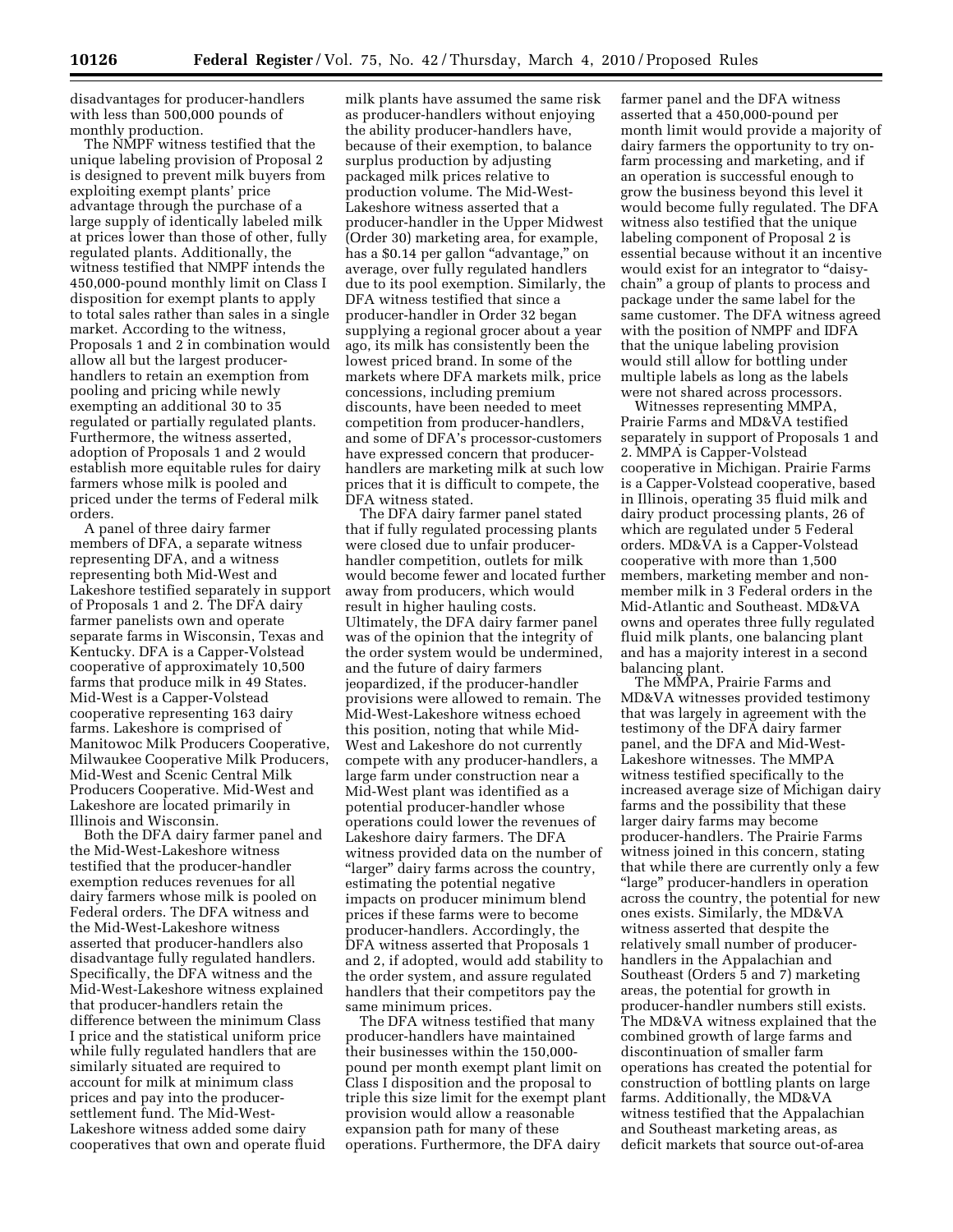milk, face the possibility of large farms located outside of the marketing areas obtaining producer-handler status and gaining advantages over fully regulated handlers who consistently supply the two markets. The MD&VA witness was of the opinion that producer-handlers should pay the same minimum prices as MD&VA's customers.

The Prairie Farms witness testified that as a fully regulated handler, Prairie Farms can compete with any other fully regulated handler but not with a producer-handler that has an unfair advantage owed to its exemption from full regulation. The MD&VA witness stated that MD&VA is billed on a monthly basis because of its pool obligation while producer-handlers are exempt, the MD&VA witness stated. Producer-handlers' exemption from pool payment is equivalent to a price advantage of \$0.23 per gallon in the areas in which MD&VA markets milk, according to the MD&VA witness.

The Prairie Farms witness testified that adoption of Proposals 1 and 2 would not harm those that want to process, package and sell own-farm milk. Rather, the proposed changes recognize that when a handler reaches a certain size, the size of that operation could negatively impact fully regulated handlers and producers alike. Similarly, the MD&VA witness noted that the adoption of the NMPF proposals would provide protection to the pool which is necessary because marketwide pooling is the only way all producers and cooperatives share in the higher value associated with Class I products.

The MMPA witness also testified that an increase in the exempt plant Class I route disposition limit to 450,000 pounds per month would allow relatively small processors to meet the needs of niche markets without causing disorder, and increase overall consumer demand for dairy products and encourage the development of new dairy products.

A dairy farmer witness representing UDA testified in support of Proposals 1 and 2. UDA is the only Capper-Volstead cooperative in the State of Arizona. The witness testified in support of Proposal 1 as a preventative measure, and noted that producers in the Arizona (Order 131) marketing area have realized higher blend prices since a cap was placed on producer-handler Class I dispositions in a prior rulemaking. The UDA witness stated that plants with 450,000 pounds or less of monthly Class I disposition serve small niche markets, are not disruptive and should not be subject to full regulation.

A witness representing NDA and Darigold testified in support of

Proposals 1 and 2. NDA is a Capper-Volstead cooperative comprised of 530 producers located in Washington, Oregon, Idaho, Utah, and California. NDA and Darigold Inc., wholly owned by NDA, own and operate bottling plants and manufacturing plants in the Pacific Northwest (Order 124) marketing area and Idaho.

The NDA-Darigold witness testified that the buyers in the region where NDA and Darigold operate are sophisticated and price conscious. Drawing from conversations with milk buyers, the witness illustrated that when buyers are presented the opportunity to buy Class I milk at a lower price, ruinous competition between fully regulated and unregulated handlers develops. The witness went on to explain that the combination of a buyer's desire for lower prices and the occurrence of similarly situated handlers competing on an uneven playing field creates disorderly marketing conditions within the market which drive prices below commercially reasonable levels.

The NDA-Darigold witness stated that the disorderly marketing and unfair competition that led to the changes in Orders 124 and 131 no longer exist since the implementation of the 3 million–pound limit on monthly Class I disposition in the marketing areas. The witness also noted that producers now receive a slightly higher blend price and three of the producer-handler operations affected by the rulemaking continue to operate.

The NDA-Darigold witness testified that handlers with 450,000 pounds or less of Class I sales per month should be treated uniformly under the exempt plant provision. The witness asserted that this proposed change closely reflects the AMAA's intent that regulation should apply equally to all handlers. The witness offered that aside from grandfathering certain current producer-handlers, the exempt plant provision should be the only basis for exemption from pooling and pricing in the future.

A witness appeared on behalf of St. Albans in support of Proposals 1 and 2. St. Albans is a dairy Capper-Volstead cooperative based in Vermont that processes and markets milk pooled on the Northeast order (Order 1). The witness testified that the Northeast order has more producer-handlers and exempt plants than any other order. Relying on the Order 1 Annual Statistical Bulletin for 2008, the witness stated that the Class I sales from 15 producer-handlers and 46 exempt plants are not included in the marketwide pool. The witness was of the opinion

that most of the exempt plants are also producer-handlers.

The St. Albans witness testified that large producer-handlers impact Federal order pools and a producer-handler located outside the Northeast marking area marketed milk into that area during every month of 2008 in direct competition with fully regulated plants supplied by local producers. The witness asserted that while St. Albans currently faces no competition from producer-handlers located in the Northeast marketing area, the location of the producer-handler is irrelevant since milk shipped from outside the order competes with local production. As such, the witness stated that the rapid growth in volume of producer-handler milk sales represents a potential market disruption.

The following handler members and other supporters of IDFA including the Northeast Dairy Foods Association (NDFA), Worcester Creameries (Worcester), Elmhurst Dairy (Elmhurst), Mountainside Farms (Mountainside), Steuben Foods (Steuben), Harrisburg Dairies (Harrisburg), the Pennsylvania Association of Milk Dealers (PAMD), Anderson Erickson Dairy (AE), Price's Creameries (Price's), and Bareman Dairy (Baremen) testified in support of either the elimination of the producer-handler provisions or the increase of the exempt plant limit on Class I route disposition, or both.

A witness appeared on behalf of IDFA in support of Proposals 1 and 2. According to the witness, IDFA is a trade association representing manufacturers, marketers, distributors and suppliers of fluid milk and related products including ice cream, frozen dairy desserts and cheese. The witness noted that most of the milk purchased and processed by IDFA members is regulated under the Federal order system.

The IDFA witness testified that the elimination of the producer-handler provisions is necessary for a number of reasons, all of which give rise to disorderly marketing. According to the witness, exemption from pooling and pricing allows producer-handlers to, in effect, pay the uniform price rather than the Class I price for own-farm milk. As a result, producer-handlers have a milk acquisition cost advantage over fully regulated plants, solely on the basis of a regulatory exemption, the witness stated. The witness asserted that disorderly marketing conditions arise when some but not all handlers are subject to payment of the Class I minimum price. According to the witness, handlers not subject to full regulation can use their artificial cost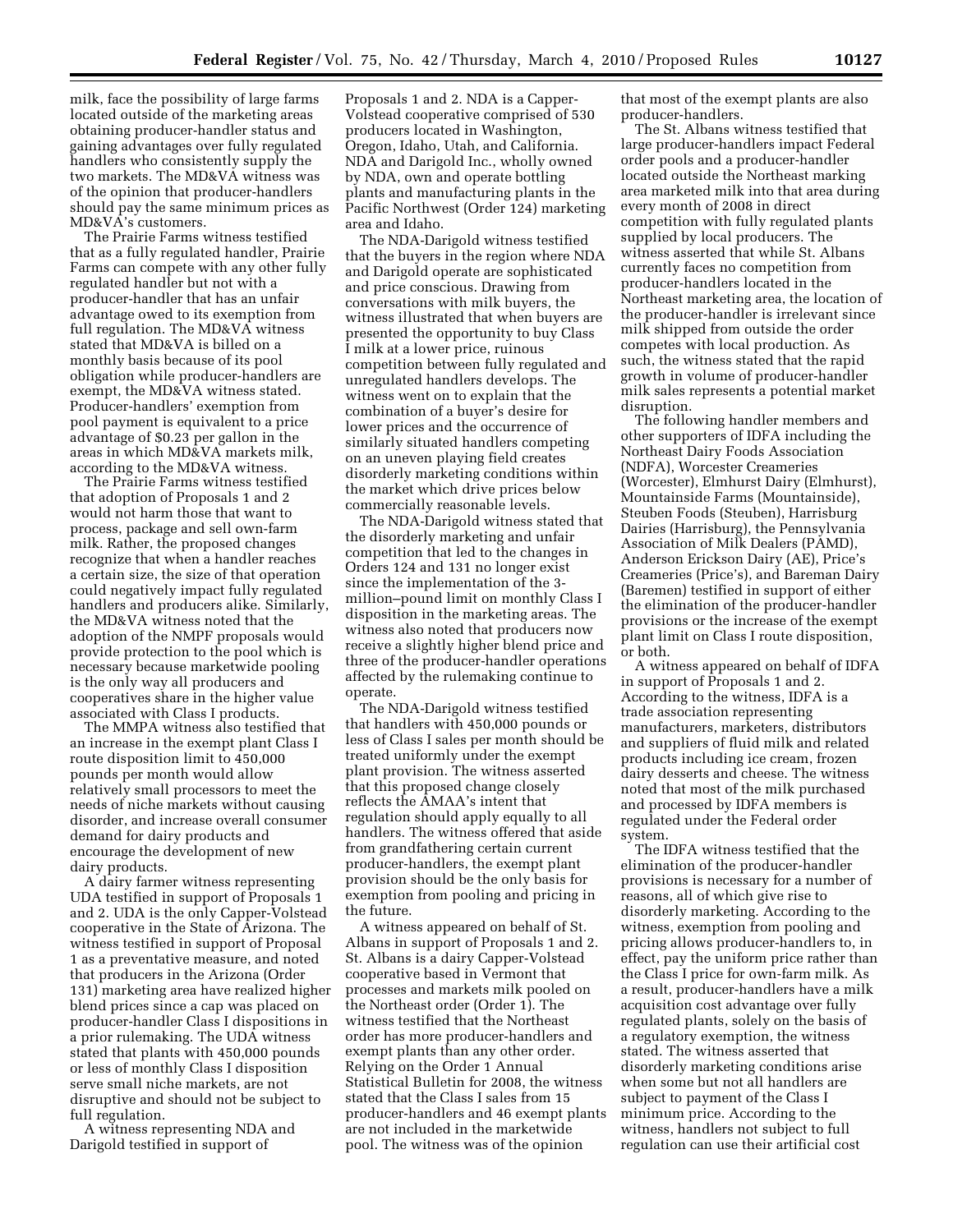advantage to offer customers a lower price than can be offered by a fully regulated handler.

The IDFA witness also asserted that the need for the elimination of the producer-handler exemption stems from significant structural changes which have occurred at all levels of the dairy industry. The witness explained that in 1998 only 235 farms reportedly had more than 2,000 cows and by 2008 that number had increased to 730 and accounted for 30.5 percent of all U.S. milk production. Providing additional perspective, the witness noted that farms with more than 500 milk cows accounted for 58.5 percent of U.S. milk production in 2008. Cows in the top 5 milk producing States now produce on average, 23,000 pounds of milk per year, the witness stated. The witness illustrated that a 500-cow farm in these States could have monthly production of, on average, nearly 1 million pounds. Additionally, the witness explained that a 2,000-cow herd with the same average would be expected to produce nearly 46 million pounds annually, or 4 million pounds monthly. The witness was of the opinion that large farms, with milk production levels never contemplated when producer-handlers first became exempt from pooling and pricing, are present in the marketplace today.

With regard to Proposal 2, the IDFA witness asserted that IDFA and NMPF jointly support an increase of the limit on Class I disposition for exempt plants. The witness further explained that an increase in the exempt plant limit is intended to preserve regulatory exemption for those plants too small to cause material market disruption, including those small plants previously exempted as producer-handlers. The current 150,000 pounds per month threshold was adopted in all Federal orders as part of Federal order reform as it was the highest volume threshold in existence at the time, the witness noted. Furthermore, the witness asserted that since 1990, the time period for which data was available when the exempt plant provision was adopted, the average volume of fluid milk products produced by U.S. fluid milk bottling plants operated by commercial processors has roughly doubled, from 93.9 million pounds annually in 1990 to 189.8 million pounds in 2007. The witness noted that while the data might suggest a doubling of the threshold, the overall upward trend clearly shows that average fluid milk bottling plant volumes continue to increase over time, which warrants the adoption of a limit that allows for future growth while remaining tied to the structural trends of the industry.

Proposal 2, according to the IDFA witness, also requires that an exempt plant sell its fluid milk products using unique labels, lest this exemption be abused through the establishment of numerous "small" plants effectively linked together to market their milk jointly and to garner the advantages of a large plant without being subject to full regulation. The witness noted that this particular feature is not intended to prevent an exempt plant from marketing packaged fluid milk products under more than one label. The witness provided the example of an exempt plant with its own label and other labels distributed to a local grocery store and via home delivery to illustrate this assertion. Ultimately, the witness stated that an exempt plant should not be able to distribute fluid milk products under the same name used by any other handler.

A witness appeared on behalf of NDFA in support of Proposal 22 seeking elimination of the producer-handler provisions. NDFA is a trade association based in New York, representing dairy processors, manufacturers and distributors The NDFA witness provided testimony similar to others regarding the outdated nature of the producer-handler exemption. The NDFA witness added that an exemption for both producer-handlers and exempt plants is inappropriate because producer-handlers and exempt plants are in direct competition with fully regulated handlers. The witness cited the procurement of raw milk at lower prices, ease of balancing and the ability to make pricing adjustments more quickly as advantages that accrue to exempt handlers. Furthermore, the NDFA witness asserted that exempt handlers retain the difference between the Class I price and uniform price which reduces the blend price to producers. However, the NDFA witness was not opposed to the current exempt plant provision.

A witness appeared on behalf of Worcester, Elmhurst, Mountainside and Steuben (Worcester *et al.*). With the milk of approximately 200 producers and additional purchases of cooperative milk, Worcester supplies Elmhurst, Mountainside and Steuben, all of which are fluid milk plants. The witness echoed the testimony of the NDFA witness in support of the elimination of producer-handler and exempt plant provisions. The Worcester *et al.* witness testified in exclusive support of Proposal 1 in the event that the exempt plant provision was not eliminated.

By example, the Worcester *et al.*  witness asserted that an existing New York producer with 4 million pounds of monthly production would have a cost advantage as a producer-handler and would reduce the amount of business that proximate fully regulated handlers could secure. The witness also testified that any increase in exempt plant volume would further contribute to handler inequity.

A witness representing Harrisburg and PAMD testified in support of Proposals 1 and 19. Proposal 19 would adopt the 450,000 pound per month limit on Class I disposition for exempt plants as proposed jointly by NMPF and IDFA. The witness testified that Harrisburg is a member of PAMD. Harrisburg is fully regulated under Order 1 with monthly Class I route distribution of 4 to 6 million pounds.

The Harrisburg witness stated that Harrisburg Dairies is not presently in direct competition with producerhandlers. The witness asserted that there is a threat presented by Western Pennsylvania producer-handlers servicing the same type of retail chains as Harrisburg Dairies. The witness testified that their operation would not survive in its current form if producerhandlers move into eastern Pennsylvania. Based on Harrisburg Dairies' experience as a regulated handler, the witness estimated that a producer-handler of similar size would have an average cost advantage of \$100,000 per month over a fully regulated plant because of the pool payment exemption. The witness testified that Harrisburg Dairies was recently asked to become a producerhandler and declined. The witness asserted that it is not reasonable for some processors to enjoy regulatory privileges that other processors do not.

A consultant witness,<sup>1</sup> a witness representing AE and a witness representing Price's, each testified to the characteristics and impacts of producerhandlers. The consultant witness appeared on behalf of Prairie Farms, Dairy Institute of California, NDFA, AE, PAMD, Dean Foods Company (Dean), National Dairy Holdings, LP, Shamrock Foods Company (Shamrock), Shamrock Farms and partner farms.

The consultant witness stated that he has been involved in the dairy industry for more than two decades and is currently a shareholder in Wilcox Farms (Wilcox), a former large fluid milk processor that discontinued its dairy operations and the witness' former employer. AE is private family business with 525 full-time employees and a processing plant in the Central Order (Order 32) marketing area. AE offers

<sup>1</sup>Corrections to the Wilcox witness's testimony are reflected in this Final Decision.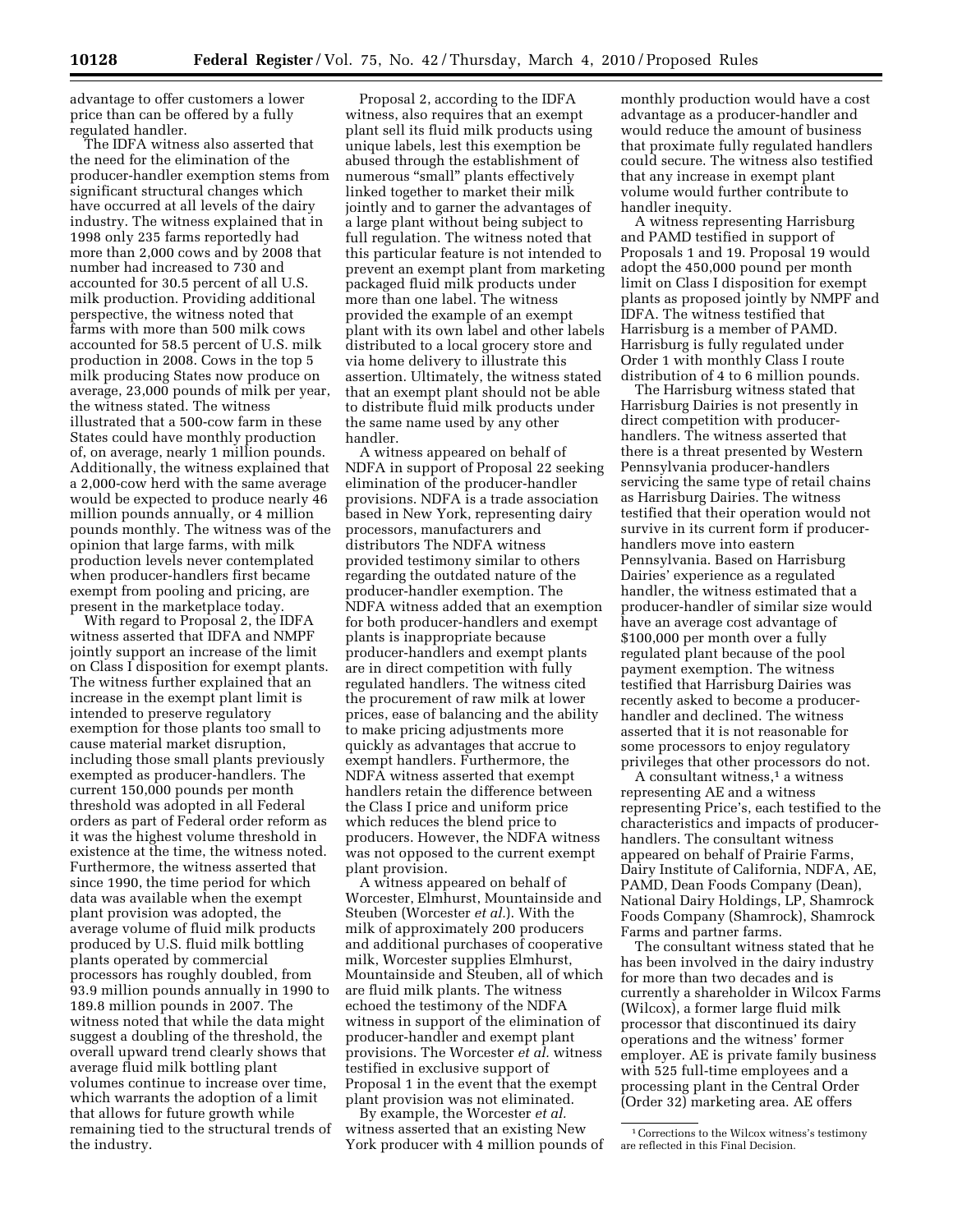fluid milk and other dairy products that are distributed in Iowa and portions of six other States. Price's, a division Dean, has 170 employees and serves the El Paso, Texas, area.

The consultant witness and the AE and Price's witnesses did not testify in specific support or opposition to any proposals under consideration. Rather, each of the witnesses provided examples of producer-handler competition with fully regulated handlers. The consultant witness testified that in 1974, a large regional grocery chain asked Wilcox, which had dairy production operations at the time, to build a fluid processing plant and qualify as a producer-handler as a means of supplying the customer at a lower cost. During the period that Wilcox was a producer-handler, the grocer was able to balance supply through another source, the consultant witness stated. The consultant witness further testified as to the nature of customer-driven competition, noting that after conversion to fully regulated status in 1987, Wilcox was occasionally asked to lower its price to meet a competitor even when the competitor could serve only a small number of stores.

The Price's witness testified to having recently lost business to a producerhandler in the El Paso area. The Price's witness opined that the producerhandler's processing capacity to be as much as 752,000 gallons per week enough to supply 80 percent of the demand in the area. In March and April 2009, Price's stopped supplying several stores in the El Paso area when an operation that had gained producerhandler status in January 2009 assumed that portion of a national retailer's business, the witness testified. According to the witness, the national retailer had been purchasing 66,000 gallons per week from Price's before it switched to the producer-handler supplier. The witness was of the opinion that Price's lost business to the producer-handler solely on the basis of price. The witness further stated that after Price's lost the account, a Price's employee observed a \$0.34 per gallon reduction in the customer's retail price, translating to a wholesale loss of about \$4 per hundredweight (cwt) However, the Price's witness acknowledged that lower milk prices in El Paso were not solely attributable to the producerhandler in the area.

The AE witness testified that AE shares a large customer in the Kansas City area with Heartland Creamery (Heartland), a producer-handler. The witness went on to explain that the shared customer traditionally uses a bid

process to secure a supply of milk for two private labels and in 2007, AE successfully bid on the account consisting of the two private labels in addition to the branded product account AE already held. According to the AE witness, the customer's pricing scheme is such that the brand name product is priced about \$0.10 above the private label product displaying the store's name while the private label product with the more generic name is priced about \$0.20 below the store name product. Based on observations of the dairy cases in a number of locations and additional knowledge as to purchasing practices of the customer, the witness offered that AE continued supplying the customer with the generic label product until it was gradually replaced by Heartland's branded product at a lower price point. The witness testified that AE went from annualized sales of 185,000 to 40,000 gallons of the generic label in one year, and the generic label product is now no longer produced.

It was noted by the AE witness that the replacement of a low-cost generic labeled product with a branded product is somewhat unusual. Given that AE continues to supply the customer with the AE branded product and the private label store name product, the fact that, the AE generic label product was replaced by the Heartland branded product and the AE generic label product was in the most price sensitive category, the witness concluded that Heartland's ability to obtain the customer's business was solely on the basis of price not quality or service. In addition, based on AE employee conversations with the retailer, the witness asserted that the retailer account was lost on the basis of price, and in particular because of Heartland's pricing strategy of supplying the account at a lower price than the AE price.

The AE witness further asserted that sales of the AE-produced private label store name product have decreased approximately 200,000 gallons annually since the Heartland product was introduced. The witness estimated that Order 32 has lost approximately 3.25 million pounds from the pool due to the discontinuation of the AE private label generic name product and the reduction in sales of the AE private label store name product attributable to Heartland's direct competition.

The consultant witness and the AE witness both testified that regulated handlers are able to compete with producer-handlers in terms of service, quality, advertising and packaging, but producer-handlers have a clear advantage in terms of price. The AE

witness specifically noted that AE is able to respond to more efficient operations but the presence of regulation which creates inequality is not something that can necessarily be overcome.

The consultant witness went on to testify regarding producer-handler proliferation. For a producer with 10,000 cows it is comparatively easier to add a processing plant than for a processor with the capacity to process the milk of 10,000 cows to add dairy cattle, the consultant witness stated. In support of this assertion, the consultant witness testified that in the late 1990s, Wilcox built a plant with capacity for the milk of 5,000 cows for less than \$7 million, and the investment to double that capacity would likely have been less than \$3 million. The consultant witness stated that a recent University of Florida study found construction of a processing plant for the milk of a 10,000-cow herd would require about \$40 million.

The consultant witness described several recent trends that enhance producer-handler viability: Many dairy farms are large enough to exclusively supply a processing plant; producerhandlers are attractive investments; and many milk buyers have multiple suppliers capable of balancing producer-handlers' supply. The witness testified that uncertainty of the future regulation of very large producerhandlers has constrained investment in these businesses, but if USDA does not modify the producer-handler provisions as a result of this proceeding, the number of producer-handlers will grow.

A witness representing Bareman, a fluid processer in Michigan, testified in support of Proposals 1 and 2. According to the witness, Bareman purchases milk from cooperatives and is fully regulated under the Mideast order (Order 33). The witness noted that Bareman competes against a number of large fluid milk processors and Country Dairy, a producer-handler.

The Bareman witness reiterated the testimony of others regarding the advantage created by the producerhandler exemption and its associated effects on pooled producers and fully regulated handlers. The witness added that Bareman, as a fully regulated handler, is assured that other fully regulated handlers pay minimum prices in the same manner that it does.

The Bareman witness testified to having lost some accounts to a producer-handler, often on the basis of price. The witness provided an example wherein Bareman engaged in price competition with Country Dairy (a producer-handler) for a convenience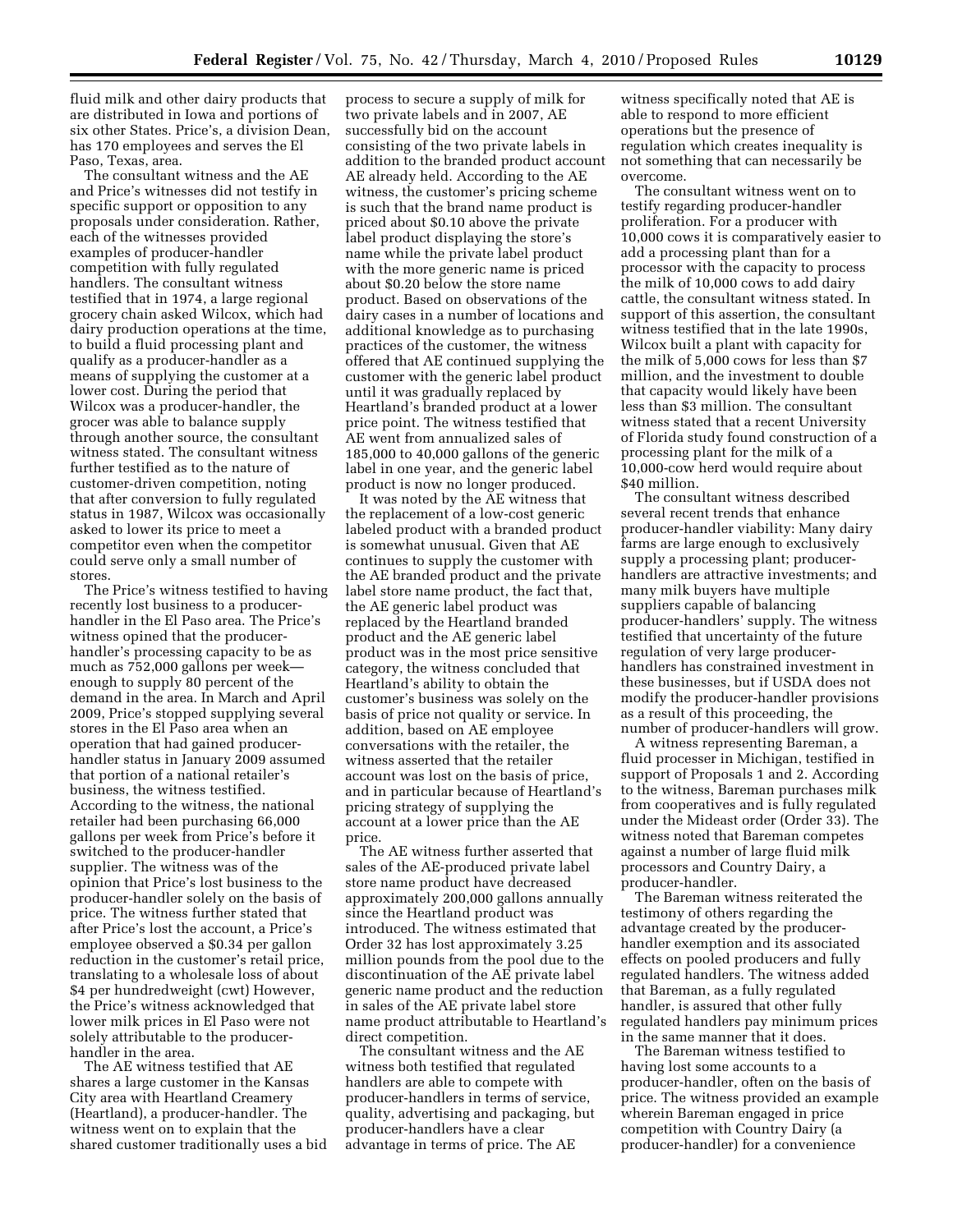store account during the spring flush. Bareman, the witness testified, was ultimately unable to meet the low price offered by the producer-handler. The disruption noted in this example, the witness asserted, arises because of producer-handlers' need to balance sales with milk production and their resultant willingness to turn to "fire sales'' for established customers and any others that might be receptive.

Additionally, representatives of the Federation of Organic Dairy Farmers (FOOD), Cornucopia Institute (Cornucopia), National All Jersey (NAJ), and the State Departments of Agriculture in New Hampshire (NH), New York (NY), Pennsylvania (PA), Vermont (VT), and Wisconsin (WI), testified in support of the elimination of the producer-handler provisions, the increase of the exempt plant limit on Class I route disposition, or both.

A panel of three dairy farmers representing FOOD and a witness on behalf of Cornucopia testified in support of Proposal 2. FOOD is an umbrella organization that represents the Western Organic Dairy Producers Alliance (WODPA), the Midwest Organic Dairy Producers Alliance (MODPA) and the Northeast Organic Dairy Producers Alliance (NODPA). According to the panel, FOOD represents nearly twothirds of the organic dairy farmers in the country. The Cornucopia witness testified that the Cornucopia Institute is a charitable organization serving the organic industry.

By example, the Cornucopia witness illustrated the ways that Aurora Organic Dairy's (Aurora) exempt status as a producer-handler is disruptive. The Cornucopia witness was of the opinion that Aurora used the regulatory loophole to establish one of the largest market shares in the organic dairy industry. The witness testified that adoption of a limit of 450,000 pounds of Class I sales per month for exempt plants, as suggested by Proposal 2, would be reasonable and sufficiently large to accommodate "legitimate" family farmers seeking to engage in processing and marketing dairy products, while minimizing disruption associated with the current producerhandler provisions.

The FOOD panel testified in support of a hard-cap limit of 450,000 pounds of Class I route disposition per month for both producer-handlers and exempt plants. The FOOD panel was of the opinion that a 450,000-pound per month limit on Class I disposition would honor the original intent of the producer-handler exemption. Furthermore, the FOOD panel testified, an exempt plant limit of 450,000

pounds of Class disposition per month would ensure a level playing field while allowing small scale operations to package and sell their product locally.

The FOOD panel also testified that Aurora has been able to use the scale of its operation in combination with its exemption from full regulation to capture a great deal of the organic market in the Northeast. According to the FOOD panel, Aurora's significant presence in the Northeast marketing area has negatively impacted the price local organic producers receive for their milk and threatened the viability of the handlers that purchase local milk supplies.

A witness representing NAJ testified in agreement with Proposal 2. The witness testified that NAJ is a membership organization that represents over 1,100 dairy producers and is an affiliate member of both NMPF and IDFA. The NAJ witness testified that the current Federal order producerhandler and exempt plant provisions are inequitable. The witness was of the opinion that handlers with own-farm milk production can be treated very differently for outside purchases of milk depending on the marketing area where they have disposition. The witness testified that some Class I milk should be exempt from Federal order pooling and pricing, and as such, NAJ supports Proposal 2.

A panel of witnesses on behalf of the New Hampshire Department of Agriculture, Markets and Food; the New York Department of Agriculture and Markets; the Pennsylvania Department of Agriculture; the Vermont Agency of Agriculture, Food and Markets; and the Wisconsin Department of Agriculture, Trade and Consumer Protection (State Departments of Agriculture); and 19 producer-handlers and exempt plants located in Wisconsin adopted Proposal 2 in lieu of Proposal 9.

The State Departments of Agriculture panel supported the unique labeling provision of Proposal 2. The panel was of the opinion that this provision is necessary to prevent the aggregation of exempt milk for mass distribution, but was not in support of the adoption of any other labeling restrictions.

Conversely, a panel of consultant witnesses representing the American Independent Dairy Alliance (AIDA) and representatives of Braum's Ice Cream and Dairy Stores (Braums), Kreider Farms (Kreider), Aurora Organic Dairy (Aurora), GH Dairy—El Paso (GH Dairy), Heartland Creamery (Heartland), Snowville Creamery (Snowville), Northeastern State legislators, Shamrock, Diamond D Dairy (Diamond D), a Southeastern dairy farm, Shatto

Farms, Inc. (Shatto), Country Dairy, Mallorie's Dairy (Mallorie's), Hatchland Dairy (Hatchland), Dunajski Dairy (Dunajski), NDFA and Country Morning Farms (Country Morning) testified in opposition to the elimination of the producer-handler provisions, an increase in the exempt plant monthly Class I disposition limit, or both.

The panel of consultants testifying on behalf of the American Independent Dairy Alliance (AIDA) provided testimony as to the lack of foundation for Proposals 1 and 2. The panel testified that producer-handlers do not create disorderly marketing conditions since they supply only 1.46 percent of the national fluid milk market. The significant concentrations of market power enjoyed by cooperatives and processors result in producer-handler market share that is minuscule by comparison, the panel asserted. The panel further asserted that a primary objective of the AMAA is the consistent supply of fluid milk to consumers and given the Class I utilization levels of the orders it would appear there is no disruption present in the marketing areas.

Furthermore, the AIDA consultant panel asserted there is no realistic threat that producer-handlers will ever achieve such a scale of operation to become a source of disorder as defined by the AMAA. The panel was also of the opinion that if producer-handlers had a substantial competitive advantage as alleged, there would be more new producer-handlers. The panel acknowledged that one factor influencing the decision to become a producer-handler is the regulatory risk associated with the elimination or amendment of the provision. In addition, the panel provided its opinion of conditions which could be considered disorderly and those which could not and asserted that producerhandlers are not causing disorder. The panel was of the opinion that the crucial issue is whether treatment is equitable in light of the objectives of the AMAA.

The AIDA consultant panel stated that its analysis revealed a number of relevant considerations. The panel identified these considerations as follows: producer-handlers are frequently engaged in the production of unique and growing niche market products such as organic, kosher, and grass-fed milk, which are inherently much more costly to produce; some producer-handlers continue the tradition of home delivery; producerhandlers adjust their production patterns to minimize surplus production, which would otherwise be sold at a substantial loss; the managers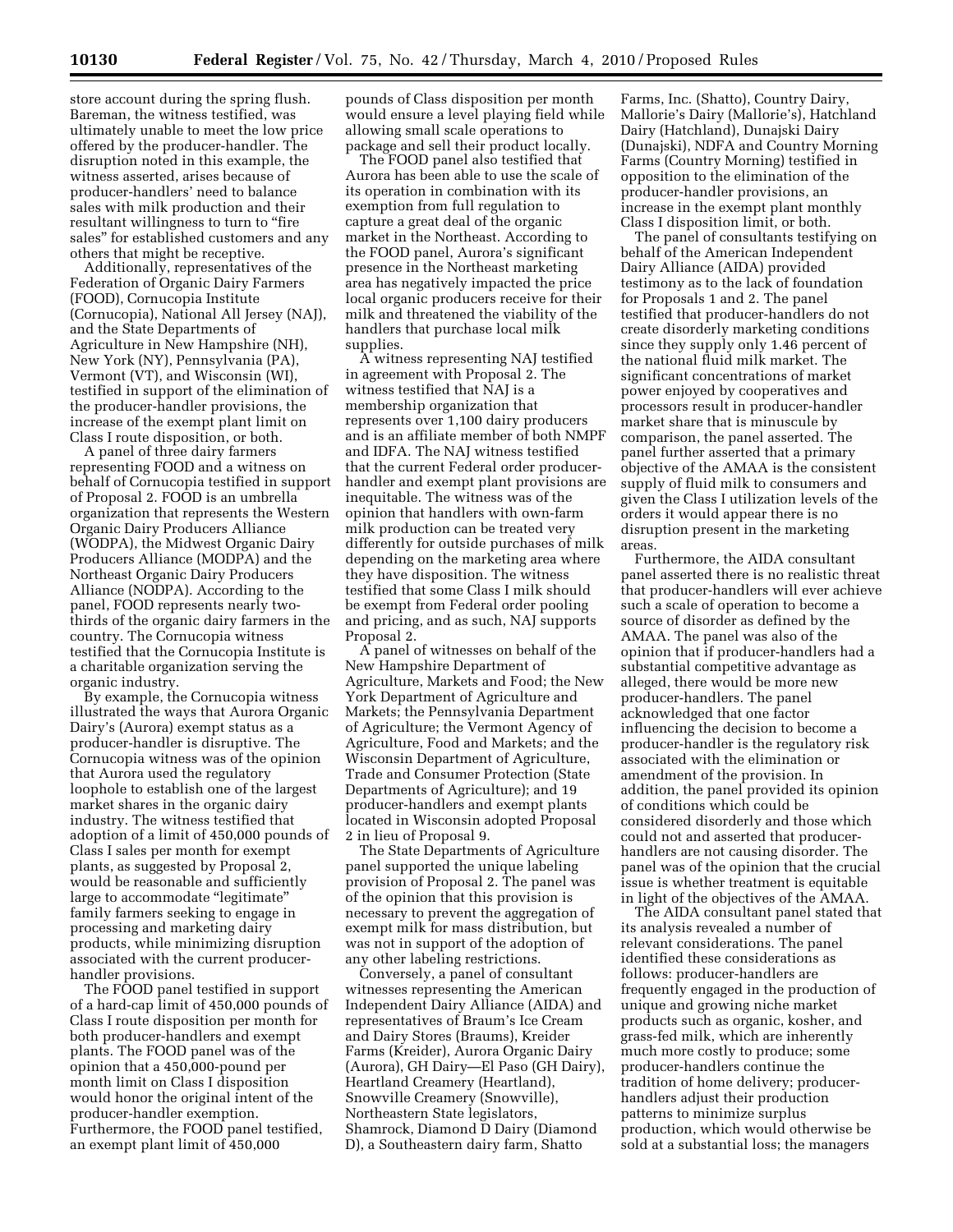of producer-handler operations have to divide their attention between both the farming and the processing sides of the operation and as such, do not realize cost advantages associated with specialization; and producer-handlers have substantial capital investments in their production, processing and distribution. The panel asserted that ignorance of these realities would lead conclusions about producer-handlers to be drawn without foundation. The panel also explained that niche market products can take many forms, primarily based on the unique consumer preferences associated with a given product and a product can lose the ''niche'' categorization as it becomes relatively less unique due to a greater availability of products with similar attributes. The panel asserted that even producer-handlers who do not serve a niche market remain constrained by the costs of their operation and that producer-handler status is the only way they can compete in a monopolistic market situation.

The AIDA consultant panel was of the opinion that its survey of AIDA producer-handler members revealed a great level of diversity across the operations. More specifically, the panel noted that AIDA producer-handlers members: Are all small businesses relative to many cooperatives and processors; each have their own market niches that serve particular consumer tastes and preferences reflective of the ever increasing diversity of the consumer market; sometimes provide home delivery services; sometimes operate their own stores; market to smaller wholesale outlets with smaller volumes per account; market products with consumer prices that generally exceed those of conventional products; and provide necessary competition.

Based on analysis performed using USDA data, the AIDA consultant panel concluded that the average producerhandler increase in size lies between that of the producer and processor size increases between 1969 and 2008. Furthermore, the panel noted that USDA plant structure data shows that of the 45 producer-handlers in May 2008, 40 had sales volume of less than 2 million pounds and 5 had volume of over 2 million pounds. In comparison, 46 conventional pool plants had a volume of less than 2 million pounds and 210 had volume of over 2 million pounds—73 of which had volume of over 20 million pounds. The panel asserted that these figures clearly indicate that producer-handler growth is constrained, and the requirement that producer-handlers must maintain sole ownership and control over their

operations places a de facto limit on the size of producer-handlers dictated by the realities of integrated operations. However, the panel acknowledged that those producers who recently constructed bottling plants and intend upon seeking producer-handler status were not known at the time the analysis was conducted and as such, were not included. The panel also acknowledged that both producer and processor operations could realize lower costs with scale.

The AIDA consultant panel noted that USDA data indicates that producerhandler numbers have decreased from 421 in 1969 to 37 in March 2009. Additionally, the panel was of the opinion that USDA data does not indicate an increasing trend in producer-handler sales volumes. However, the panel acknowledged that the calculations used to arrive at these conclusions were for total volumes not Class I volumes, although the panel asserted that specific concentration on Class I volumes was not a necessary condition of a complete analysis. The panel also acknowledged that the analysis did not represent a scenario in which figures related to sales volumes for entities that had producer-handler status prior to the rulemaking in the Pacific Northwest and Arizona marketing area, which limited producerhandlers with a volume cap.

Cost-of-production, the AIDA consultant panel asserted, is the only figure relevant in assessing the cost of raw milk faced by the handler portion of producer-handler operations. The panel further asserted that the appropriate transfer price for use in any analysis of producer-handler impacts should be based on costs of production, not the difference between the blend price and Class I price. The panel testified that in general, the cost of milk production for all size farms exceeds the uniform price by \$5 to \$8 per cwt. The panel did not utilize specific producerhandler data in the cost-of-production research presented, and the panel was of the opinion that producer-handler data would not be substantially different from other dairy farm sector data. The panel noted that the prices analyzed were selected arbitrarily and the panel was not aware of the locations from which they were collected. The panel further stated that regardless of herd size, dairy farmers cannot rely on simply marketing their raw milk to ensure long-term economic viability. The producer-handler exemption helps farmers who opt to process their own milk compete with large fluid plants, the panel asserted. However, the panel asserted that producer-handlers do not

have a price advantage as a result of their regulatory status. The AIDA consultant panel stated that disorder existed during the period when the AMAA was enacted due to the relatively few number of milk buyers and a large number of producers seeking outlets. The panel further asserted that a lack of marketing alternatives is currently an issue in some areas where producers are reduced to either marketing milk through a single cooperative or marketing as a producer-handler. By example, the panel provided the opinion that two producers in the same market may not equivalently enjoy the benefits of the pool, despite the fact that each producer delivers to the same cheese plant, because one producer markets through a cooperative classified as a buyer, while the other remains independent. The panel was also of the opinion that Federal orders do not provide uniform prices to producers because prices vary based on component values, over-order premiums and hauling charges. However, the panel testified that the analysis of producer prices presented did not take into account the formulas used to calculate paychecks based on the various factors. Ultimately, the panel asserted that if producer equity is a goal of Federal milk marketing orders, producer-handlers do not inhibit realization of such a goal.

According to the AIDA consultant panel, pooling producer-handler milk would add \$0.01 to \$0.02 per cwt to the average statistical uniform price, an amount the panel described as insignificant. The panel also asserted that uniform and Class I prices could not be used as a basis for determining disorder. The panel arrived at this conclusion based on the opinion that prices determined via regulation are not real; instead prices determined in the marketplace are real and should be the basis for examination and identification of disorderly conditions. Furthermore, the panel testified that the additional burden of paying into the pool and completing associated paperwork would put some producer-handlers out of business, although the panel did not provide a characterization of those that would be expected to go out of business.

The AIDA consultant panel addressed concerns that producer-handlers shift balancing costs. The panel argued that cooperative balancing is not just a service to the market because it is an integral part of cooperatives' marketing strategy. As part of that strategy, cooperatives gain market power from performing the balancing function as it provides the benefit of milk supply control, which allows for the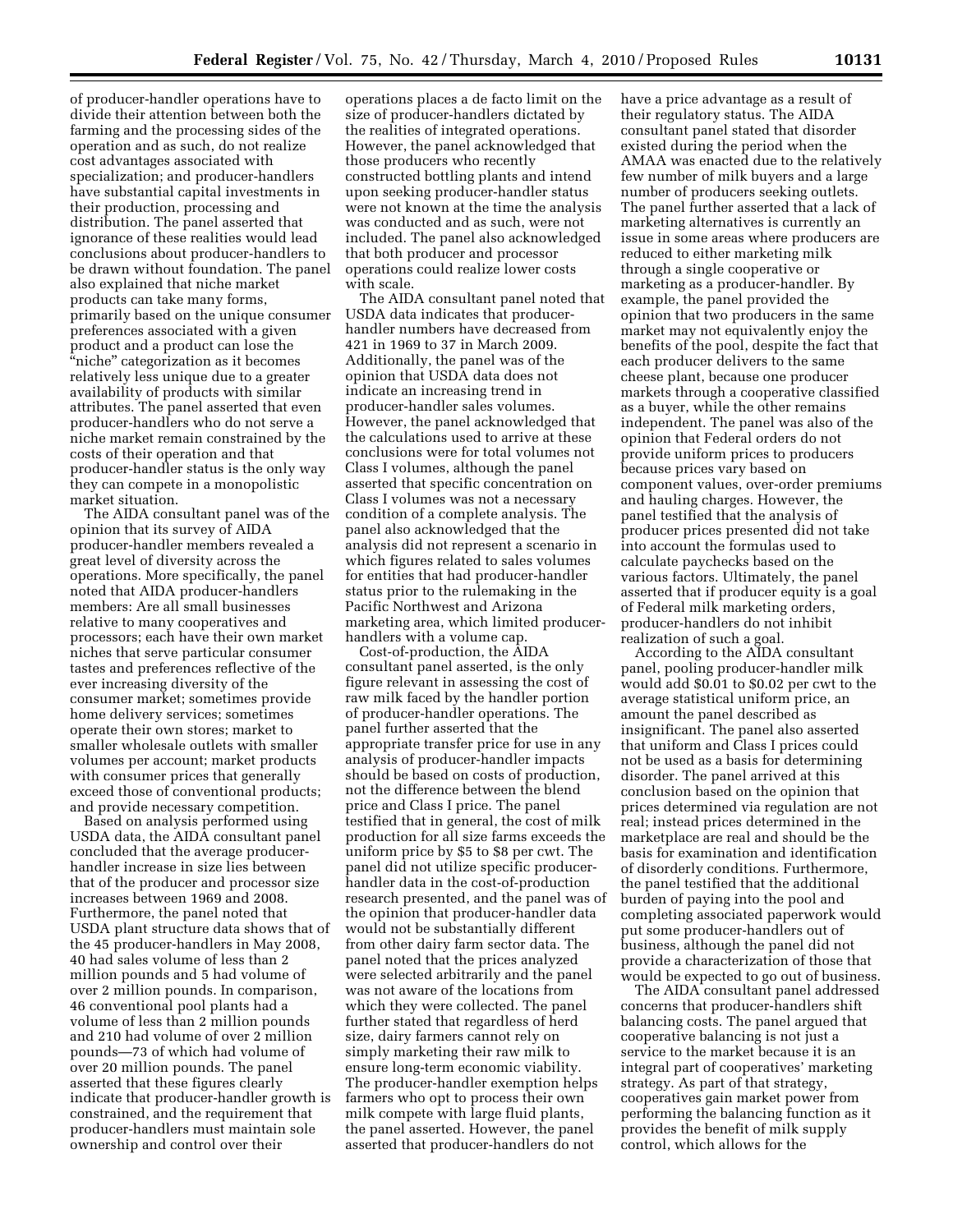negotiation of full supply contracts, the panel asserted. It was the opinion of the panel that without balancing, cooperatives could not negotiate either full supply contracts or premiums. Based on its survey of AIDA members and USDA data, the panel concluded that producer-handlers manage production levels to correspond with product sales plus a sufficient surplus capacity and producer-handlers bear the burden of selling their small surpluses on the market at a price that is almost always at a loss.

Witnesses representing Braums, Kreider, Aurora, GH Dairy, Heartland and Snowville testified separately as members of AIDA. The AIDA members all testified in opposition to amendments to the current producerhandler provisions. Braums, a producerhandler, milks 12,000 cows with Class I utilization of about 50 percent and operates retail stores in Oklahoma, Texas, Arkansas, Kansas and Missouri. Kreider is a family operation located in Order 1 and has been a producerhandler since 1972. Aurora, a producerhandler, has 345 employees and is a national supplier of private-label and store-brand organic milk and butter. Aurora milks about 12,000 cows every day at 5 farms in Colorado and Texas, and is treated as a partially-regulated distributing plant under Order 131. GH Dairy, a producer-handler, with a plant located El Paso, Texas, sells milk to distributors and national retailers. Heartland is a producer-handler located in Missouri with distribution in Missouri, Kansas, Iowa, and Illinois. Snowville is an exempt plant located in Pomeroy, Ohio.

The Kreider witness testified that Kreider produces less than 2.5 million pounds of Class I products per month and has Class I utilization between 64 and 77 percent. The witness expanded upon the characteristics of Kreider's operation noting that surplus milk is often marketed to an ice cream plant or to a cheese manufacturer. While Kreider is currently below the level of 3 million pounds of monthly Class I disposition, the implementation of a 3-million pound per month cap on Class I disposition may work for Kreider in the short-run but would not be sustainable or profitable in the long-run, the witness stated. The witness revealed that Kreider temporarily lost producerhandler status at one time, and that the associated pool obligations precluded its profit-making ability. Ultimately, the witness asserted, the processing portion of the enterprise would likely cease operations should Kreider have to make payments into the pool.

The Kreider witness asserted that Kreider fluid products are often priced at a premium to the store brand price. The witness testified that Kreider operates in a niche market within its local region, selling milk to customers at above-average prices based on the perceived value of the product. Kreider markets both non-kosher and kosher milk. According to the witness, Kreider products are higher quality because they are locally and sustainably produced, chilled rapidly, rbST-free and produced on a farm that allows for consumer visits, the witness asserted. All of these characteristics, the witness explained, add to operating costs.

According to the witness, Kreider produces kosher milk for Jewish communities in several East Coast States, and is under rabbinical supervision at the farm and in the plant and the same individual supervises both facilities. The witness was of the belief that while pool plants possess the ability to produce kosher milk, producer-handler operations are better suited to kosher milk production as a result of, in Kreider's case, smaller scale and vertical integration. The witness elaborated on this point, explaining that a pool plant with multiple lines and sources of milk would require kosher supervision of a greater magnitude than is the case for producer-handler operations wherein the plant and the farm are more proximate and under identical control.

The Aurora witness testified that one of the responsibilities of a producerhandler is to balance its own-farm milk supply. The witness indicated that Aurora balances through careful management of its finished goods inventory, powder and butter production with co-packers, bulk sales and farm production. The witness further explained that Aurora uses its longer life finished goods inventory to even out the peaks and valleys of customer orders relative to farm production. The witness noted that powder and butter serve as medium and long-term balancers as their shelf lives are substantially longer than that of fluid milk.

The Aurora witness testified that their cost-of-production is considerably higher relative to conventional producers because Aurora does not produce anything other than certified organic milk. The witness testified that a producer-handler acquires milk at the cost-of-production on the farm, and that the cost-of-production for organic milk always exceeds Federal order class and uniform prices. The witness testified that Aurora has a \$30 per cwt cost-ofproduction, and that this figure includes

the capital and operating expenses of the farms, but does not include transportation of milk from the farms to the processing plant or capital and operating costs associated with the processing plant. The witness also noted Aurora is not similarly situated to others in the organic marketplace because of the operation's investment in both organic dairy farming and processing, and the burden associated with the full risk and responsibilities of both.

According to the Aurora witness, retailers select private label suppliers who have the ability to provide the needed product and volume; prioritize the customer's business to meet all expectations and challenges; and deliver product orders reliably. The witness also noted that customers want private label suppliers that demonstrate rigorous quality assurance capabilities, maintain supply chain control and can implement corrective action effectively and quickly. The witness testified that one of the benefits of being vertically integrated is the ability to provide traceability and complete control of organic milk, characteristics that are important to Aurora's clientele. To demonstrate the importance of good customer service, the witness noted two examples in which acquisition and maintenance of customer accounts is not a function of price.

The Aurora witness indicated that in the organic market, the marketwide pool does not facilitate the balancing function due to the fragmented and dispersed nature of organic milk supplies and plants. The witness asserted that if the proposal to eliminate producer-handlers is adopted, Aurora would have to restructure and essentially completely revise its business model.

The Aurora witness was of the opinion that it is not possible to determine the presence or absence of orderly marketing conditions without considering the actual prices being paid to producers and the actual cost of milk incurred by handlers. The witness testified that based on the actual prices and costs, Aurora has not observed any unfair competition or the creation of any disruption in the market as a result of producer-handlers, nor has Aurora observed any producer-handlers with a price advantage that resulted in a competitive advantage.

The Aurora witness was of the opinion that any national policy that is adopted should preserve options and not foreclose them. The witness suggested that some of the proposals punish vertical integration in any form other than a cooperative, which is anticompetitive and bad for consumers.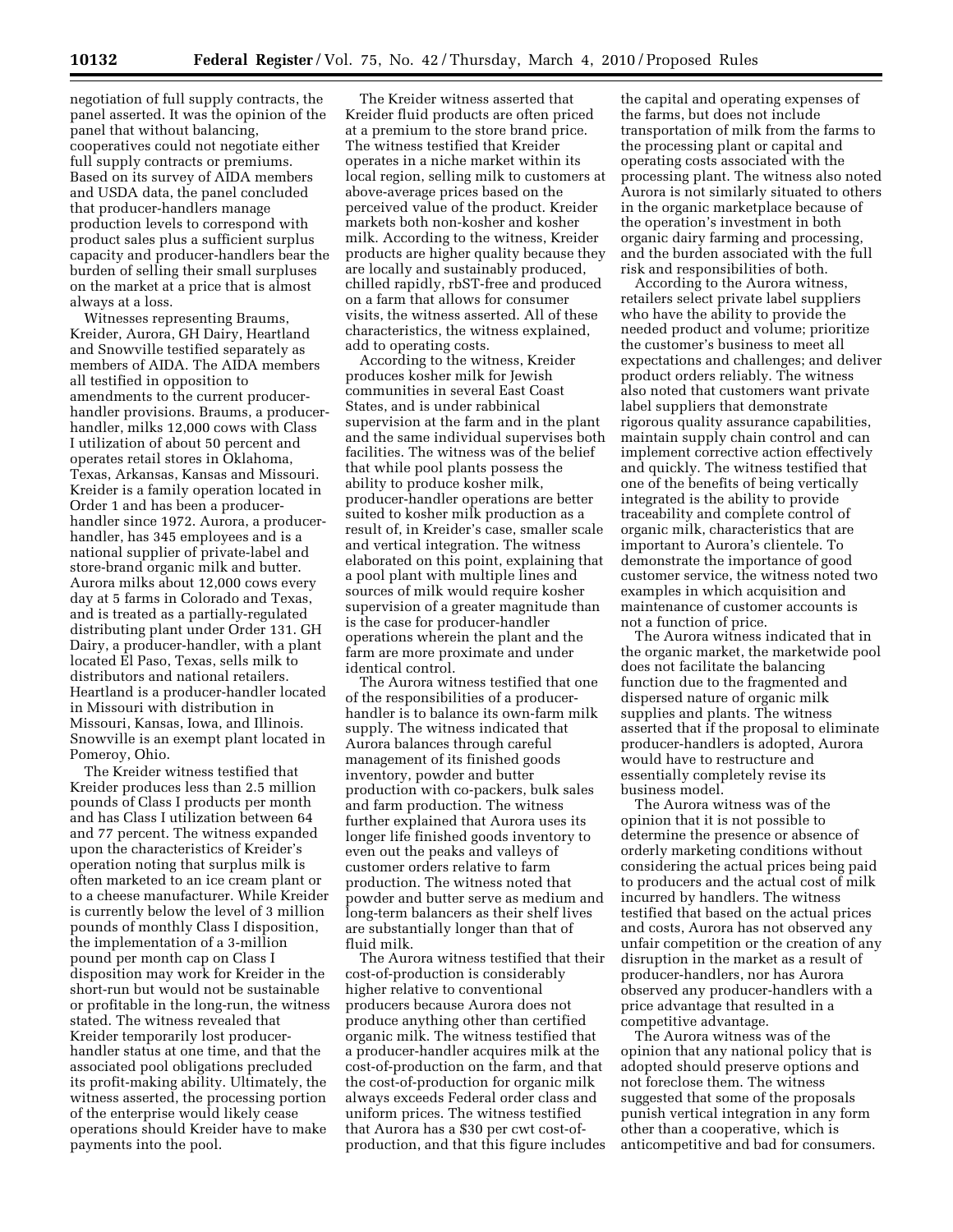The witness asserted that some of the proposals pick one business model as the winner, stifle entrepreneurial enterprises, and eliminate independent vertically-integrated operations that meet changing consumer demand.

The GH Dairy witness strongly opposed elimination of the producerhandler provisions and was of the opinion that producer-handlers are more diversified, innovative and responsive than cooperatives. The witness testified that GH Dairy's customers appreciate the source verification they get as a result of GH Dairy having its own dedicated milk supply. Additionally, the witness noted the benefits of total control over processing and milk quality.

The witness testified that GH Dairy's major competitor has 86 or 87 plants, while the witness's portfolio includes only 3. The witness asserted that producer-handlers are good for consumers because they bring competition to the marketplace. The witness further stated that dairy farmers have only two options, become a producer-handler or join a cooperative. The witness was of the opinion that while deregulation of the milk industry is preferable, most producers want regulation. The witness further testified that a producer-handler is not competitive until it distributes 1 million gallons per week (approximately 34 million pounds per month) so 34 million pounds of Class I disposition per month should be the limit for the producer-handler exemption. The witness affirmed that the transition of Sarah Farms, another entity owned by the witness, from producer-handler to fully regulated plant did not put the operation out of business. The witness testified that after becoming a fully regulated plant in April 2006, Sarah Farms underwent restructuring to increase production capacity and lower its costs.

The GH Dairy witness also offered rebuttal to the testimony of the Price's witness. According to the GH Dairy witness, GH Dairy was not a producerhandler at the time it successfully bid on school district business that had previously been held by Price's. Furthermore, the witness noted, the fluid products being supplied to the school districts originated at the Anderson plant in Nevada and were being transported by the witness' firm to the El Paso area. The witness also explained that the several El Paso area stores in which GH Dairy replaced Price's as the supplier belong to a national retailer that uses one of the witness's other fluid processing operations, Sarah Farms (a fully

regulated handler) as a supplier in another part of the country.

A panel of witnesses representing Heartland provided details regarding its operation. The panel noted that Heartland is a diversified operation which includes a goat dairy, a cow dairy and a milk plant.

The Heartland panel noted that Heartland recently obtained kosher certification to produce 11 products. Echoing the Kreider witness' testimony, the panel stated that Heartland was sought out by the kosher certification body, in part because of the dairy's proximity to the plant and the associated potential for a single individual to supervise both operations. The panel further elaborated that Heartland's kosher products could be marketed anywhere in the United States through the broker and distribution center that Heartland uses.

The Heartland panel testified that as a producer-handler, Heartland faces competitive constraints that regulated handlers do not; and alternatively, regulated handlers face competitive constraints that Heartland does not. To this point, the panel explained that Heartland is unable to purchase milk while regulated handlers can. More specifically, the panel was of the opinion that Heartland does not have a disruptive impact on the market, as the operation has neither an effect on blend price to the farmers nor an unfair competitive advantage relative to fully regulated processing plants. The panel further asserted that Heartland is at a substantial disadvantage when compared with regulated processors paying Class I prices because Heartland acquires milk at its internal cost-ofproduction. It was also the opinion of the panel that Heartland has no advantage of size or scale. The panel further noted that in a recent attempt to secure a new customer, Heartland was refused because the customer conveyed it was not worth the effort to switch suppliers based on a \$0.02 difference.

The Snowville witness was of the opinion that the operation of a fluid milk plant with only 450,000 pounds of Class I route distribution per month would not be feasible and as such, a 1 million pound per month limit on Class I disposition is more realistic.

The Snowville witness recounted earlier testimony that smaller dairy farmers have a \$4 to \$5 per cwt disadvantage, and speculated that if these farms are able to survive into the future, it would be through adding value or government subsidies. The witness was of the opinion that if the option to become a producer-handler were to be

eliminated, all small dairy farms below 1,000 cows would effectively disappear.

A panel testified on behalf of two dairy farms and Homestead. Homestead is a regulated plant located in the Order 5 marketing area. The panel testified in support of an increase in the exempt plant monthly Class I disposition limit. Homestead, according to the panel, is a family run operation that primarily packages milk in glass bottles and distributes, in part, via home delivery. The panel noted that Homestead also has limited arrangements with Kroger.

The Homestead panel suggested that 450,000 pounds of Class I disposition as the standard for the exempt plant provision is not high enough, and instead suggested a limit of 1 million pounds of Class I disposition per month. The panel acknowledged that the cumulative effect of numerous 1000 cow operations would be disruptive, but that numerous 100-cow operations would not be due to the financial constraints associated with such smaller operations.

A witness appearing on behalf of several Northeastern legislators testified in opposition to the elimination of the producer-handler provisions. The witness testified that the national impact of producer-handler dairy operations is very small and producerhandlers bear the true costs of production and delivery in the production of products that meet the demands of their consumers. In fact, the witness noted, State legislators have significant concerns about consolidation and concentration among the largest cooperatives and handlers and the associated impacts on the marketplace. Finally, the witness asserted that the problems in the dairy industry are not the result of a small number of producer-handlers, regardless of the sizes of the operations. The witness asserted that legislators in the Northeast think that a lack of competition in the dairy processing sector is damaging to both consumers and dairy producers in the Northeast.

A witness on behalf of Shamrock,2 an Arizona milk processor, testified in support of the limits on route distribution currently in place for producer-handlers under Order 131. According to the witness, Shamrock is unique in that it owns a dairy farm, Shamrock Farms, aside from its milk processing business.

The Shamrock witness testified that there are four primary fluid milk processors in Arizona. According to the witness, Shamrock's primary competitor

<sup>2</sup>Corrections to the Shamrock witness's testimony are reflected in this Final Decision.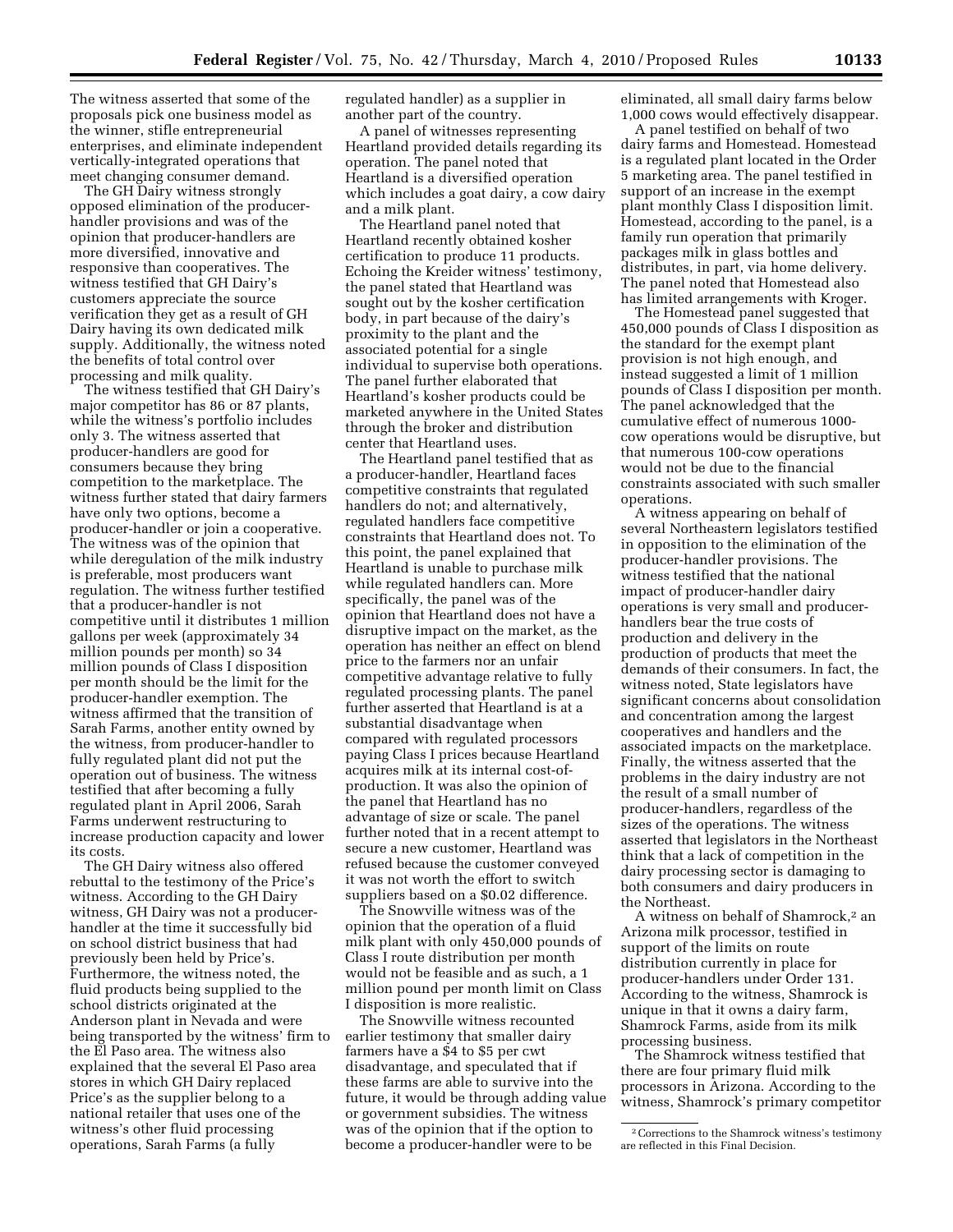is a former producer-handler out of Yuma, Arizona. The witness testified that this former producer-handler is Shamrock's primary competitor because two of the other processors are primarily focused on own-store sales, leaving the balance of the retail supermarket channel, the mass merchandiser channel, convenience stores and foodservice operations to Shamrock and Sarah Farms.

The Shamrock witness stated that they are not particularly averse to the producer-handler exemption. However, the witness was of the opinion that the exemption is incompatible with having a market order system that all other players are required to operate under. The witness was also of the opinion that producer-handlers have a competitive advantage over regulated handlers because they do not pay the Class I price. The Shamrock witness testified that prior to the rulemaking which capped producer-handler's Class I sales in the Pacific Northwest and Arizona marketing areas, Shamrock supplied an identical private label as was also supplied by a producer-handler. The witness noted that producer-handlers' ability to share identical labels creates a situation in which regulation can be evaded.3 However, the witness testified that the elimination of the entire producer-handler provisions is not particularly necessary.

A witness appeared on behalf of Diamond D Dairy, a dairy farm with a fluid milk processing plant in Colorado. The witness urged USDA to leave the current producer-handler regulations unchanged. The witness testified that Diamond D services 1,200 home delivery customers and 175 wholesale accounts in Colorado.

The Diamond D witness testified that approximately 50 percent of the Diamond D operation's milk is processed by its on-farm plant and the balance is sold to DFA. The witness indicated that Diamond D is currently a producer and fully regulated distributing plant intent upon, should business continue to grow, conversion to producer-handler status. According to the witness, Diamond D is both a producer member and a processor customer of DFA. The witness testified to paying DFA all of the normal fees and charges associated with milk marketing. The witness stated that those charges include balancing, milk hauling, forward haul, administrative and milk promotion fees, handling and services charges including over-order premiums. The witness testified that DFA charges

approximately \$5 per cwt for certain services, which is an out-of-pocket cost. The witness also indicated that as a processor customer, Diamond D must purchase own-farm milk back from DFA for bottling. The witness stated that Diamond D's cost-of-production is around \$17 per cwt.

The Diamond D witness testified that rising costs left few options for survival. The witness further explained that they either had to become larger and presumably more efficient or increase revenues from the current operation. The witness stated that the first option was unrealistic for a number of reasons including land constraints, and taking on responsibility of bottling and marketing was the only way to grow the bottom line. The witness testified that the operation's survival now is conditioned upon the option to become a producer-handler. Additionally, the witness was of the opinion that there exists no need to change producerhandler regulations under Order 32.

A dairy farmer witness, a member of DFA, testified in support of the current producer-handler provisions. The witness testified to operating a dairy farm in Southeast Florida and milking over 1,400 cows. The witness' operation opened a bottling plant in March 2009.

The operation does not currently have producer-handler status and is not causing any market disruption, the Southeast Florida dairy farmer witness stated. The witness was of the opinion that producer-handlers can better meet the demands of niche markets than fully regulated handlers. The witness testified that one of the reasons to become a producer-handler is to avoid payment into the marketwide pool. The witness was of the opinion that everyone should have the opportunity to be able to produce and bottle milk within the same operation. The witness testified to investments made in pursuit of qualification for producer-handler status.

A witness representing Shatto, a producer-handler located in Missouri, testified in opposition to any changes to the producer-handler provisions. The witness stated that Shatto milks 300 cows and distributes fluid products in the Kansas City area. The witness noted that Shatto constructed an on-farm bottling facility in 2003, and became a producer-handler as a means of adding value and selling locally. The witness testified that Shatto's small family operation does not compete with any other organization serving the area, and that its pricing is not comparable to others in the market. According to the witness, Shatto's pricing is higher across the board because of the premium, niche products it markets.

The Shatto witness was of the opinion that disorderly market conditions do not exist, and that Shatto's small operation, in particular, does not create disruption. The witness further asserted that Shatto does not obtain any price advantage over any other cooperative or similar sized producer-handler, and would not do so even with Class I disposition of one million pounds per month. Furthermore, the witness noted, Shatto does not have problems balancing supply with demand.

The Shatto witness testified that Shatto faces additional costs resulting in higher production costs than those faced by other operations. Further, the witness stated the level of these costs remove Shatto from competition on the basis of "milk cost-of-production by size" as referenced in Proposal 1. Thus, the ability to suggest that a limit should be based upon some average economies of scale has been eliminated, the witness asserted. Additionally, the witness asserted that the economies of scale rationale employed by NMPF is misleading and unjust in light of the actual costs related to production, since a farm cannot significantly reduce production costs without transitioning away from best management practices. The witness testified that Shatto's per cwt on-farm cost, with nearly 300 cows, far exceeds the \$18 noted in Proposal 1, and is likely closer to \$25 or \$30 per cwt. As such, the witness explained that Shatto is at a significant cost disadvantage compared to not only operations of a similar size, but also cooperatives of all sizes.

The Shatto witness was of the opinion that the proposal to eliminate the producer-handler provision is unjust and inconsistent with the original intent of exempting producer-handlers serving small niche markets that would otherwise be left alone by large entities. The witness also asserted that the proposal will eliminate many small operations like Shatto, and reduce one component USDA claims is necessary for perfect competition.

The witness testified that Shatto would be unable to absorb the cost of regulation associated with NMPF's proposals and Shatto would be required to pay into the pool for use of own-farm milk. The witness testified that overall, Proposal 1 penalizes operations for taking steps to save the small family farm with an on-the-farm bottling facility. The witness testified that small family farms would be unable to expand relative to increased customer demand and meet rational business goals, and a large number of producer-handlers,

<sup>3</sup>Corrections to the Shamrock witness's testimony are reflected in this Final Decision.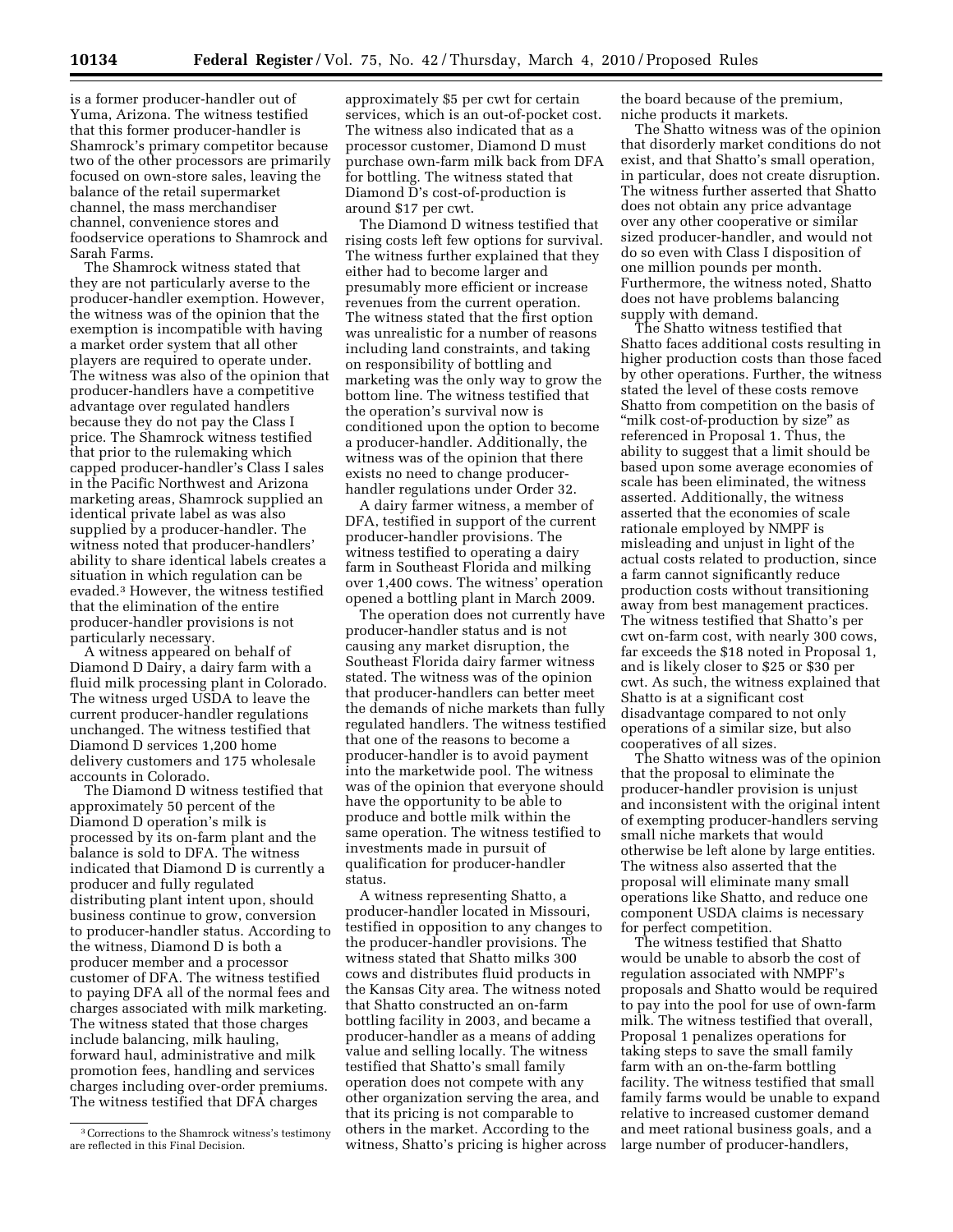specifically those with fewer than 600 cows, would go out of business if the NMPF proposals are adopted. The witness was of the opinion that this would shift more sales to large, multistate operations and cooperatives.

A witness representing Country Dairy, a producer-handler, testified in opposition to any changes to the producer-handler provisions. Country Dairy, located in Michigan, has monthly production of 2.4 to 2.6 million pounds and markets through Cedar Crest Dairy.

In the 1990s, Country Dairy's milk was sold at a \$0.15 to \$0.25 premium because it was rbST-free and an account was secured based on its rbST-free milk supply, the Country Dairy witness stated. The witness was also of the opinion that Country Dairy's products are sold at retail for a premium because consumers perceive the products to be of a higher quality. The witness revealed that 93 to 98 percent of Country Dairy's production is Class I, and that Country Dairy has had an exclusive distribution agreement with Cedar Crest Dairy, a dealer, since 2001. According to the witness, most of Country Dairy's milk is sold under the Country Dairy label although some is store branded. The witness acknowledged that some of the store branded milk is also supplied by another processor within the same market, through Cedar Crest.

The Country Dairy witness testified that Country Dairy bears all risks of milk production and processing. The witness explained that Country Dairy's prices tend to follow Class I prices, but at times of high production, prices are reduced to sell milk and further establish retail relationships. The witness noted that in the past, when Country Dairy was responsible for product distribution, this high production discount ranged from \$0.10 up to \$0.20 per gallon. The witness testified that Country Dairy competes with regulated processors to supply the same kinds of retailers. Michigan retailers, even those supplied by fully regulated handlers, advertise and sell milk at very low prices, the witness asserted. The witness was of the opinion that this practice may reflect retailers' willingness to sell at a loss. Ultimately, the witness asserted that producerhandlers are not a disruptive factor and should not be subject to limitations on monthly Class I disposition.

A panel of witnesses testified on behalf of Mallorie's, a producer-handler located in Oregon. The panel testified that Proposals 1 and 2 should be rejected, and if some rules are necessary to regulate large producer-handlers, the existing rules in Order 124 should be used as a model for other milk orders.

The Mallorie's panel stated that the decision to regulate producer-handlers with Class I disposition in excess of 3 million pounds per month in the Pacific Northwest required Mallorie's to significantly restructure its operation and lay off a number of employees. The panel further asserted that the complete elimination of the producer-handler provisions would likely disadvantage small stores dependent on producerhandlers to supply their limited needs, which are not attractive to larger, fully regulated handlers. The panel asserted that Mallorie's operation, with Class I disposition below 3 million pounds per month, is too small to solicit larger accounts. The panel further testified that Mallorie's faces costs much higher than those faced by larger fluid milk processors, and as a producer-handler, nets \$2.50 to \$3.50 below the Class IV price for surplus milk.

A witness testified on behalf of Brunton Dairy Farm (Brunton), a producer-handler located in Pennsylvania, milking 106 cows. According to the witness, Brunton consists primarily of a glass bottle home delivery component and an on-farm retail store. The witness testified that producer-handlers do not have any price advantage over fully regulated handlers, and that any advantage producer-handlers have over fully regulated handlers is on the basis of product quality. The witness testified to producing products priced above other brands of milk, and to replacing other brands in the marketplace because consumers desire better milk not cheaper milk. The witness was of the opinion that amendment to the producer-handler provisions could change the way in which Brunton conducts business, resulting in a change in the quality of product produced. As such, the witness testified that the current regulations should not be changed. The witness was also of the opinion that increased regulation for producer-handlers, or the complete elimination of the producer-handler provisions, would increase the costs of certain niche products such as those produced by Brunton.

Witnesses representing Hatchland, Mountain Dairy and Dunajski testified in support of the current producerhandler provisions. Hatchland, a producer-handler located in New Hampshire; Mountain Dairy, a producer-handler located in Connecticut; and Dunajski, a producerhandler located in Massachusetts all market milk in the Order 1 marketing area. The Hatchland witness and the Dunajski witness testified in specific opposition to Proposals 1 and 2. The

NDFA witness testified in opposition to Proposal 2. The NDFA witness testified that the pooling and pricing exemption for plants with less than 150,000 pounds of Class I route disposition should be maintained.

A witness testified on behalf of Country Morning, a producer-handler located in Othello, Washington. The witness testified in support of the current producer-handler provisions. The witness acknowledged that Country Morning is subject to the 3-million pound cap on producer-handlers under Order 124. The witness testified that Country Morning is the only processing plant in Washington State that markets milk directly from the farm to the consumer without blending milk from other farms. The witness testified that Country Morning bottles milk under a private label owned by a distributor, and acknowledged that the same label may be used for milk from other plants. The witness indicated Country Morning does not actively seek sales under a particular label or sell surplus through co-labeling.

The Country Morning witness testified that if it lost producer-handler status, Country Morning would owe between \$50,000 and \$60,000 to the pool each month, and neither the farm nor the plant would survive. The witness further testified that the producer-handler issue was debated and settled in the Pacific Northwest decision three years ago and does not need to be revisited.

#### *Elimination of the Producer-Handler Provisions and Adoption of Grandfathering*

Proposals 17 and 26 were offered by NMPF and Mallorie's, respectively, as applicable should the producer-handler provisions be eliminated. These proposals seek to "grandfather" the exemption from pooling and pricing for operations that currently have producerhandler status, provided they are compliant with certain limitations. NMPF was joined by MD&VA, UDA, NDA–Darigold, the DFA dairy farmer panel and a DFA representative in support of Proposal 26. Proposal 17 was supported by NAJ, with modifications.

Proposal 20, proposed on behalf of Continental Dairy Products, Inc. and Select Milk Producers, Inc., was withdrawn on the basis that it was closely related to Proposal 17.

Those in opposition to either Proposal 17 or Proposal 26, or both, included Aurora, Snowville, Kreider, Mountain Dairy, the FOOD panel, Dunajski, the State Departments of Agriculture, Hatchland, Diamond D, the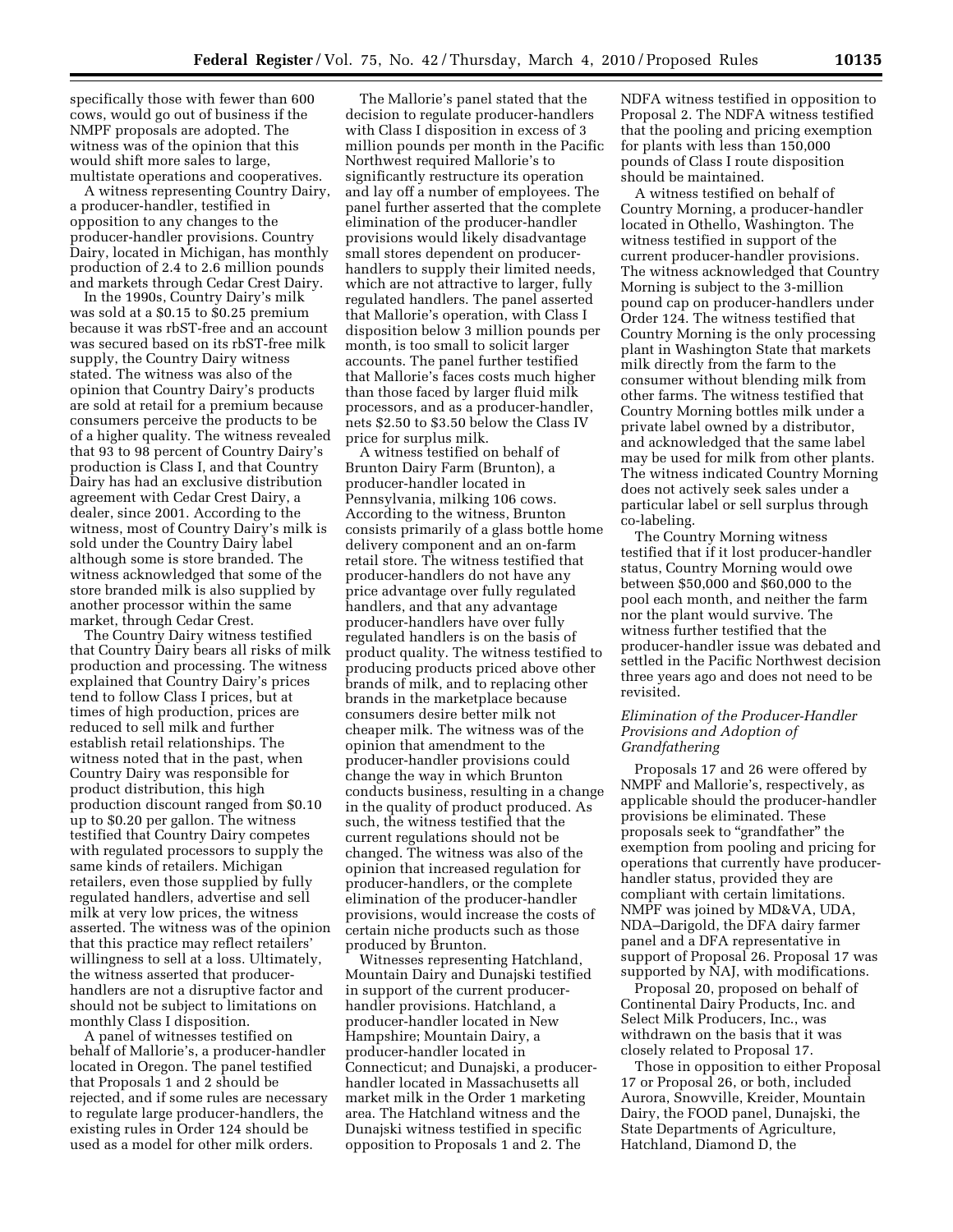Southeastern Florida dairy farmer, MMPA, Bareman and Cornucopia.

NMPF testified that taken together, Proposals 1, 2, and 26 would only regulate 3 to 5 of the largest producerhandlers in the country, all of whom have estimated annual sales of at least \$10 million and packaged fluid milk product sales in excess of 15 million pounds per month. The NMPF witness stated that it is necessary to both regulate all producer-handlers distributing more than 3 million pounds of packaged fluid milk products per month, and limit the proliferation of producer-handlers marketing between 450,000 and 3 million pounds per month. The witness testified that if adopted, Proposal 26 would reduce the regulatory impact of Proposal 1 on existing producer-handlers that fall within the range of 450,000 to 3 million pounds of monthly Class I disposition.

Several witnesses representing cooperatives testified in support of Proposal 26. The MD&VA witness testified in support of Proposal 26 as a part of the package of proposals offered by NMPF. The UDA witness explained that UDA supports the creation of a new category of exempt plant to include plants with producer-handler status in 2008, providing those plants have 3 million pounds or less of Class I sales of uniquely branded products. The St. Albans witness supported the right of small, existing producer-handlers to continue operation. The NDA–Dairgold witness testified in support of ''grandfathering'' provided that it only applies to current producer-handler operations under 3 million pounds of monthly Class I disposition, and the producer-handler exemption is phased out. The NDA–Darigold witness also asserted that if a provision allowing entities with producer-handler status as of the date of enactment of the new regulation was adopted then a significant number of entities may engage in a quick shift to obtain producer-handler status prior to the regulatory change.

The DFA dairy farmer panel and the DFA witness testified in support of Proposal 26. The panel further stated that allowing an existing producerhandler to retain their status up to the 3-million pound limit on monthly Class I disposition would be fair and have little impact on the market provided that if the business exceeds 3 million pounds of Class I disposition per month it will be treated as a fully regulated handler.

Proposal 17 received supporting testimony by the Mallorie's panel. The panel testified that if Proposals 1 and 2 are adopted, existing producer-handlers should be able to retain their exemption through grandfathering, as suggested in Proposal 17. The panel testified that during 2008, Mallorie's milk production averaged 3.1 million pounds per month, with average Class I utilization of 63 percent; average Class II use of 15 percent; and Class IV utilization ranging from 9 to 29 percent, with an average of 22 percent for the year.

The Mallorie's panel testified that the producer-handler provisions were reviewed extensively in Orders 124 and 131, and limits on Class I disposition went into effect in 2006. The panel testified that producer-handlers in these orders have adjusted to the new rules and that there is no reason to readdress the subject. The panel was of the opinion that a growing number of consumers are concerned about where their milk comes from and how it is produced. The panel asserted that larger processors cannot meet these concerns, but operations like Mallorie's, as a producer-handler, can.

The Mallorie's panel further testified that if its operation were to become fully regulated the effect would be catastrophic. The panel testified that when the Federal Order 124 producerhandler exemption was set at a maximum of 3 million pounds, Mallorie's responded with a herd size reduction, and discontinuation of both a heifer raising facility and a leased 300 cow dairy. The panel stated that about 25 employees lost their jobs and purchases of feed, other supplies and services were reduced by nearly onethird or over \$3 million a year. The panel also testified that if Mallorie's were to go out of business, the local and Oregon State economies would lose over \$6 million per year.

The Mallorie's panel submitted a modification to Proposal 17, explaining that if it is adopted, then a limit of 6 million pounds of monthly Class I route disposition should become the point at which a grandfathered producer-handler loses the exemption from pooling and pricing.

The NAJ witness testified that NAJ supports Proposal 17 with some suggested modifications. According to the witness, NAJ suggests the replacement of language that calculates a volume of exempt own-farm milk dependent on historical sales limited to 3 million pounds per month, with a simple limit on the exemption at 3 million pounds per month of own-farm production.

The NAJ witness testified in opposition to the portion of Proposal 17 that outlines the calculation of the amount of own-farm milk production to be considered exempt, and all of

Proposals 20 and 26, because these proposals advocate using a handler's historical processing and sales of ownfarm milk to establish an exemption from future pool obligations. These proposals, the witness noted, would penalize handlers beyond a given point in time. This would also be the case, added the witness, for new processors without previous sales figures to establish a base, despite planning for bottling operations that occurred under existing provisions. The witness was also of the opinion that it is inequitable to treat existing producer-handlers differently from producers with the desire to become future producerhandlers.

As members of AIDA, the Aurora and Snowville witnesses testified in specific opposition to Proposal 26, and the Kreider witness testified in opposition to all proposed grandfathering of the producer-handler exemption. The Hatchland witness also testified in specific opposition to Proposal 26. The FOOD panel testified in opposition to any type of ''grandfathering'' provisions for either producer-handlers or exempt plants. The State Departments of Agriculture panel also testified in opposition to any grandfathering provisions. The MMPA and the Bareman witnesses testified in opposition to any proposals that would allow for the grandfathering of producer-handlers should the exemption be eliminated.

The Mountain Dairy and Dunajski witnesses testified in opposition to the adoption of grandfather clauses on the basis that these types of proposals would limit exempt status to include only those operations currently classified as producer-handlers. The Diamond D witness and the Southeast dairy farmer witness testified in opposition to grandfathering clauses. The Diamond D witness asserted that grandfathering would exclude Diamond D from becoming a producer-handler in the future. The Southeast dairy farmer witness testified that such clauses would prevent new producer-handlers from entering the market. Similarly, the Homestead panel testified in opposition to Proposal 26 and was of the opinion that future generations should have the ability to become producer-handlers.

The Cornucopia witness testified in opposition to ''grandfathering'' existing producer-handlers unless qualification for grandfathering included a 3-million pound per month limit on route disposition and packaged fluid sales.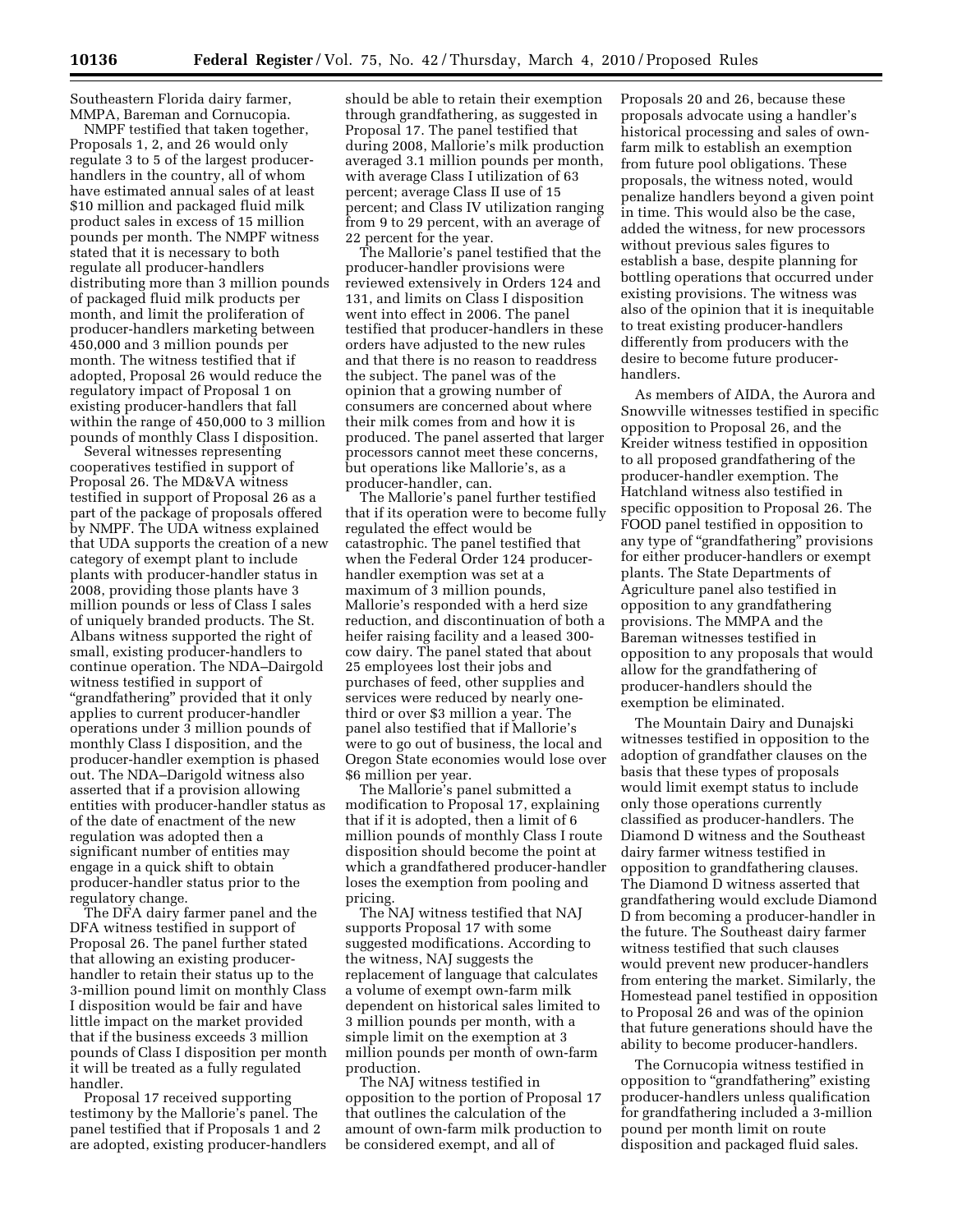# *Adoption of Producer-Handler Provisions To Include a Limit on Monthly Class I Disposition*

Many hearing participants were in support of maintaining the producerhandler provision but limiting the Class I disposition a producer-handler could have to remain exempt. There were 10 proposals that would meet this intent, published in the hearing notice as Proposals 3, 4, 7, 8, 9, 11, 12, 13, 14 and 21. The proposed changes regarding Class I sales limits for producerhandlers were recommended as either ''hard-caps'' or ''soft-caps.'' Hard-caps would limit the Class I route disposition of producer-handlers, and if exceeded, would fully regulate the producerhandler on their entire volume of Class I sales. Soft-caps would only regulate the producer-handler on the volume of Class I sales over a certain limit. Hatchland, Lochmead Dairy (Lochmead), FOOD, Monument Farms (Monument), Mountain Dairy, Dunajski, Shatto, the State Departments of Agriculture, Homestead, Country Morning and NDFA all testified in support of amending the current producer-handler provisions to include a Class I sales volume limitation.

Opposition to either general limitations of, or the specific application of soft-cap limitations to, the producer-handler provisions was expressed on behalf of IDFA, Diamond D, the Dairy Institute of California (DIOC), NMPF, DFA and NDA–Darigold.

The Hatchland witness testified as the proponent of Proposal 3, which would regulate producer-handlers in the Northeast order with more than 3 million pounds of monthly Class I route disposition. Hatchland, according to the witness, produces nearly 800,000 pounds of milk per month. As such, the witness testified, a 3-million pound limit on monthly route disposition by producer-handlers would allow Hatchland to grow in the future.

The witness testified that Hatchland is a unique dairy operation with an onfarm store and delivery business providing milk in glass bottles to homes throughout the Northeast. The witness emphasized that Hatchland occasionally buys from, or sells to, a cooperative, but ultimately must balance own-farm production. The witness was of the opinion that given the extra costs incurred by Hatchland's unique operation, the exemption from the pooling and pricing provisions does not result in a competitive advantage over regulated handlers.

A witness representing Lochmead, a producer-handler, testified in support of Proposal 4. Lochmead, based in Oregon,

has average monthly sales of nearly 1 million pounds and operates 42 Dari-Mart retail stores.

The Lochmead witness testified that both producers and producer-handlers have increased in size since the producer-handler provisions were first established. According to the witness, this increase in size necessitates a limit on monthly route disposition to remain exempt from pooling and pricing provisions. The witness testified that Lochmead would be unable to compete with the larger, more efficient bottlers and would go out of business, were it to become fully regulated.

The FOOD panel testified in support of establishing a 450,000-pound hardcap on monthly Class I route disposition for producer-handlers. The panel testified that this proposed change honors the original intent and purpose of the exemption.

The FOOD panel testified that WODPA, MODPA and NODPA members face unfair competition from a large producer-handler that sells organic milk nationally. The FOOD panel testified that this producer-handler sells milk through national supermarket chains, thereby competing with locally produced organic milk at an economic advantage based on the pooling and pricing exemption. The FOOD panel was of the opinion that the regulatory exemption for large organic producerhandlers lowers the prices received by organic dairy farmers whose milk is pooled and priced under the terms of Federal milk orders. The FOOD panel testified in opposition to any type of soft-cap limitations for either producerhandlers or exempt plants.

A witness appeared on behalf of Monument, a Vermont-based producerhandler, in support of establishing a 3 million pound per month exemption on Class I route distribution for producerhandlers. The witness also testified in support of Proposal 13 submitted by the New England Producer-Handler Association, Inc.

The witness testified that Monument produces approximately 1 million pounds of milk per month. The witness stated that Monument does not have any advantage over fully regulated handlers due to costs of production that typically exceed the Class I price. The witness added that Monument must continually balance demand with available supply, pay a premium to purchase additional milk if necessary, and receive the lowest class price or less to sell excess milk.

As a proponent of Proposal 13, the witness for Mountain Dairy expressed support for a 3-million pound limit on the monthly volume of milk a producerhandler may distribute while retaining a regulatory exemption. The witness testified that Mountain Dairy delivers milk to individual homes and also supplies retail customers. The witness testified that Mountain Dairy milks about 500 cows. The witness was of the opinion that the exemption of producerhandlers from the pooling and pricing provisions of Federal milk orders is not contributing to disorderly marketing conditions in the Order 1 marketing area.

Proposal 7 received supporting testimony by the Dunajski witness. The witness testified that Dunajski Dairy is located and markets nearly 350,000 pounds of Class I products per month in the Greater Boston area. The witness was of the opinion that Dunajski Dairy does not compete with large bottlers on the basis of price, and is not disruptive in Order 1.

The Dunajski witness was of the opinion that the current producerhandler exemption should not be changed. However, the witness was also of the opinion that three million pounds of Class I sales per month would be an acceptable cap on the producer-handler exemption providing that no labeling restrictions accompany the cap.

The Shatto witness presented testimony as the proponent of Proposals 11 and 12. The witness stated that Shatto's proposals address the reduction in competition, the negative impact on small businesses, and the overall regulation of the dairy industry as alternatives to Proposal 1. The witness proposed the producer-handler exemption be kept in place with a limit of 1 million pounds of Class I sales per month because, according to the witness, producer-handlers under this limit are not disruptive to the market, and would be unable to survive the financial impact if the producer-handler exemption were to be eliminated entirely. The witness asserted that the effects of Proposals 11 and 12 on small business are more appropriate than Proposal 1.

The Homestead panel of witnesses testified in support of a 3-million pound per month limit on the Class I sales of producer-handlers. The Homestead panel testified that Homestead Creamery and the two associated farms supplying its milk are collectively recognized as a producer-handler by the State of Virginia but not by the Federal order system. Homestead Creamery, according to the panel, is currently a regulated handler. The panel was of the opinion that the producer-handler definition should change to accommodate Homestead, a processor that has farms operated in common rather than owned in common.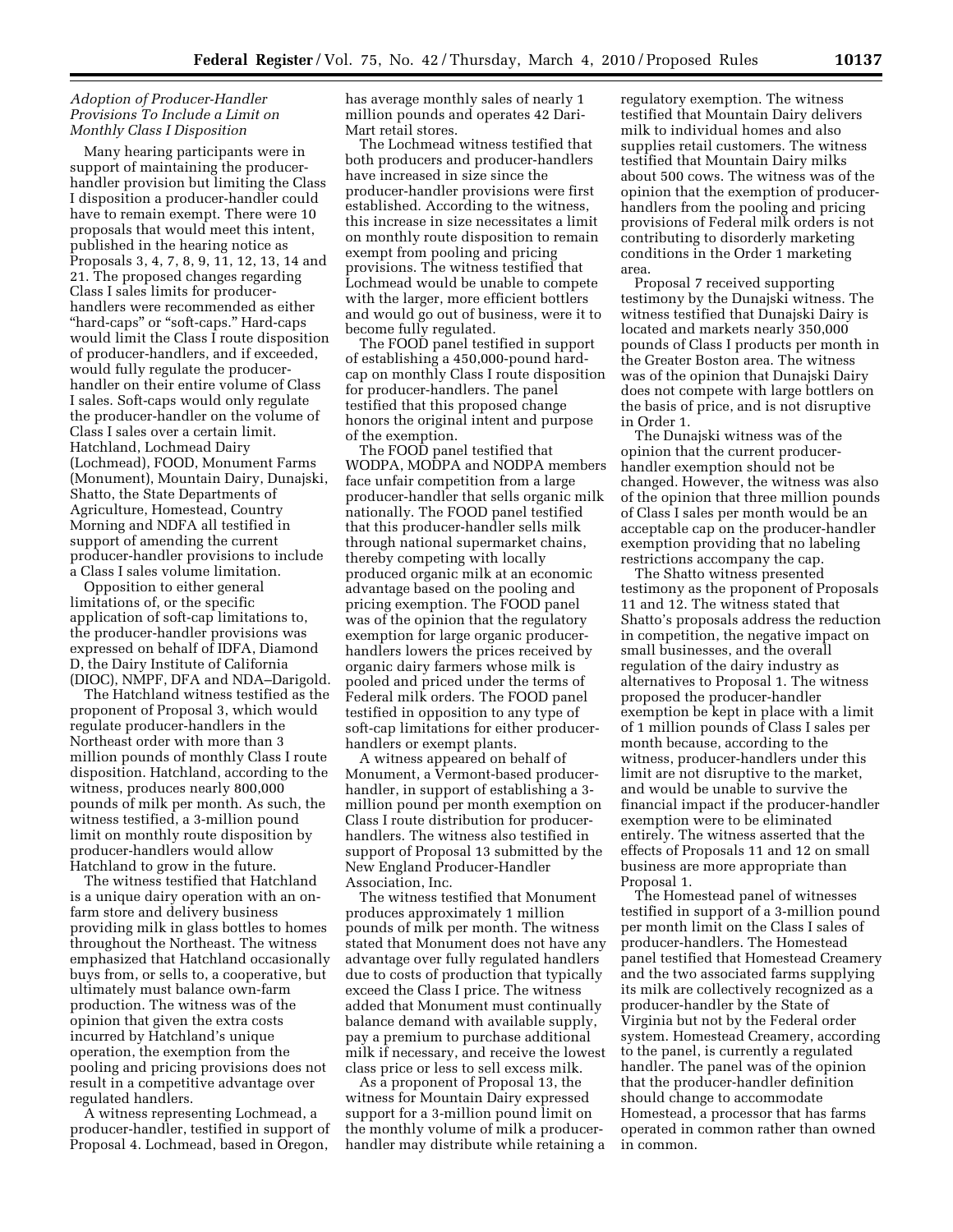The Country Morning witness testified that a limit of 3 million pounds on monthly Class I sales volume for retention of producer-handler status would be acceptable. Similarly, the Shamrock witness did not object to establishment of an upper limit on the route disposition of producer-handlers.

Proposal 8 was testified to by the panel representing the State Departments of Agriculture. The panel testified that farmers in NH, NY, PA, VT, and WI, are moving toward vertical integration, particularly with regard to cheese manufacturing. The panel testified that the producer-handler provision is important in those States because consumers have shown significant interest in the locallyproduced, niche products producerhandlers provide.

The State Departments of Agriculture panel testified that total producerhandler volume in NH, NY, PA, VT, and WI is small relative to total milk production, and that producer-handlers do not create disorderly marketing conditions. The panel asserted that one producer-handler with production greater than three million pounds of route disposition per month could be disruptive. The panel provided specific examples to justify their position that producer-handlers need room to grow. The panel stated that a 2-million pound per month figure is appropriate as it appears to be the level at which economies of scale are realized. The panel further stated that three million pounds per month would be the absolute upward bound as a cap on the producer-handler exemption.

The State Departments of Agriculture panel also testified that marketwide pooling is crucial to dairy farms in the five States represented, and an unlimited producer-handler exemption will ultimately destroy Federal order pooling as it erodes minimum prices and sharing of Class I revenues. The panel advocated a 2-million pound per month limit on producer-handler route disposition.

The NDFA witness suggested that if the producer-handler provisions were not eliminated and a limit was established on the Class I sales volume of producer-handlers, Order 1 should have a lower limit than other Federal orders. The witness supported this assertion by noting that in Order 1 there are significant differences in geographic size and population, and a relatively high number of producer-handlers and exempt plants. Based on a characterization of general statistics, the witness asserted that from 2002 to 2008, total fluid milk sales for producerhandlers across 8 of the 10 Federal

orders has increased by over 60 percent and fluid milk sales from exempt plants increased by over 20 percent, while at the same time, total fluid milk sales from fully regulated plants decreased nearly 4 percent. Similarly, for Order 1, total fluid milk sales from producerhandlers from 2000 to 2008 increased nearly 106 percent, and total fluid milk sales from exempt plants increased nearly 44 percent. The witness also testified that dairy farms managed by governments and colleges should be excluded from any hard-cap on the volume of Class I route disposition to maintain an exemption from the pooling and pricing provisions of Federal orders.

The IDFA witness argued that the proposals seeking to continue the producer-handler exemption from pooling and pricing provisions with some volume limit could, in effect, continue the problem of disorderly marketing created by this exemption.

The Diamond D witness testified in opposition to limitations to the producer-handler exemption on the basis that a 3-million pound cap on route disposition may affect Diamond D in the future if the operation grows.

A witness representing the Dairy Institute of California (DIOC) appeared at the request of NMPF for the purpose of describing the producer-handler exemption under California's State milk pooling system. According to the witness, DIOC is a California based trade association representing fluid milk handlers and dairy product processors. The witness opined that USDA may find California's experience with producerhandlers relevant in formulating Federal order policy.

The DIOC witness stated that there are two regulatory schemes for producerhandlers in California. According to the witness, the first option, the "exempt" producer-handler,'' allows for the pool exemption of own-farm production provided that both milk production and sales average less than 500 gallons per day (129,000 pounds) and 95 percent of both production and sales are disposed to retail/wholesale outlets. The second option, the ''option exempt producerhandler," effectively operates under a soft-cap, allowing for deduction of exempt milk volume from any Class I pool obligation in a similar manner as suggested by Proposal 17.

The DIOC witness provided opinion and evidence as to producer-handlers' raw milk cost advantage compared to fully regulated handlers. The witness, using data provided by the California Department of Food and Agriculture (CDFA), calculated the advantage for California milk testing 3.5 percent

butterfat and 8.7 percent nonfat solids by subtracting the quota price per cwt from the Class I price. The witness stated that the raw product cost advantage for producer-handlers was calculated by dividing the advantage per cwt by the number of whole milk gallons in a cwt of milk. The witness noted that this cost advantage varies greatly depending on the relationship between the Class I price and the pool quota price. For the period of January 2000 to March 2009, stated the witness, the raw milk cost advantage for producer-handlers averaged \$0.113 per gallon. The witness added that for the most recent 12-month period, the cost advantage averaged \$0.177 per gallon. Overall, the witness was of the opinion that producer-handlers have a lower raw milk cost than fully regulated handlers, leading to a producer-handler competitive advantage.

The DIOC witness testified that producer-handlers have increased their share of Class I sales at the expense of fully regulated competitors. Relying on CDFA data, the witness compared the "option exempt producer-handler" share of the California Class I market with the share attributed to regulated handlers from July 1995 to August 2008. The witness testified that the producerhandler share of the Class I market increased from 14.8 to 23.4 percent.

In summary, the DIOC witness testified that the soft-cap type producerhandler exemption in California has significantly advantaged producerhandlers and disadvantaged fully regulated handlers. The witness was of the opinion that the provision has created a dilemma for policy makers who struggle to reconcile the goal of providing equal prices to competing handlers.

A second witness appeared on behalf of DIOC<sup>4</sup> to provide a description of soft-cap producer-handler provisions, similar to those advanced in Proposal 17, and the resultant impact on the competitive landscape in the northern California milk market.

The second DIOC witness testified that the Crystal Cream and Butter Company, the witness's former employer, was a regional milk processor that operated out of Sacramento, California until its assets were sold to HP Hood in 2007. The witness testified that Crystal Cream and Butter Company repeatedly lost business to producerhandlers who could sell milk at a lower price. The witness testified that the exemption for producer-handlers under the California milk pooling plan has

<sup>4</sup>Corrections to the second DIOC witness's testimony are reflected in this Final Decision.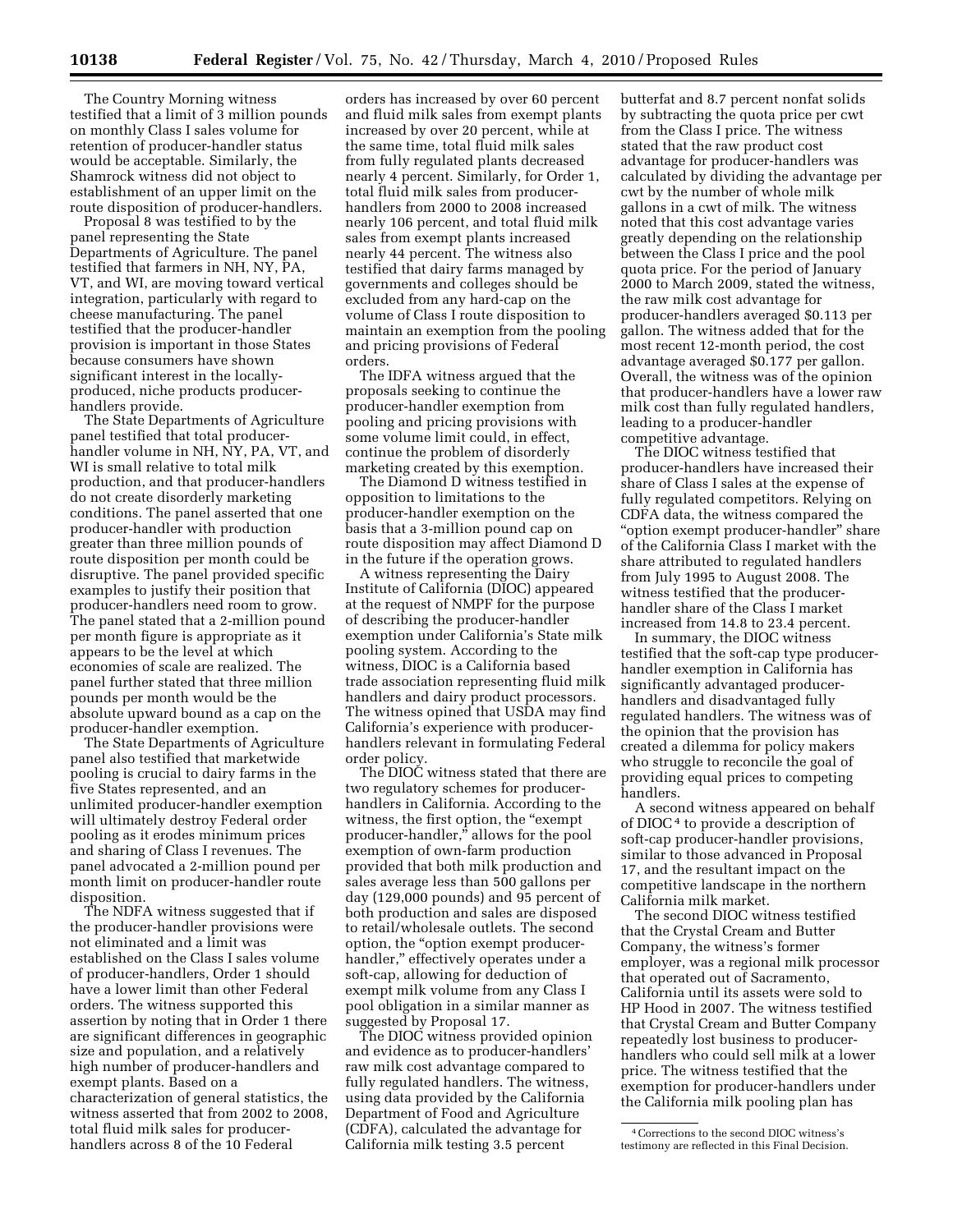decreased the revenues of producers whose milk is pooled and allowed producer-handlers to increase their share of the California Class I market. The witness noted that the intent of government-controlled dairy pricing systems should be to provide market stability for both producers and processors and avoid the creation of opportunities for one party to benefit at the expense of another.

The NMPF witness echoed testimony provided by the DIOC witnesses, noting that soft-caps have been problematic in California. The witness was of the opinion that soft-caps, applied in the Federal order system, would have a negative effect on uniform pricing.

The DFA witness and the NDA– Darigold witness testified in opposition to all proposals seeking establishment of soft-caps regulating only a portion of a producer-handler's sales. The DFA witness stated that minimum order prices would be unclear to buyers, causing them to wonder if competitors had access to lower priced milk due to the soft-cap. The DFA witness also asserted that a soft-cap would require a greater level of administration. The NDA–Darigold witness stated that the adoption of soft-cap provisions would further increase the advantages associated with producer-handler status.

# *Exemption of Vertically Integrated Operations With Retail and Home Delivery Distribution*

Proposal 24 would exempt from regulation milk sold by producerhandlers through ''handler-controlled retail channels'' including home delivery and handler-controlled retail outlets, regardless of sales volume.

The AIDA consultant panel testified that Proposal 24 is intended for adoption only if USDA amends the producer-handler provisions. The rationale for this proposal, the panel explained, is that sales through home delivery and handler-controlled retail outlets are entirely controlled by the handler and do not have an impact on the pool.

The Braums witness testified in support of Proposal 24. The Braums witness testified that Braums' business model is unique, as the company sells own-farm milk and related dairy products in company-owned retail stores that do not carry any other fluid milk brand. The witness further testified that Braums serves a niche market that other fluid milk retailers do not. According to the witness, as a producerhandler, Braums must self-balance and cannot use outside suppliers. The witness further asserted that Braums'

supply is limited to only what its farm is able to produce.

The witness testified that Braums' products are not available anywhere other than Braum's retail stores, and the operation has never been approached to begin supplying milk to other retailers. The witness noted that no other operation produces or sells Braums' branded milk products, and since Braums sells its product all the way through to the retail level, the operation incurs all the same costs and risks of other producer-handlers along with the additional costs and risks associated with its exclusive distribution and retail business. The witness also stated that Braums does not enjoy a price advantage because the operation has had to make substantial investments in the milk production side of the business.

The Braums witness was of the opinion that they are not a disruption in the market, and that depooling has had a far greater impact on blend prices in Order 32 than the exemption of producer-handlers from pooling and pricing provisions. The witness added that if Braums were to become fully regulated, the blend price in Order 32 could actually decrease based on Braums' utilization.

The Kreider witness testified in opposition to Proposal 24. The witness did not support an exemption from pool obligation for volumes of milk sold at retail by producer-handlers. Kreider, the witness testified, does not currently sell to retail customers, direct to consumers through home delivery, or via farm store.

The IDFA witness noted that the adoption of Proposal 24 would create new incentives for existing regulated handlers to invest in dairy farms and retail stores for the sole purpose of gaining an exemption from pooling and pricing regulations. The Shamrock witness agreed with the IDFA witness, stating that the adoption of a retail and home delivery exemption may result in the creation of a loophole that would possibly need to be revisited in the future.

The NMPF witness stated that an exemption granted for handler sales conducted exclusively through handlercontrolled outlets, as advocated by Proposal 24, is inequitable and would allow those handlers to balance their supply through the rest of the market. The DFA witness echoed the NMPF witness' position, adding that an Order 32 producer-handler selling milk entirely through its own retail outlets currently aggressively competes for retail sales, which has lead to disorderly marketing.

#### *Exemption of Own-Farm Milk*

Proposal 23, proposed by AIDA, would remove the producer-handler provision from all milk orders and exempt from regulation milk procured from a farm owned by a handler. Additionally, this proposal would treat handlers with own-farm production as partially regulated distributing plants.

The AIDA consultant panel testified that under Proposal 23, handlers with own-farm milk would be allowed to down-allocate the volumes of own-farm milk to their lowest value of use in their producer-settlement fund obligation calculation. Additionally, the panel stated that adoption of this proposal would allow handlers with own-farm production to purchase milk from pool sources, providing that all purchased milk would be up-allocated to the handler's highest value use. The panel also offered that handlers with ownfarm production could elect partiallyregulated distributing plant status for own-farm milk volume as an alternative to full exemption of own-farm milk. The panel concluded that adoption of this proposal would allow producerhandlers to remain in business and compete in an orderly manner.

The Braums, Kreider, Aurora, GH Dairy, Heartland and Snowville witnesses testified in conditional support of Proposal 23. The witnesses supported its adoption should the current producer-handler provisions be eliminated or restricted.

The NAJ witness testified in support of Proposal 23, with the modification that own-farm milk production should be exempt up to 3 million pounds per month, and any additional own-farm or purchased volume should be subject to pooling and pricing. The witness testified that expansion of the existing partially-regulated distributing plant provisions to include an exemption of the first 3 million pounds of own-farm milk would be equitable for producerhandlers with less than 3 million pounds of own-farm milk, those with more than 3 million pounds of ownfarm milk, and those with a combination of own-farm and purchased milk.

The NMPF, IDFA and DFA witnesses testified in opposition to Proposal 23. The NMPF witness stated that the exemption of own-farm milk would disproportionately benefit large producer-handlers, while the IDFA witness noted that the adoption of Proposal 23 would create new incentives for existing regulated handlers to invest in dairy farms.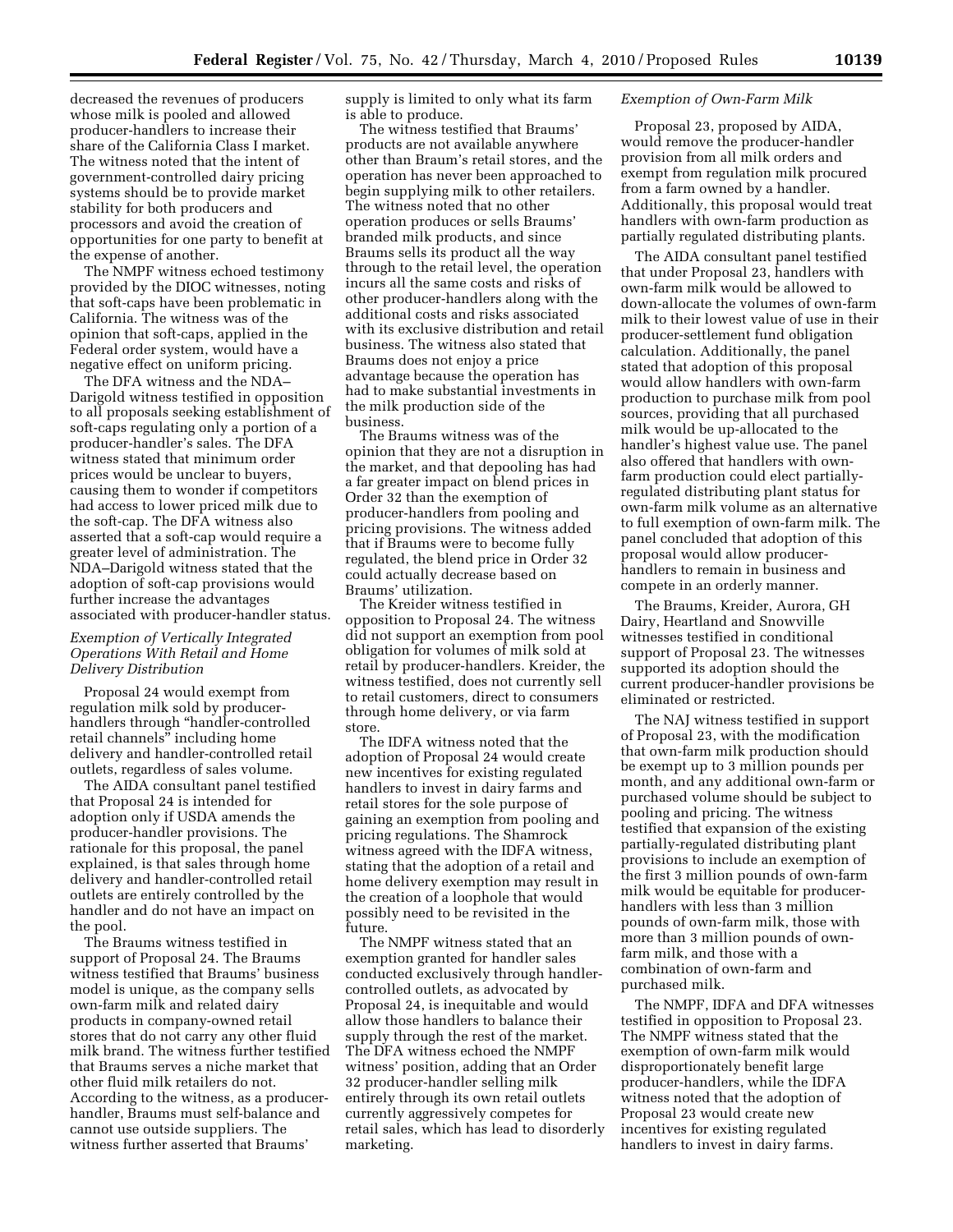# *Establishment of Individual Handler Pools*

Proposal 25, as proposed by the members of AIDA, would establish individual handler pooling provisions in all Federal milk orders. The AIDA consultant panel was of the opinion that adoption of individual handler pools would encourage milk in higher class uses to move where needed and assure that Class I revenues accrue to producers serving the Class I market. Additionally, the panel asserted that there would be little incentive for the supply area to expand beyond what is sufficient to serve the needs of the market, thus saving transportation costs. The panel concluded that Proposal 25 would treat producer-handlers the same as any other handler because producerhandlers would function as a regulated handler under the order, and would be able to buy milk from other producers at the blend price. Finally, adoption of Proposal 25 would allow producerhandlers to compete in an orderly manner, and allow producers and cooperatives to benefit from producerhandlers' sales in excess of own-farm production, the panel asserted. The panel acknowledged reliance on the Nourse Commission Report (Nourse Report) in the preparation of its testimony, and encouraged USDA to reference it in making a determination. The panel represented that its heavy reliance on the Nourse Report in lieu of past decisions of the Secretary stemmed from its useful guidance on disorderly conditions.

The Braums, Kreider, Aurora, GH Dairy, Heartland and Snowville witnesses testified in conditional support of Proposal 25. The witnesses advocated its adoption in the event that the current producer-handler exemption be eliminated or restricted.

The Aurora witness acknowledged that if Proposal 25 were adopted, Aurora could continue to operate as a vertically-integrated business, although some modification might be necessary. The witness testified in support of individual handler pools on the basis that organic producers and processors obtain very limited benefits from the marketwide pooling system. The witness was also of the opinion that this is also true of other differentiated milk markets such as grass-fed and kosher. Individual handler pools would result in differentiated producers and processors gaining equity with respect to pooling, the witness asserted.

A witness representing Oberweis Dairy (Oberweis) testified in specific support of Proposal 25. Oberweis operates a distributing plant in Order 30 with 3 to 5 million pounds of monthly Class I disposition and home delivery.

The Oberweis witness testified that individual handler pools would benefit Oberweis and its producer suppliers. The witness testified that Oberweis competes with producer-handlers in the Virginia and Detroit markets. The witness stated that it is perfectly acceptable for regulated plants to compete with producer-handlers. The witness also testified that the government should not set minimum milk prices because prices are better determined in the marketplace.

The St. Albans witness testified in opposition to individual handler pools. The witness was of the opinion that individual handler pools would only benefit producers in close proximity to fluid plants. The witness stated that marketwide pooling is crucial to the economic survival of St. Alban's members because St. Albans is based in a rural area where most of the milk goes into manufactured products not fluid milk products.

The NDA–Darigold witness, the NAJ witness and State Departments of Agriculture panel testified in opposition to all individual handler pool proposals. The NDA–Darigold witness was of the opinion that individual handler pools would damage the marketwide pooling system—a system NDA and Darigold have found to be essential for producer support of Federal orders. The NAJ witness asserted that the establishment of individual handler pools would lead to disorderly marketing conditions because returns generated by sales of higher priced Class I milk would only be shared among those producers with access to a Class I processing plant.

The NMPF, DFA, IDFA, Mid-West-Lakeshore and UDA witnesses also testified in opposition to individual handler pooling. The DFA witness testified that individual handler pools should not be adopted because handlers operating fluid plants would gain market power and increase competition for access to the Class I market. Furthermore, the DFA witness was of the opinion that individual handler pooling is not compatible with the AMAA's basic tenet of minimum order prices for both producers and handlers. The IDFA witness echoed the DFA witness, noting that rather than being innovative, Proposal 25 instead proposes going back many years despite the findings of a number of hearings over the years which found individual handler pools contribute to disorderly marketing. The NMPF witness testified that individual handler pools threaten the Federal order system because producers supplying milk that balances

the market would not benefit from Class I revenues.

#### **Post-Hearing Briefs**

Post-hearing briefs filed on behalf of proponents and opponents for the elimination of or amendment to the producer-handler definitions in all Federal milk marketing orders reiterated testimony and provided legal arguments as to why producer-handlers should or should not be fully regulated under the orders. Proponents and opponents alike stressed testimony and evidence purported to strengthen their specific positions. Presented below is a summary of the briefs as they related to the economic and marketing conditions in all marketing areas.

A brief filed on behalf of the New England Producer-Handlers Association, Inc., Willard J. Stearns & Sons dba Mountain Dairy, Monument Farms, Inc. and Homestead Creamery (New England Producer-Handlers Association, Inc. *et al.*) reiterated positions given at the hearing: producer-handlers in Order 1 do not give rise to disruption resulting from a significant impact on the blend price paid to producers; there exists no evidence to support the conclusion that producers with a large number of cows intend to construct bottling facilities and seek producer-handler status; consumer interest is a factor to be weighed during the determination of the regulatory treatment of producerhandlers; the producer-handler definition should be broadened to include entities operating in common; the exempt plant limit of 150,000 is inadequate and should be increased to 1 million pounds per month; and the exempt plant limit should be increased to 3 million pounds of monthly Class I route disposition in the event that the producer-handler provisions are eliminated.

In their brief, New England Producer-Handlers Association *et al.* requested that findings regarding the regulatory treatment of producer-handlers be separate for each of the Federal milk marketing orders. New England Producer-Handlers Association *et al.*  argued that record evidence indicates that each order's findings should be based upon existing conditions within that order's marketing area. Specifically, it was argued that the circumstances that existed prior to amendment of the producer-handler provisions of Order 131, and the circumstances that currently exist in the Order 126 marketing area, do not exist in either the Order 1 or 5 marketing areas. Accordingly, the position taken in the New England Producer-Handler Association *et al.* brief was that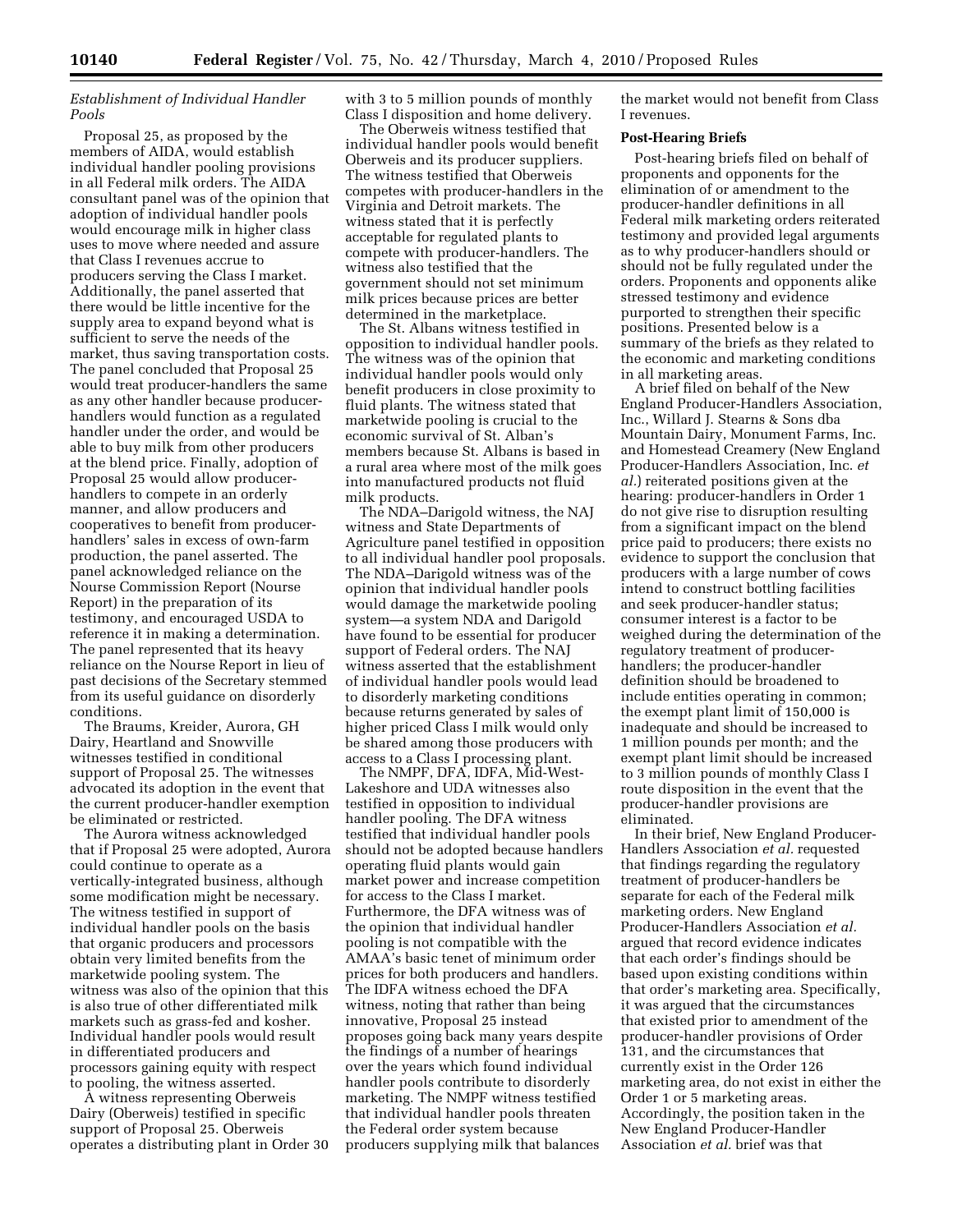proposals to eliminate the producerhandler provisions of Orders 1 and 5 are not relevant to the prevailing conditions in either of the two marketing areas.

A brief filed on behalf of Land O'Lakes, Inc (LOL) agreed with testimony given in support of Proposals 1 and 2. LOL is a Capper-Volstead cooperative with more than 4,000 dairy farmer members marketing in and pooling milk on 5 Federal orders. The LOL brief also detailed support for the grandfathering of existing producerhandler operations at a level to be determined by the Secretary and opposition to Proposals 23, 24 and 25.

In their brief, LOL noted that record evidence regarding the entrance of GH Dairy into the El Paso market supports the conclusion that a producer can transition their farm into a producerhandler operation with relative ease in a short period of time. LOL identified testimony that the conversion of a dairy farm into a producer-handler operation is more favorable, given the economics of market entry, than the conversion of a dairy processing plant into a producerhandler operation.

The LOL brief also detailed market disorder associated with the current producer-handler provisions. LOL stressed that the impact of producerhandler operations varies by size of order and the number of producerhandlers selling into a given marketing area. LOL further noted that record evidence indicates an impact on the blend price of as much as \$0.12 per cwt for Order 32. LOL identified testimony that shows disorderly marketing exists as a result of pricing inequity between producer-handlers and fully regulated handlers. Previously, according to LOL, pricing discrepancies were not as significant when producer-handler operations were smaller, and larger regulated handlers could compete through increased plant efficiency but as producer-handler operations have grown, regulated handlers' advantage based on scale efficiency has eroded.

A brief filed on behalf of a Florida dairy producer reiterated testimony given on the record in support of maintaining producer-handler provisions in Federal orders and detailed the producer's opposition to Proposals 1 and 26.

A brief filed on behalf of Midwest and Lakeshore reiterated Midwest and Lakeshore's support for Proposals 1 and 2 and opposition to all other proposals presented at the hearing. In their brief Midwest-Lakeshore noted by illustration that raw milk production cost differences are not relevant to an operation's status as a producer-handler. Midwest-Lakeshore concluded that a

distinct exemption for producers who elect to bottle their own milk is not necessary, instead an exemption for all handlers with 500,000 or fewer pounds of monthly Class I disposition is sufficient to accommodate vertically integrated entities and others whose presence does not give rise to disorderly marketing conditions.

A brief filed on behalf of NAJ reiterated and clarified positions taken by NAJ at the hearing. NAJ claimed in its brief that NAJ's modification to Proposal 17 would result in the addition of at least 17 million pounds of milk to Federal order pools each month. In brief, NAJ reasserted that the exemption of producer-handler's first three million pounds of own-farm milk disposed of as Class I during the month is equitable for producer-handlers who use less or more than three million pounds of own-farm, or use a combination of own-farm and purchased milk.

A brief filed on behalf of Select and Continental articulated support for the goals of Proposals 1, 2 and 26, albeit with certain noted exceptions to Proposal 26. In their brief, Select and Continental highlighted evidence presented by proponents and opponents and offered current and historical overviews regarding the regulatory treatment of producer-handlers. Select and Continental supported their position that producer-handlers should not gain economic advantage as a result of their exemption from pooling and pricing. Select and Continental asserted that amendments to the regulations governing producer-handlers should be based upon economic fundamentals.

The Select and Continental brief included details regarding the important role played by producer-handlers in the marketplace through their service of a full range of consumer demands and provision of competition to markets that would otherwise be characterized by imbalances in market power. The brief detailed a number of arguments supportive of the use of transfer prices faced by producer-handlers as the basis for determining competitiveness with fully regulated handlers. Select and Continental asserted that any limit on the monthly Class I sales volume of producer-handlers should be determined according to the level of advantage enjoyed by producerhandlers. The level of this advantage, according to Select and Continental, can be identified by comparing producerhandler transfer prices and the Class I price. Select and Continental further argued that while the determination of an appropriate limit on the producerhandler provisions is necessary because economic advantages accrue with

increased size, a finite limit number cannot be determined on basis of the hearing record. However, Select and Continental asserted that an appropriate limit would allow producer-handlers with less than 3 million pounds of monthly Class I route disposition to continue operations with exemption from pooling and pricing. Select and Continental also asserted that the adoption of a limit on the basis of total producer-handler sales rather than merely in-area sales is justifiable and warranted.

In their brief, Select and Continental also opposed the adoption of an exempt plant threshold in excess of 450,000 pounds of monthly Class I route disposition. The rationale for the exemption of "exempt plants" is distinct from the rationale for the exemption of producer-handlers and as such, a single definition intended to encompass the two types of entities would be inappropriate, Select and Continental argued. In this regard, the Select and Continental also pointed out that the exempt plant threshold limit is not based on farm size or production but on the level of Class I distribution. The rationale underlying the exemption of plants with 450,000 or fewer pounds of monthly Class I disposition relates, at least in part, to administrative convenience, asserted Select and Continental.

The Select and Continental brief detailed arguments in opposition to using retail price data in the determination of disorderly marketing conditions and the amendment of the producer-handler provisions to include labeling restrictions. Select and Continental argued that the analysis of retail price data does not provide a clear illustration of disorder due to handler inequity because such analysis is unable to disaggregate handler pricing to consumers from other factors involved in setting retail prices. As to proposed unique labeling restrictions, Select and Continental asserted that since any relative advantage between producerhandlers and regulated handlers should be determined on the basis of the regulatory treatment of producerhandlers, there is no need for adoption of labeling restrictions.

Furthermore, Select and Continental argued in their brief that when average dairy farm size data is compared with producer-handler numbers, opposite trends are revealed and as such, there is insufficient basis for concern that the growth in the number of large farms suggests the potential for the growth in the number of producer-handlers. The brief also indicated that the presence of organic producers and organic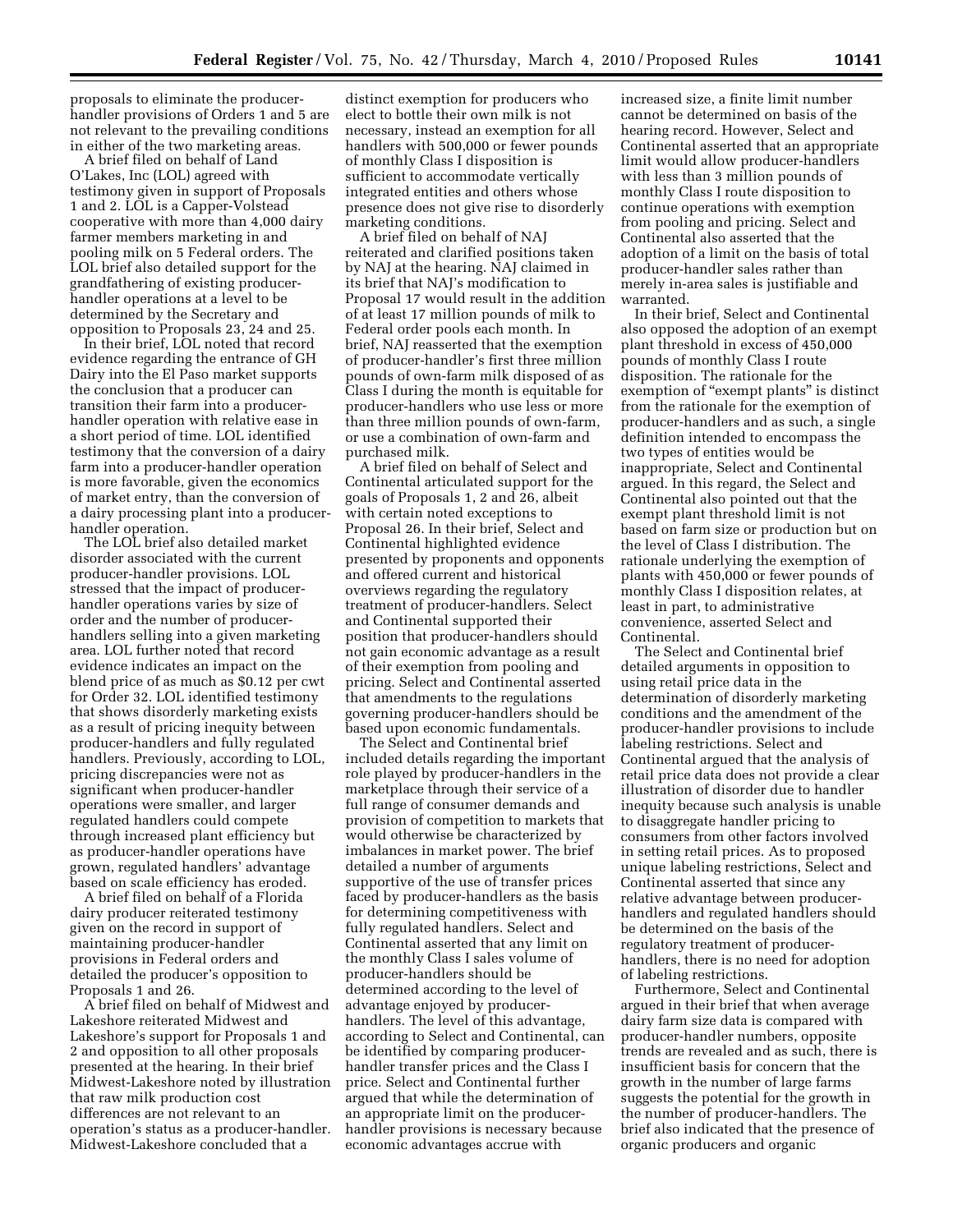producer-handlers in the market should not result in different regulatory treatment by marketing orders as production methods are not relevant.

The Select and Continental brief detailed agreement with the adoption of provisions that would provide for a ''grandfathering'' clause to be applied to current producer-handlers. Continental and Select asserted that such a clause should allow entities classified as producer-handlers prior to July 1, 2009, with monthly Class I route disposition of no more than 3 million pounds to retain their exemption from pooling and pricing. According to Select and Continental, whatever method is selected for limiting producer-handler disposition of Class I sales, it is more important that current producerhandlers operations within the proposed limit not be fully regulated.

A brief was filed on behalf of Upstate Niagara Cooperative, Inc. (Upstate Niagara). Upstate Niagara is a Capper-Volstead cooperative that owns fluid processing and manufacturing plants regulated under several Federal orders, including Orders 1 and 33. Their brief detailed support of the positions taken by NMPF and IDFA.

A brief filed on behalf of the State Departments of Agriculture of New York, Pennsylvania, New Hampshire, Vermont and Wisconsin (State Departments of Agriculture) stressed support for a 3-million pound limit on monthly Class I route disposition for producer-handlers. The State Departments of Agriculture also detailed opposition to an unlimited pooling and pricing exemption for Class I sales through producer-handler-controlled retail channels, and the adoption of a producer-handler grandfather clause.

According to the State Departments of Agriculture brief, a limit on producerhandler Class I sales volume is necessary as it would allow producers processing own-farm milk to continue to meet growing demand for locally produced, single-source milk while also preventing the erosion of the value of marketwide pools. In their brief, the State Departments of Agriculture stressed that any limitation on producer-handler Class I sales volume should apply to total sales. The State Departments of Agriculture also indicated that producer-handlers with three million or fewer pounds of monthly Class I route sales should be allowed to make temporary purchases of limited amounts of supplemental milk from other sources without loss of producer-handler status.

A brief filed was on behalf of DIOC. In their brief, DIOC provided analysis of specific proposals and testimony

presented during the hearing. More specifically, the DIOC discussed the impact of California's producer-handler provisions that allow for soft-cap limits on Class I sales volume. The brief also stressed the relevance of California's producer-handler experiences to the current proceeding, the concept of transfer pricing as related to producerhandlers' cost advantage and the concept of economic rents.

In their brief, DIOC reiterated its testimony given on the substantial negative effects of producer-handlers in the California milk marketing system. Producer-handlers, according to DIOC, realize greater economic returns than similarly situated farms and plants that are not fully integrated. DIOC went on to assert that advantage arises because of producer-handler exemption from pooling and pricing. That exemption, DIOC stressed, allows the integrated producer-handler firm to either earn a greater return at the farm level by paying itself the Class I price, or earn a greater return at the plant level by paying the farm side of the operation less than the Class I value for milk supplied. DIOC concluded that the advantage enjoyed by producer-handlers is not a direct result of realized scale economies but rather is the result of revenue that is not shared with the pool.

A brief filed on behalf of Mallorie's Dairy, Nature's Dairy and Country Morning Farms (Mallorie's Dairy *et al.*) reiterated arguments against the adoption of Proposal 1 and for the adoption of Proposal 17 should Proposal 1 be adopted. The majority of these arguments rest upon the opinion that proponents lack evidence supporting adoption of their proposals. Mallorie's Dairy *et al.* also proposed that should the Secretary determine that changes to the producer-handler definitions are necessary, then the current size limitation on producer-handlers in Orders 124 and 131 should be adopted in other markets as dictated by record evidence of the need for change in those orders.

In their brief, Mallorie's Dairy *et al.*  stressed that calculation of producerhandler advantage as the difference between the Class I price and the blend price is in error. Rather, Mallorie's Dairy *et al.* asserted that producer-handlers, like fully regulated handlers, use ownfarm milk in other classes and as such, their pool obligation would likely be something less than the Class I price minus the blend price applied to total production. Mallorie's *et al.* further stated that proponents' use of erroneous calculations resulted in an overstatement of producer-handlers' purported competitive advantage.

The Mallorie's Dairy *et al.* brief also articulated additional factors determinant in producer-handlers competitive position relative to fully regulated handlers. According to the brief, smaller producer-handlers' processing, balancing and distribution costs exceed those of larger pool distributing plants and as a result, smaller producer-handlers are unable to compete with fully regulated plants, or to cause disruption in the fluid market on the basis of price.

A brief filed on behalf of IDFA reiterated its support for Proposals 1 and 2 exclusively, and highlighted testimony supportive of its position. IDFA also purported a lack of evidence supporting other proposals and detailed its opposition to the adoption of any proposals other than Proposals 1 and 2. IDFA asserted that the adoption of Proposal 1 is warranted based on the testimony of dairy farmers, cooperative representatives, and regulated fluid milk processors that provided numerous examples of producer-handlers' presence giving rise to disorderly marketing in several Federal milk marketing orders.

In its brief, IDFA stressed that significant structural changes within the dairy industry have nullified any historical justification of the producerhandler exemption from pooling and pricing provisions. Movements toward concentration and consolidation in the dairy farm sector combined with unbounded producer-handler provisions in many Federal orders, has caused producer-handlers to have a significant negative impact on orderly marketing conditions and the potential for an even greater negative impact is present, according to IDFA.

IDFA also asserted in its brief that the adoption of Proposal 2 is warranted. IDFA revealed that an increase of the exempt plant qualification threshold from 150,000 pounds to 450,000 pounds of monthly Class route disposition will allow small handlers, including previously exempt small producerhandlers, to enjoy an exemption from pooling and pricing provisions because they are too small to cause material market disruption. IDFA further asserted that Proposal 2 should be adopted in its entirety. According to the IDFA brief, the unique labeling restriction feature in Proposal 2 is necessary to avoid linking together the sales of numerous small exempt plant handlers in an effort to gain the volume advantages of larger, fully regulated handlers.

A brief filed on behalf of AE, Dean, National Dairy Holdings, NDFA, PAMD, Parker Farms, Shamrock and Shamrock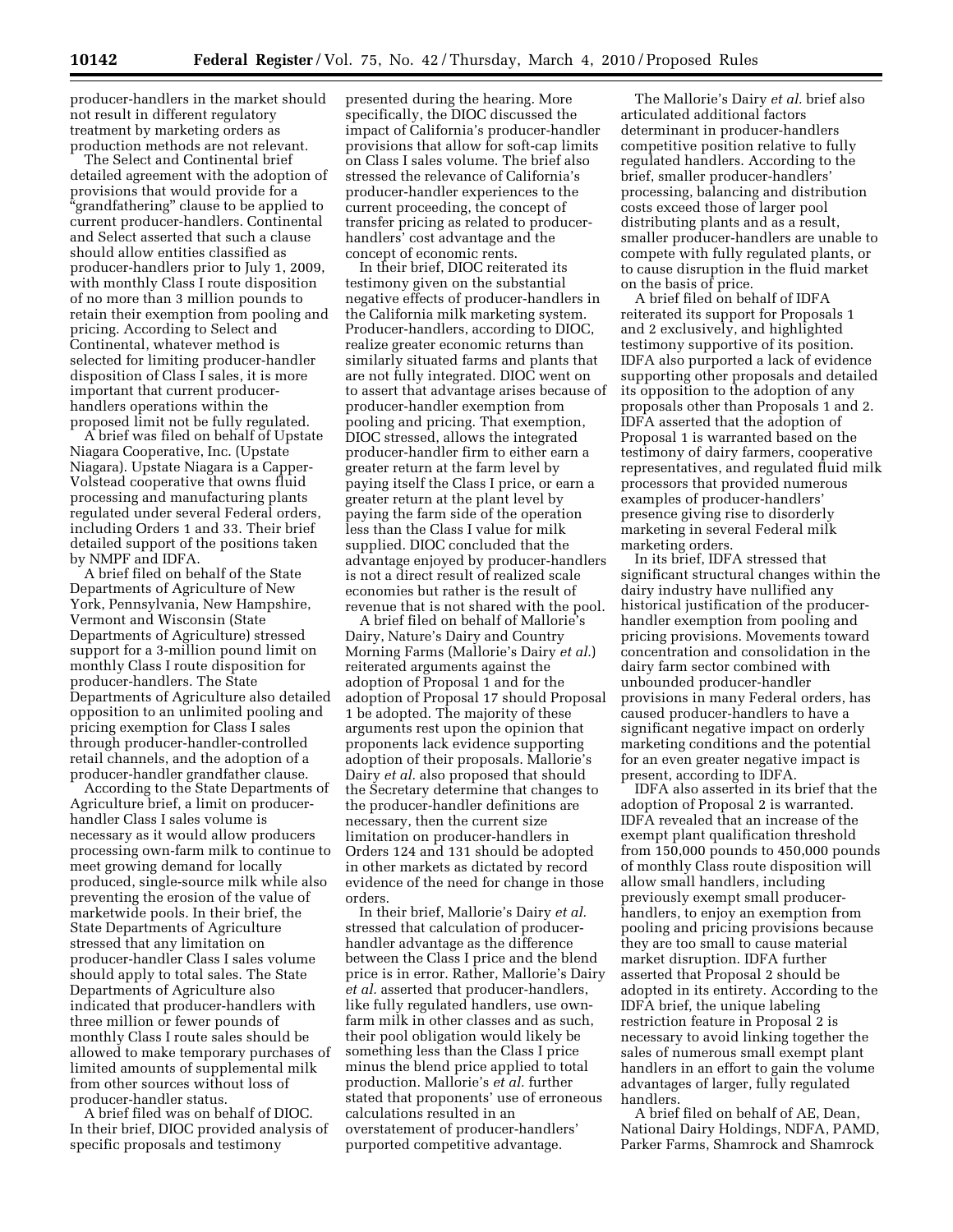Farms (AE *et al.*) articulated collective support for Proposal 1. In their brief, AE *et al.* also noted that all parties represented in brief except NDFA support Proposal 2. The brief detailed opposition to an increased exempt plant Class I distribution limit should USDA decline adoption of any proposals under consideration in this proceeding or if USDA adopts any proposal other than Proposal 1. AE *et al.* also detailed specific opposition to any proposals that include soft-cap provisions. Finally, AE *et al.* acknowledged that certain parties represented in their brief could accept an amendment of the orders that would establish a 3-million pound hard-cap limit on monthly Class route sales for producer-handlers. Adoption of this limit, according to AE *et al.,* would restore orderly conditions in most circumstances.

In their brief, AE *et al.* asserted that record evidence reflects the threat of producer-handler proliferation. In particular, AE *et al.* argued that recent growth in producer-handler volumes, retailing customers search for producerhandler suppliers and the presence of producers actively structuring their operations with the express intent of becoming a producer-handler, is precisely the sort of evidence indicative of a potential threat to the maintenance of orderly marketing conditions. AE *et al.* also argued on behalf of NDFA that the exempt plant qualification threshold in Order 1 should not be increased due to the potential aggregate impact of such an amendment. According to the brief, record evidence shows a substantially larger number of exempt plants in Order 1 than in any other order.

The AE *et al.* brief detailed a number of reasons to support its position that Federal orders should include unique label requirements in the event that the exempt plant qualification threshold is increased or the producer-handler provisions are not entirely eliminated. Requirements for the unique labeling of packaged fluid milk products, according to the brief, will prevent the Class I sales volumes of exempt handlers, used in aggregate, from being balanced against the Class I sales volumes of fully regulated handlers. AE *et al.* provided several illustrations in support of this assertion and noted that unique labeling requirements would not prevent an exempt handler from bottling under several labels or bottling under a label other than one bearing its own name. Rather, the brief related that the only circumstance which would be prevented by unique labeling requirements is when any exempt handler or producer-handler bottles

milk under the same label used by other handlers.

The AE *et al.* brief cited several examples from the record that they assert establish the presence of producer-handler driven disorderly marketing conditions in individual orders as well as across all orders. AE *et al.* further asserted that producerhandlers do not actually face balancing costs high enough to eliminate the price discrepancy between their operation and fully regulated handlers. The testimony of regulated handlers and producer-handlers alike, according to the AE *et al.,* addressed this very issue. AE *et al.* furthered this assertion, noting examples where producer-handlers were balanced by fully regulated suppliers, or supplied fluid milk products at retail under a label used by another [fully regulated] handler. Producer-handlers have a market impact across multiple marketing areas because some producer-handlers have distribution that is national, noted AE *et al.* The effect of producer-handler's multi-order distribution, according to AE *et al.,* is amplified by retailers' common practice of requiring fully regulated handlers to match producerhandler low-cost competing offers in an entire region.

In their brief, AE *et al.* also asserted that record evidence supports the conclusion that producer-handlers' market share has increased even as the number of producer-handlers in operation has decreased. AE *et al.*  stressed that this trend leads to concluding that producer-handlers, as individual entities, have grown in size and that they present a greater potential for further growth and disorderly marketing. In this regard, the brief cited testimony provided by two dairy farmers who recently constructed processing plants with the intent of seeking producer-handler status. The potential for growth in producerhandler market share combined with retailers' knowledge of the pricing advantage enjoyed by producer-handlers is indicative of existing and future disorder, according to AE *et al.*  Furthermore, AE *et al.* asserted, if producer-handlers' cost of surplus disposal exceeded the advantage of their exemption from full regulation, then it would be irrational for those operations to continue. AE *et al.* concluded that if no action is taken to limit or eliminate the producer-handler definitions in all orders, then fully regulated handlers will be put at further disadvantage and the benefits of marketwide pooling will be threatened.

A brief submitted on behalf of NMPF summarized its position and highlighted record evidence in support of adopting Proposals 1, 2 and 26. In its brief, NMPF stated that the adoption of Proposals 1, 2 and 26 would: allow plants meeting a small business definition to continue operations with an exemption from the pooling and pricing provisions of the Orders; prevent the aggregation of exempt plant Class I sales to circumvent regulation; improve revenues paid to producers via increased blend prices; and allow handlers to face uniform classified prices. According to NMPF, any provisions regarding exempt handlers adopted as a result of this proceeding should apply to total sales and not only to sales in a particular marketing area, and should include unique labeling restrictions to prevent integration of many small exempt handlers in search of a cost advantage based upon exempt milk supplies. NMPF further asserted that the amendments presented in Proposals 1, 2 and 26 are warranted given current and potential disorder, and taken collectively would restore orderly conditions within the system. NMPF reiterated its opposition to Proposals 3, 4, 5, 7, 8, 11, 13, 15, 17, 18, 20, 21, 23, 24, 25, 27 and 28.

In its brief, NMPF asserted that both farm sizes and handler operations are growing and the increasing availability of new technologies has drawn the industry to seek scale efficiencies. This new climate presents greater potential for producer-handler proliferation since many dairy farms are now large enough to enjoy economies of scale in milk production and processing and the cost advantage associated with the producerhandler exemption, NMPF emphasized. Some producer-handlers, according to NMPF, have already reached the size and scale necessary to compete directly with fully regulated handlers and that some current producer-handlers have grown to distribute nationally and internationally. Additionally, NMPF stressed in its brief that producerhandlers in low- and high-Class I utilization marketing areas, exhibit Class I utilization significantly in excess of area averages of fully regulated distributing plants. Record evidence, the brief asserted, indicates that producerhandler sales comprise a significant and growing share of the Class I sales in several markets. Furthermore, when full regulation occurs, producer-handlers can and do survive.

In brief, NMPF pointed out that producer-handlers' costs-of-production are not relevant in assessing their impact on orderly marketing conditions. NMPF further asserted that establishment of a transfer price at which producer-handlers acquire own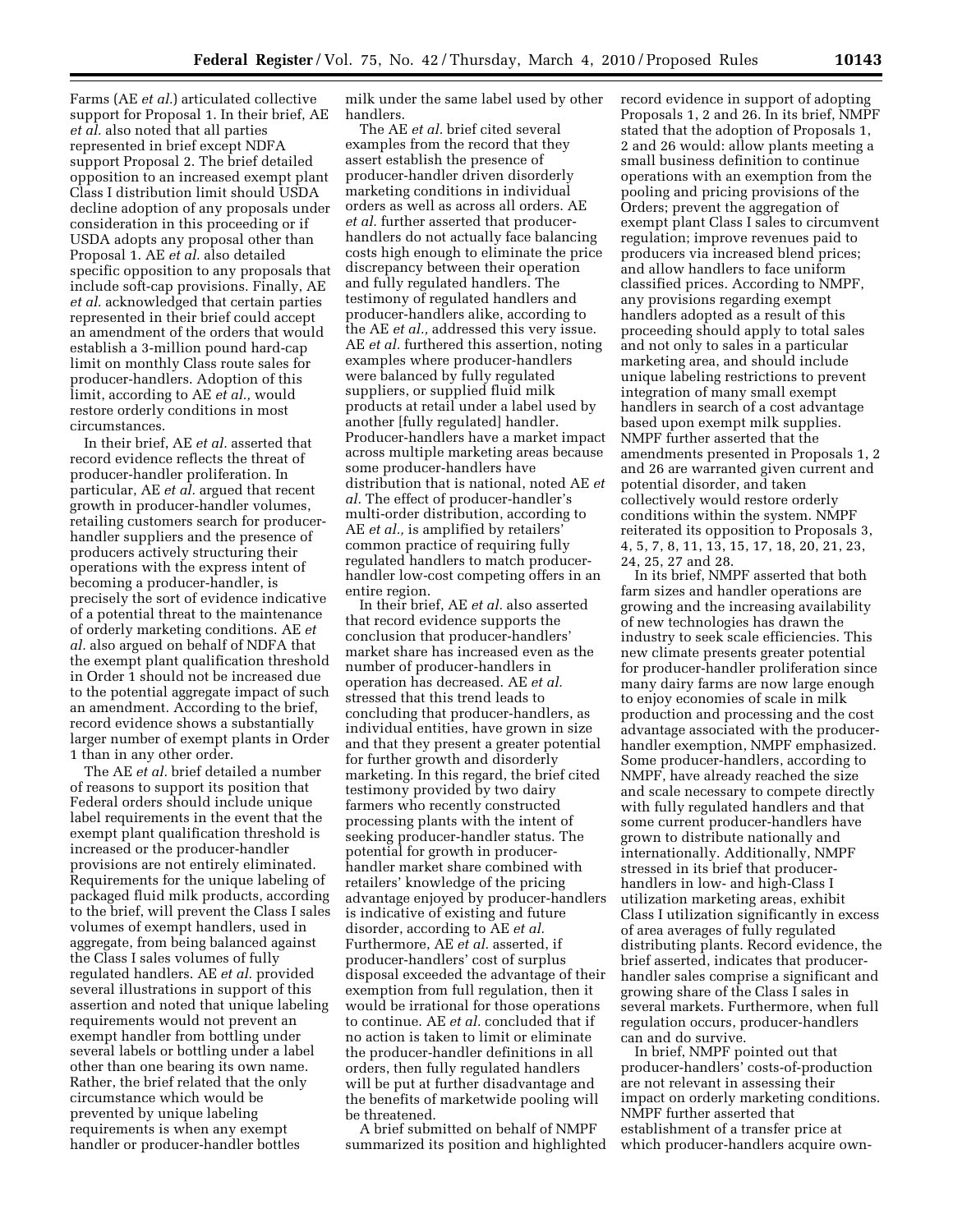farm milk is unnecessary because the correct comparison is between the regulatory costs of producer-handlers and similarly situated plants and the farms that supply them. On this basis, producer-handlers face costs that are no different, except that producer-handlers have obligation to the producersettlement fund, NMPF concluded.

In its brief, NMPF reiterated that producer-handlers are a cause of disorderly marketing conditions because their exemption from pooling and pricing regulation decreases revenue that is otherwise paid to producers and interferes in setting uniform class prices to handlers. NMPF furthered this position noting that marketwide pooling is necessary for the integrity of the Federal order system and the exemption from pooling and pricing of producerhandlers erodes its effectiveness. The larger individual producer-handler operations become, the more a producer-handler's exempt status undermines producer equity, NMPF indicated. The cost advantage of producer-handlers, according to NMPF, equals the difference between the average value of milk used and the uniform price. This advantage is significant in an industry where bids are often considered and awarded on differences of less than a penny, NMPF maintained. The magnitude of producerhandlers' impact revealed by record evidence to be as high as \$0.12 during certain months in Order 32, NMPF noted in its brief. The brief cited other record testimony revealing that producer-handlers also impact the blend price in Order 1.

The NMPF brief articulated the fiercely competitive nature of the retaillevel grocery market. According to NMPF, retailers have sought to gain producer-handlers as suppliers in search of price advantages at retail, and producer-handlers can effectively avoid balancing their production when retailers first rely on all of the milk that a producer-handler can offer by meeting the remainder of their needs through other regulated sources. NMPF also noted the testimony of a producerhandler with national distribution which revealed that producer-handlers balance against alternative suppliers.

NMPF, in its brief, explained how the adoption of any proposals other than Proposals 1, 2 and 26 would be ineffective in addressing the current disorderly marketing conditions caused by producer-handlers. Specifically, NMPF stands in opposition to all other proposals. NMPF noted particular concern that the adoption of individual handler pooling in lieu of marketwide pooling would result in disorderly

marketing and be detrimental to the Federal order system. In this regard, NMPF explained that individual handler pooling would reward handlers who can selectively recruit larger producers to supply milk needed for Class I use without acknowledging the balancing services provided by other handlers in the market.

In its brief, NMPF argued that the record supports grandfathering current producer-handlers with no more than three million pounds of monthly Class I route disposition provided grandfathering also includes provisions requiring unique labeling of package fluid milk products and farm and plant ownership exclusive of ownership in other farms or distributing plants. According to NMPF, these conditions collectively ensure the independent nature of producer-handlers as was intended when this category of handler was first created.

NMPF concluded in its brief that adoption of their package of proposals on a national basis is appropriate and is required to correct current disorderly marketing conditions and to preempt future disorder, noting adoption would eliminate the need for numerous and redundant hearings. With a national view, NMPF asserted that the collective adoption of Proposals 1, 2, and 26 would likely result in the full regulation of not more than five current producerhandler entities.

A brief submitted on behalf of AIDA reiterated the testimony of AIDA members and further articulated AIDA members' positions. AIDA asserted that Proposals 1 and 26 and other proposals that would eliminate or restrict producer-handler operations should be denied and the status quo maintained. Should the Secretary find that change to the producer-handler provisions is necessary, AIDA asserted, only Proposals 23, 24, and 25 should be considered for adoption.

In their brief, AIDA asserted that the preemptive regulation of producerhandlers and measures to prevent their proliferation are not warranted. In this regard, AIDA highlighted testimony that producer-handler competition is not currently an issue. AIDA concluded that the decreasing number of producerhandlers should be evidence enough that no threat of proliferation exists. Furthermore, the AIDA also concluded, while the volume of producer-handler milk has increased, the total percentage of Class I sales attributable to producerhandlers is at its lowest level in more than 40 years.

AIDA reiterated their assertion that the record supports concluding that producer-handler raw milk costs are

equivalent to farm-level cost-ofproduction and not the Federal order blend price. In this regard, AIDA referenced USDA statistics that demonstrate farm-level cost-ofproduction exceeds both the blend price and the Class I price and as such, producer-handlers acquire own-farm milk at costs higher than either of these prices. Accordingly, AIDA asserted that the blend price is not the appropriate transfer price of milk from a producerhandler's farm to its plant. Instead, AIDA asserted, the only economically rational transfer price is the farm costof-production incurred by the producerhandler. Among other things, AIDA maintained, without evidence of an unfair cost advantage, no basis can be established to conclude that producerhandlers give rise to disorderly marketing conditions.

Expanding upon the argument that disorderly marketing conditions are not evident, AIDA stressed in its brief that disorderly marketing can only be found when consumers are unable to obtain a sufficient supply of fluid milk at reasonable prices. Applying this definition to the current record, which AIDA asserts does not show any consumer inability in buying milk, AIDA concluded that disorderly marketing is not present. AIDA also referred to testimony of proponent witnesses that acknowledged that producer-handlers are not currently causing disorderly marketing conditions. AIDA went further to suggest that any decisions regarding the regulatory treatment of producerhandlers must be based upon economic conditions and equity rather than equality amongst regulated parties.

In their brief, AIDA indicated that producer-handlers do compete with fully regulated handlers on the basis of price, but also stressed that price alone is not the only determinant factor of competition and producer-handlers are evidence of nothing more than healthy competition. AIDA insisted that competition is not the same as disorderly marketing and asserted that Federal orders are not intended to limit or eliminate competition. AIDA relied on several examples from the record which they purport to show that producer-handlers do not compete solely on the basis of price and also countered testimony intended to show the competitive advantages producerhandlers enjoy by being exempt from pooling and pricing.

AIDA cited in their brief record testimony demonstrating that producerhandlers meet the regulatory test of bearing the burden of balancing their milk supply. Based on the testimony of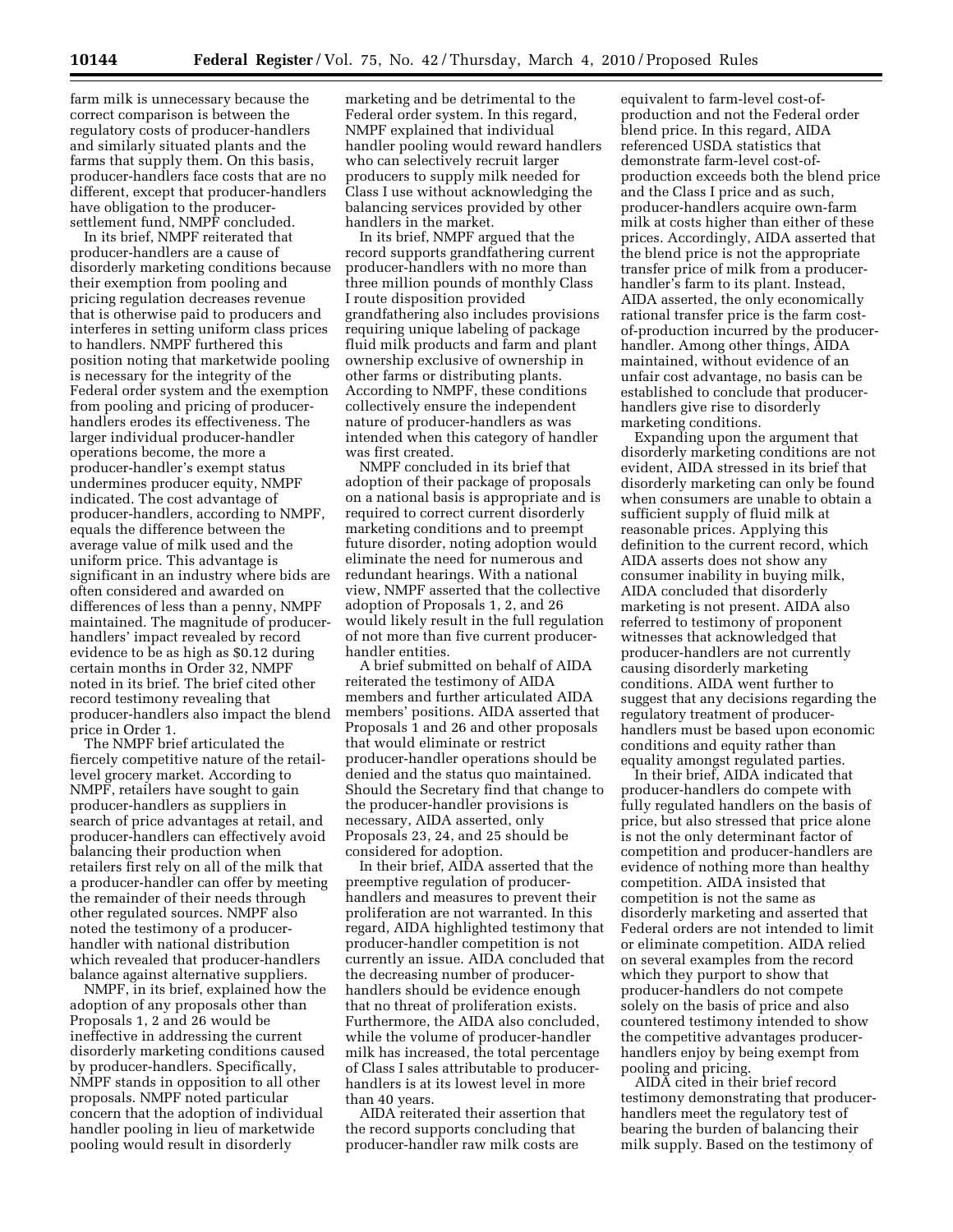several producer-handlers, AIDA concluded that producer-handlers are price-takers when selling surplus milk and the price received for surplus milk is lower than the classified prices. In addition to bearing the burden of their surplus, producer-handlers do not enjoy the Federal order minimum prices for surplus milk as do pooled producers, AIDA asserted.

AIDA presented several arguments in their brief to demonstrate the irrelevance of the impact producerhandlers have on blend prices. While AIDA acknowledged an impact, they argued that the impact is not significant relative to the impact of several other marketing conditions tolerated by Federal orders, including the depooling of milk.

AIDA noted in their brief that the producer-handler model is, in many marketing areas, the only alternative for producers outside of marketing through a cooperative. AIDA also asserted that through the producer-handler option, producers are able to provide differentiated products through innovative methods and marketing channels that are best served by the producer-handler business model. In this regard, AIDA mentioned several prominent regulated handlers serving the current marketplace that began as producer-handlers. Accordingly, AIDA concluded that USDA should leave the producer-handler definition unchanged.

In the event USDA finds the need for changing the producer-handler provision, AIDA asserted in their brief that Proposals 23, 24, and 25 should be adopted because they are lessburdensome alternatives to the other proposals under consideration in this proceeding. According to AIDA, the two parts of Proposal 23 would allow handlers to exempt own-farm milk volumes from pool obligation while also allowing handlers with own-farm milk production to elect partially regulated distributing plant status.

In their brief, AIDA reasserted that Proposal 24 is primarily intended for adoption in the event that USDA determines that the producer-handler provisions need amending to include Class I disposition limits, while also maintaining that the proposal could be adopted even in the event that the producer-handler provisions were completely eliminated. AIDA reiterated that the proposal's intent is to exempt producer-handlers with handlercontrolled retail channels because their control of milk is complete from production through to final disposition to the consumer and because there is no impact on the pool. AIDA noted that this provision is intended to be liberally construed so as to include independent contractor relationships within the handler-controlled retail channel.

In their brief, AIDA reiterated their position that individual handler pooling (Proposal 25) is an alternative to marketwide pooling as a means to address the producer-handler issue. According to AIDA, the adoption of individual handler pools would not only allow producer-handlers and regulated handlers to enjoy more equal treatment, it would also better reflect Class I market demands and the producers serving those demands. AIDA asserted that it would also eliminate the need for pooling standards and the hearings required to determine them, as well as eliminate the disorderly impacts of depooling. AIDA concluded that the possibility of unequal producer prices under individual handler pools would not be a great issue.

In their brief, AIDA also detailed support for increasing the exempt plant's limit on Class I distribution independent from consideration of the regulatory treatment of producerhandlers. Citing from the record, AIDA supported a Class I distribution limit of 1 million pounds per month.

#### **Discussion and Findings**

#### *General*

At issue in this proceeding is the reconsideration of the current exemption of certain handlers from pooling and pricing provisions of Federal milk marketing orders. All milk marketing orders provide for the exemption of handlers known as producer-handlers and plants that have less than 150,000 pounds of monthly Class I disposition and sales of packaged fluid milk products to other plants commonly referred to as exempt plants. While exempt plants are limited to 150,000 pounds or less of monthly Class I sales, the producer-handler definitions, except in Orders 124 and 131, specify no sales volume limitations.

A proposal seeking elimination of the producer-handler definitions asserts that the pooling and pricing exemption of this category of handler has become a source of current or potential disorder in the marketplace and should be eliminated across all orders. A companion proposal to mitigate regulatory impacts associated with elimination of the producer-handler definitions was offered to be adopted simultaneously. This companion proposal seeks to increase the exempt plant limit of monthly Class I disposition and sales of packaged fluid milk products to other plants from

150,000 to 450,000 pounds. As proposed, it is intended to allow current small scale producer-handlers, those with less than 450,000 pounds of Class I sales per month, to be exempt from pooling and pricing provisions of the orders.

Numerous additional proposals were offered and considered as alternatives to these two proposals. While all producerhandlers endorse the status quo, the alternative proposals are offered in the event that USDA determines the producer-handler definitions should be amended. Several current producerhandlers and other interested parties offered proposals that would add a monthly Class I route disposition limit to the producer-handler definitions. Other proposals seek to prevent proliferation of new entrants under the producer-handler definition while allowing existing producer-handlers to retain their current status. One proposal seeks to recast the producer-handler definitions to exempt only those entities with the additional risk and burden of exclusive distribution through producer-handler-controlled retail channels. Another proposal seeks to change the method of pooling milk and the classified use-values of milk in the orders. Finally, proposals that seek to exempt handlers' own-farm milk production disposed of as packaged fluid milk products were offered.

The record reveals that there are currently over 100 entities across the Federal milk marketing order system meeting the current exempt plant definition. Many of these entities are operated by dairy farmers who bottle and sell their milk production as fluid milk products. If not for their monthly Class I route dispositions and sales of packaged fluid milk products to other plants being less than 150,000 pounds, these entities would likely meet the producer-handler definition of their respective orders. Although some exempt plant handlers fit the producerhandler definition, which requires handlers to have integrated production, processing and route disposition at their exclusive enterprise and risk, exempt plant handlers have no such restrictions. In other words, exempt plants may be exclusively supplied with milk purchased from dairy farmers. Irrespective of production, processing and route disposition, an exempt plant incurs no Federal order minimum payment obligation to the dairy farmer(s) from whom milk was purchased.

The AMAA requires the setting of uniform prices to producers regardless of how the milk of any single dairy farmer is used and uniform prices to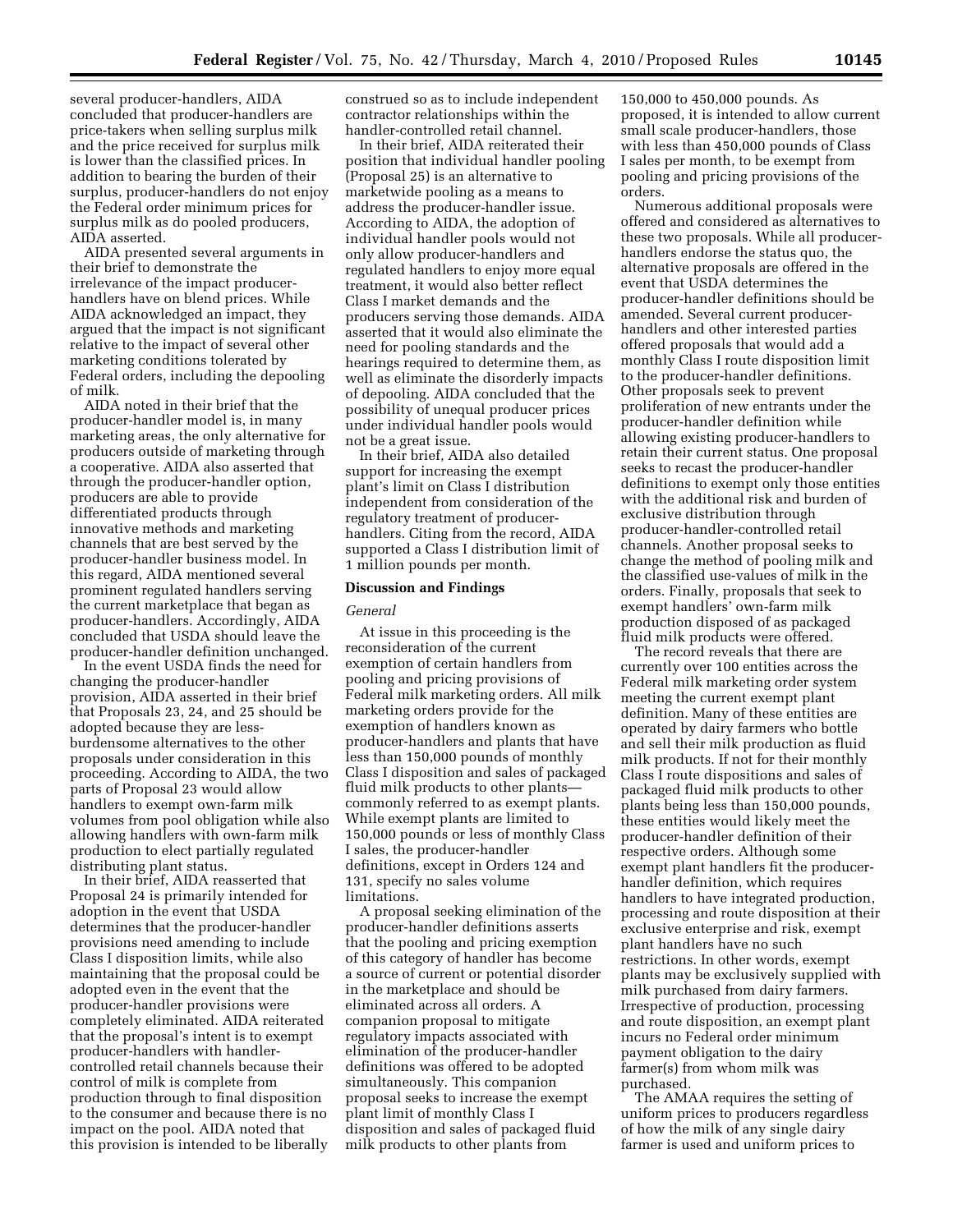similarly situated handlers (section 608c(5)). Handlers who are similarly situated pay at least the class prices established under the orders for milk. Producers are paid at least the minimum uniform (blend) price that is determined through marketwide pooling. A marketwide pool, through the mechanism of a producer-settlement fund, equalizes the classified use-values of milk pooled on an order among handlers and determines a uniform price paid to producers. Marketwide pooling allows for equitable sharing of the cost of supplying and balancing the Class I market. These two key features of milk orders—classified pricing and marketwide pooling—provide the basic foundation for orderly marketing and address the AMAA's primary objective of ensuring orderly marketing.

There are currently four different producer-handler definitions used in Federal milk marketing orders. The three southeastern orders (Orders 5, 6 and 7) have no Class I route disposition limits and do not provide for the purchase of milk beyond the own-farm production of a producer-handler. The producer-handler definitions of 5 other orders also have no limit on Class I route disposition but provide for the limited purchase of milk of 150,000 pounds or less per month of pooled milk beyond own-farm production. Only Orders 124 and 131 have a limit on Class I route disposition in their marketing areas that, when exceeded, obligates producer-handlers to pooling and pricing provisions of these orders in the same manner as the fully regulated plants. The producer-handler definition of Order 131 differs from that of Order 124 in that it also places certain restrictions on product labeling. Nevertheless, the common criterion of all producer-handler definitions for all orders is the requirement that the entire operation be under the sole risk and enterprise of the producer-handler.

Despite previous rulemaking proceedings which considered full regulation of producer-handlers, it was not until 2006 that some producerhandlers became subject to pooling and pricing provisions under Orders 124 and 131. In that formal rulemaking proceeding, USDA adopted a 3-million pound per month Class I disposition limit in the marketing area that, when exceeded, results in the full regulation of producer-handlers. No changes were made with regard to the exempt plant definitions of the two orders. Shortly after implementation of the amended Orders 124 and 131, enactment of the Milk Regulatory Equity Act of 2005 required implementation of additional regulatory criteria affecting handlers

and producer-handlers in *all* Federal milk marketing orders.

In the producer-handler proceeding for Orders 124 and 131, USDA found that the exemption of large scale producer-handlers from pooling and pricing disrupted the orderly marketing of milk. The record of that rulemaking found that large scale producer-handlers enjoyed a price advantage over regulated handlers while simultaneously decreasing blend (uniform) prices to dairy farmers. The record of this proceeding does not support the same findings. Of greater significance, the record of this proceeding indicates that all producerhandlers enjoy a competitive pricing advantage over fully regulated handlers because of their exemption from pooling and pricing provisions. This is not surprising as the exemption of any handler from the regulatory plan results in nonuniform prices to handlers and lower prices than would otherwise be uniform to producers. It is clear from this proceeding that as the Class I marketings of a producer-handler increase, the order's ability to set prices that are uniform to handlers and producers is eroded.

Depending on the volume of Class I disposition and sales of packaged fluid milk products to other plants, the exemption from obligation to account for milk at minimum classified prices, and the exemption from payment into the producer-settlement fund of the difference between a producer-handler's use-value of milk and the blend price become critical factors that give rise to disorderly marketing conditions. Large producer-handlers become increasingly able to market fluid milk at prices below those that can be offered by fully regulated handlers because the classified prices set by the order are not uniform. The exemption from payment to the producer-settlement fund renders the order unable to set uniform prices to producers.

Comments and exceptions to key findings were considered regarding producer-handlers' competitive pricing advantage and the inability of the orders to set uniform prices to producers that arises from the exemption from pooling and pricing. This final decision emphasizes that when any handler is exempted from pooling and pricing, regulated handlers and producers whose milk is pooled on an order are affected by that exemption. Regulated handlers are affected because they are obligated to make pool payments while producerhandlers are not obligated. Producers also are affected because handler exemption results in fewer dollars available in the pool, thus making the

uniform price to producers lower. Market Administrator data in the record demonstrate this outcome. That data reveals that exclusion of producerhandler revenue affects the total pool value in any Federal order marketing area where producer-handlers are present. Total pool values are hundreds of thousands of dollars less every month than they would be which directly translates into lower uniform prices paid to producers. In markets where producer handlers are not present, no impact on total pool value occurs.

The record of this proceeding demonstrates that producer-handlers with monthly Class I route disposition and sales of packaged fluid milk products of 3 million pounds or less are not a serious cause of disorderly marketing conditions that warrant correction by eliminating the producerhandler definition across all Federal milk marketing orders. Accordingly, it is reasonable to conclude that the objectives of the AMAA can continue to be achieved without the complete elimination of the producer-handler definitions across the system of orders. It is also reasonable to conclude that all orders should be amended so that the producer-handler definitions include some limitation on the amount of Class I sales that a producer-handler may have before becoming obligated to the system's regulatory plan of pooling and pricing. Doing so is necessary to maintain the integrity of the Federal order system and orderly marketing conditions.

# *Elimination of the Producer-Handler Definition and Increasing the Exempt Plant Monthly Limitation of Class I Disposition and Sales of Packaged Fluid Milk Products to Other Plants*

Record evidence reveals that the elimination of the producer-handler definitions of the orders is not necessary and an increase in the exempt plant threshold from the current 150,000 to 450,000 pounds on Class I route disposition and sales of packaged fluid milk products to other plants per month is not warranted. Nevertheless, testimony and evidence provided by proponents, most notably NMPF and IDFA and associated witnesses, identified shortcomings of the current producer-handler definitions.

Producer-handler exclusion from pooling and pricing has historically been based on the premise that the declared policy and objectives of the AMAA, namely orderly marketing, could be achieved without the extension of full regulation to this category of handler. USDA has articulated its authority to obligate producer-handlers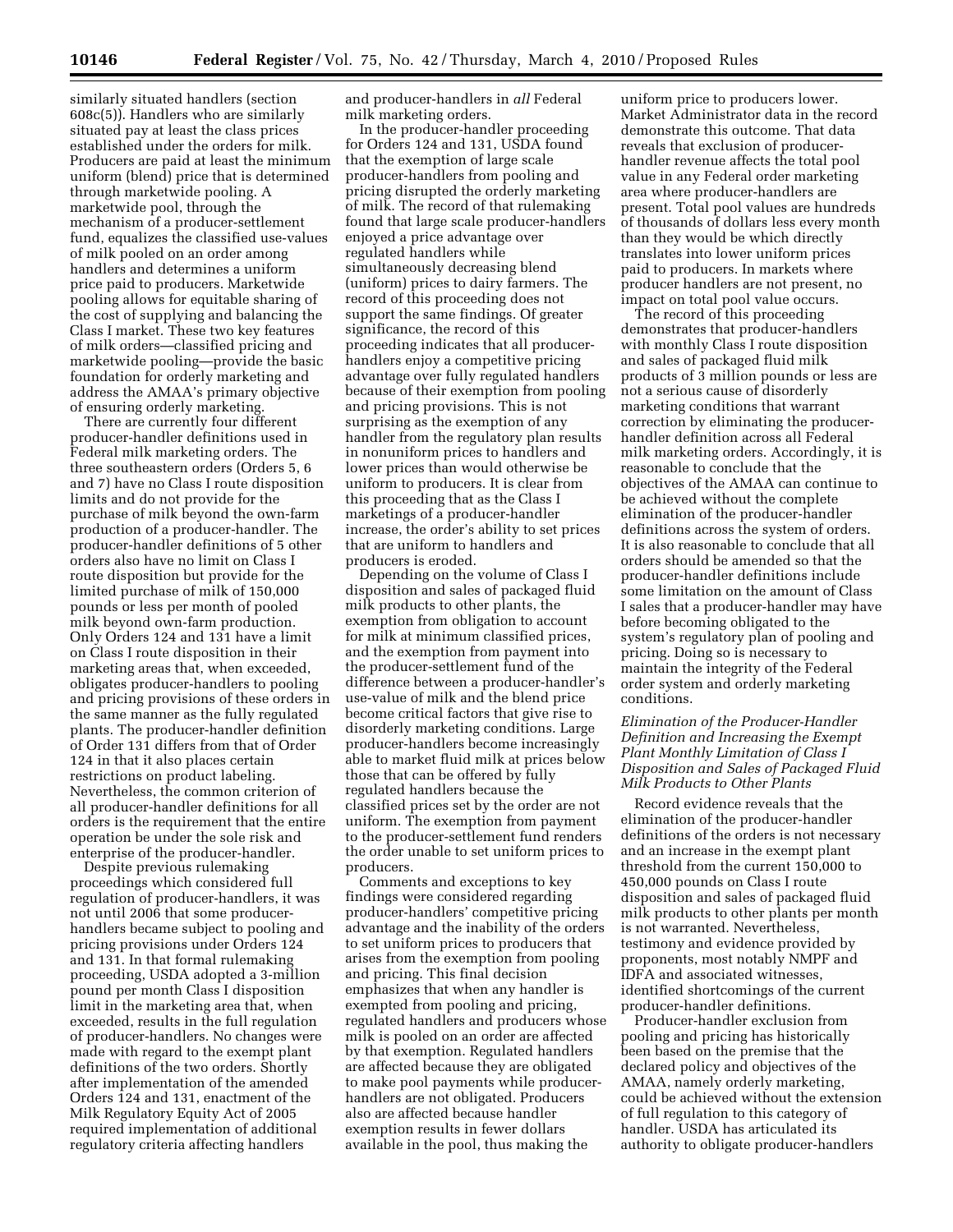to further regulation, including marketwide pooling and minimum pricing provisions, if they singularly or collectively have a negative impact on the market. USDA found the activity of large scale producer-handlers to be a source of significant and measurable disorder in the Arizona and Pacific Northwest marketing areas.5 Accordingly, those orders' were amended to establish a 3-million pound limit on monthly Class I disposition in the marketing area in the producerhandler definitions beyond which pooling and pricing regulation applies to the handler.

Prior rulemakings consistently articulated USDA's authority to subject producer-handlers to full regulation. For example, in a Final Decision for the Puget Sound order, a predecessor to the Pacific Northwest order, USDA found that producer-handlers should continue to be exempt from pooling and pricing provisions of the order with the caveat that producer-handlers could be subject to further regulation if justified by prevailing market conditions.6 This position was amplified in a subsequent Puget Sound Final Decision wherein USDA found that a hearing should be held to consider the regulation of producer-handlers if the marketing area was susceptible to being affected by producer-handlers or if producerhandler sales could disrupt or operate to the detriment of other producers in the market.7 Such policy was also articulated in another decision concerning producer-handlers in Texas and the Southwest Plains.8 That decision concluded that it would be appropriate to obligate producerhandlers to the pooling and pricing provisions of the order if it could be shown that producer-handlers cause market disruption.

The proposals for elimination of the producer-handler definition are primarily based upon issues regarding producer-handler size, specifically the volume of Class I marketings. The elimination of the producer-handler definition across the system of orders is proposed to be offset by an increase in the exempt plant monthly limit on Class I route disposition and sales of packaged fluid milk products to other plants. This would, as the proponents intend, mitigate the impact of the proposed regulatory change on current producerhandlers characterized as not having a significant impact on orderly marketing conditions.

Producer-handlers are persons who operate dairy farms and generally process and sell only their own milk production. A pre-condition to operating a processing plant as a producer-handler is the operation of a dairy farm. Consequently, the size of the dairy farm determines the production level of a producer-handler's farm operation and is also the controlling factor of the volume that is processed by the plant and that is available for distribution. Accordingly, the major consideration in determining whether a producer-handler is a large or small business is its capacity as a dairy farm. Under SBA criteria, a dairy farm is considered large if its gross revenue exceeds \$750,000 per year which equates to a production guideline of 500,000 pounds of milk per month. Accordingly, a producer-handler with Class I disposition and sales of packaged fluid milk products to other plants in excess of three million pounds per month is considered by this decision to be a large business.

At what size a producer-handler begins to have a significant impact on a market's pooled participants should be determined by whether minimum prices are uniform to producers and among handlers. Testimony in this proceeding presented the argument that the presence of effective prices—or actual prices paid and received—that differ from minimum prices set under the orders is indicative of disorder. This decision disagrees. The regulatory plan of the milk order program is not tasked with setting the effective prices. Rather, the regulatory plan of the milk order program provides for setting and enforcing *minimum* prices paid by handlers and received by producers. The effective prices producers receive can and do vary, but prices paid to producers and their cooperatives cannot be lower than the minimum price established under the orders. The fact that cooperatives can re-blend the price they pay for the marketing of their producer member milk is neither an example of disorderly marketing conditions nor germane to evaluation of the conditions appropriate for excluding handlers from the pooling and pricing provisions of the orders.

Because producer-handlers do not share the additional value of their Class I sales with a market's producers, their exemption from the pooling and pricing provisions is conditioned on the premise that the burden of surplus disposal (milk not used for fluid uses) is borne by them alone. The surplus

milk of a producer-handler may be sold for any price, but germane to this condition, such surplus milk does not receive the minimum price protection offered by marketwide pooling. When a producer-handler is able to avoid the burden of surplus disposal while also retaining the entire additional value of milk accruing from Class I sales, equity among producers and handlers is jeopardized and disorderly marketing conditions can ensue. When uniform minimum price conditions exist, the basis for orderly marketing is present. In the absence of uniformity of minimum prices among producers and handlers, the basis for orderly marketing is undermined.

The record supports the finding that adoption of a limit on producerhandlers' monthly Class I disposition and sales of packaged fluid milk products to other plants can mitigate the disorderly marketing which arises when producer-handlers are able to avoid bearing the burden of surplus disposal. Bearing the burden of surplus disposal is a fundamental demonstration of a producer-handler balancing their milk production with market demand for their Class I products. Disorderly marketing conditions are present when a producer-handler becomes able to directly or indirectly balance their Class I marketings with the surplus milk of pooled producers. The record indicates examples of indirect balancing of producer-handlers on the regulated market. The record also indicates that as a producer-handler's Class I sales volume increases, conditions arise that offer an even greater ability to effectively transfer the balancing burden to the regulated market.

While opponents to the elimination of the producer-handler definitions argue otherwise, this decision agrees with proponent arguments, presented by witnesses testifying in support of NMPF and IDFA positions, that the difference between the Class I price and the blend price is a reasonable estimate of the price advantage enjoyed by producerhandlers even if it is not possible to determine the precise level of the advantage for any individual producerhandler. This price advantage is compounded as a producer-handler's Class I utilization increases. In addition, allowing producer-handlers to have unlimited Class I sales will result in a measureable impact on the blend price received by pooled producers.

This decision finds no reason to consider the higher costs purportedly associated with the operation of producer-handlers a relevant factor for determining conditions in which handlers should or should not be

<sup>5</sup>Official notice is taken of Final Decision, Published December 14, 2005 (70 FR 74166). 6Official notice is taken of Final Decision,

published May 13, 1966 (31 FR 7062–7064). 7Official notice is taken of Final Decision,

published July 21, 1967 (32 FR 1073–1074). 8Official notice is taken of Recommended

Decision, published June 28, 1989, (54 FR 27179).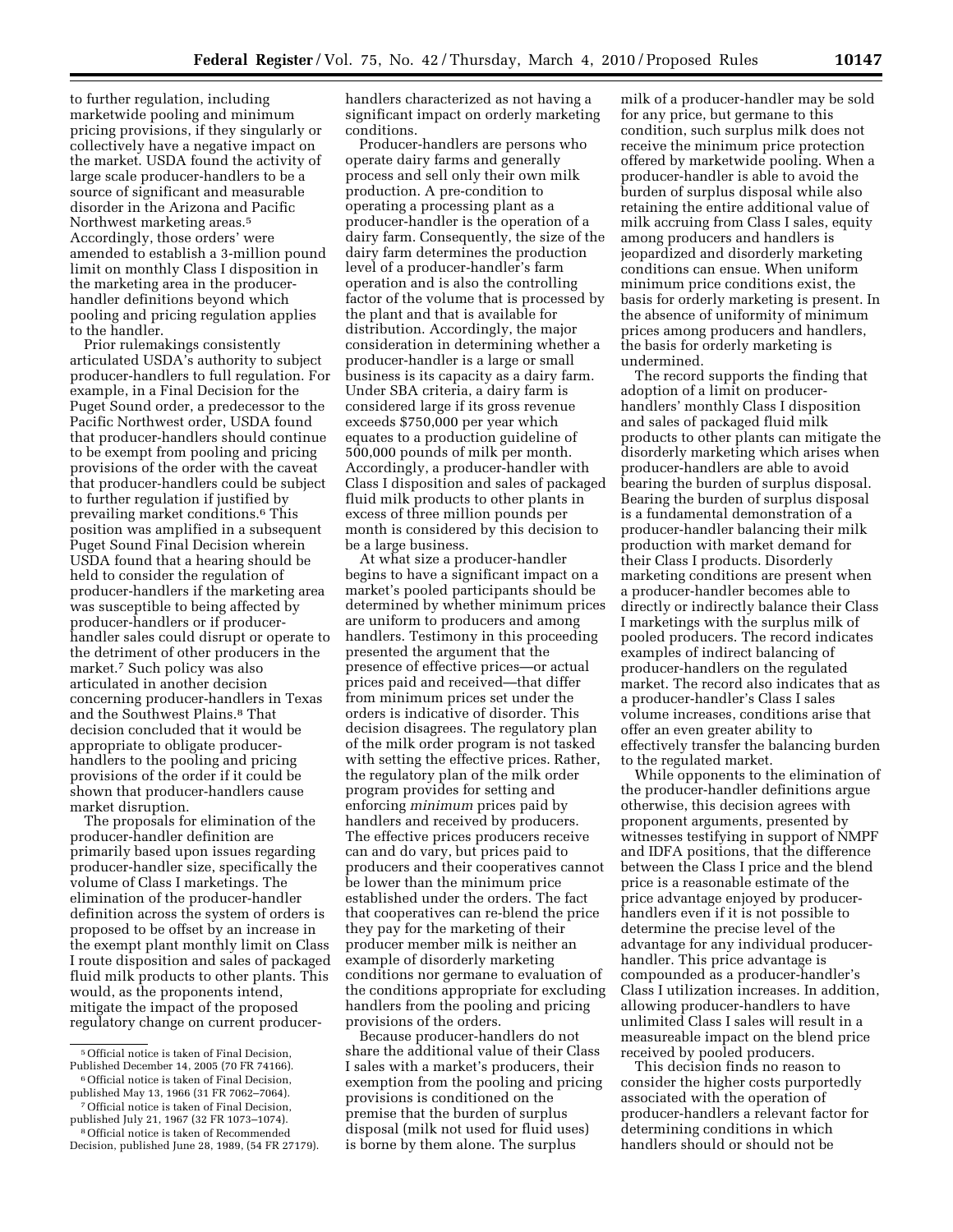subject to full regulation. All handlers face different processing costs. These differences may be the result of divergent plant operating efficiencies related to size or to that portion, if any, of milk supplied, which may be produced and supplied from own-farm sources. Whatever the cost differences may be and the reasons for them, all fully regulated handlers must pay the same minimum Class I price, and equalize their use-value of milk (generally, the difference between the Class I price and the blend price) through payment into the order's producer-settlement fund. Similarly, all producers face different milk production costs. Producer cost differences, for example, may be the result of farm size or variation in milk production levels attributable to management ability. Producers, regardless of their individual costs, receive the same blend price.

Comments and exceptions to the recommended decision detailed support and opposition to the recommendation that the exempt plant limit on Class I sales remain unchanged. IDFA and PAMD, proponents of increasing the exempt plant limit of Class I sales from 150,000 pounds per month to 450,000 pounds per month, made clear their opposition to consideration of the proposed amendment in isolation. The comments and exceptions offered by IDFA and PAMD reiterated their record argument that the proposed increase of the exempt plant threshold was advanced only if the producer-handler definition was eliminated from all Federal milk marketing orders.

The record lacks evidence to warrant increasing the current exempt plant limit on Class I sales given the decision to retain the producer-handler definition, albeit with limits. While the comments and exceptions of a number of parties constructed support using the testimony of proponents, reliance on such testimony to warrant increasing the exempt plant Class I monthly sales limit is misplaced. The majority of testimony in support of a higher exempt plant limit, provided by IDFA, NMPF and PAMD witnesses, makes clear their conclusions were drawn based upon the condition that the Federal order system would no longer have producerhandlers. It is only in this context in which the NMPF, IDFA and PAMD witnesses drew the conclusion that exempt plants with Class I sales of up to 450,000 pounds a month would not be a disruptive factor to orderly marketing.

Because the record lacks evidence to support an increase in the exempt plant monthly Class I sales limit as a stand-

alone proposal, concerns associated with its adoption are significant. Exempt plants are distinct from producer-handlers, as discussed above, in that the source of their milk supply may be from any source, including exclusive purchase from dairy farmers. The dairy farmers supplying exempt plants do not receive the minimum price protection of the orders or the other benefits of the marketing order system including verification of tests and weights and audits of the handlers to whom they deliver their milk. Dairy farmers delivering to exempt plants can be characterized as the "smallest" of the small dairy farm operations. Tripling the exempt plant limit may increase the number of producers who may be harmed by not being associated with the regulatory benefits of the orders. In other words, the smallest dairy farmers who are the most vulnerable would be the ones most likely to have their marketings fall outside the scope of the intended regulatory plan if the exempt plant threshold on monthly Class I sales volume were increased.

# *Establishment of Individual Handler Pools*

The marketwide sharing of the classified use-values of milk among all producers supplying a marketing area is an essential feature of the Federal milk marketing order system. It ensures that producers supplying a given marketing area receive the same uniform price for their milk, regardless of its end use. In combination with classified pricing, marketwide pooling has, among other things, successfully mitigated price competition between producers seeking the higher-valued fluid outlets for their milk. Abandonment of the marketwide pooling system in favor of an individual handler pool system would reverse the stability achieved by its adoption in all Federal milk marketing orders.

The record reveals that justification for the adoption of individual handler pooling is rooted in a collection of extremely selective excerpts of a study authored by dairy industry participants and published in 1962. The study, commonly referred to as the Nourse Report, examined in great detail the Federal milk marketing order system. The few excerpts used to advance the features of individual handler pools pale in comparison to the Nourse Report's cautions as to its use as well as descriptions of the superior qualities associated with marketwide pooling. Over the years, USDA has repeatedly concluded that marketwide pooling promotes orderly marketing conditions more completely and is one of the most important marketing order tools used to

ensure uniformity in prices to producers.9 In markets where much of the milk is handled by operating cooperatives and large surpluses of milk are unevenly distributed among handlers, conditions observable today, marketwide pooling best ensures orderly marketing. This is the same opinion of the Nourse Report.

Individual handler pooling did have a role to play in the orderly marketing of milk, but only under very specific conditions. On the eve of milk marketing order reform implementation which instituted, among other things, the current large regional milk marketing orders, individual handler pooling existed for only one very small marketing area that had a single fully regulated handler distributing Class I products. When a marketing area has a single fully regulated handler, the classified prices established under the order and the blend price returned to dairy farmers supplying that handler are uniform. However, when a market contains more than a single regulated handler, the individual handler pooling system cannot provide uniform prices to producers.

As marketing areas grew in geographic size and in the number of handlers competing for Class I sales and manufacturing of other dairy products increased, marketwide pooling became the method ensuring uniform prices to producers. The pooled milk of producers shared in the additional revenue accruing from the higher classified use-value of Class I sales and the burdens of lower classified usevalues. Under an individual handler pooling plan, producers supplying handlers with differing utilizations would receive different prices. These differences would be particularly notable between producers delivering to handlers with high manufactured class utilization and those with a majority of Class I uses. Producers supplying a handler with high Class I utilization would receive higher prices than producers whose milk was delivered to manufacturing handlers. Returns distributed to producers in this manner are not uniform nor can they be when a market consists of multiple handlers.

To the extent that individual handler pooling is an alternative to the elimination of the producer-handler definitions, USDA long ago determined it to be inferior to marketwide pooling. While it may be a novel way to address the issues under consideration in this

<sup>9</sup>Official notice is taken of: Final Decision, published April 2, 1999 (64 FR 16026); Final Decision, published October 13, 1955 (20 FR 7689); Final Decision, published June 15, 1990 (55 FR 25618).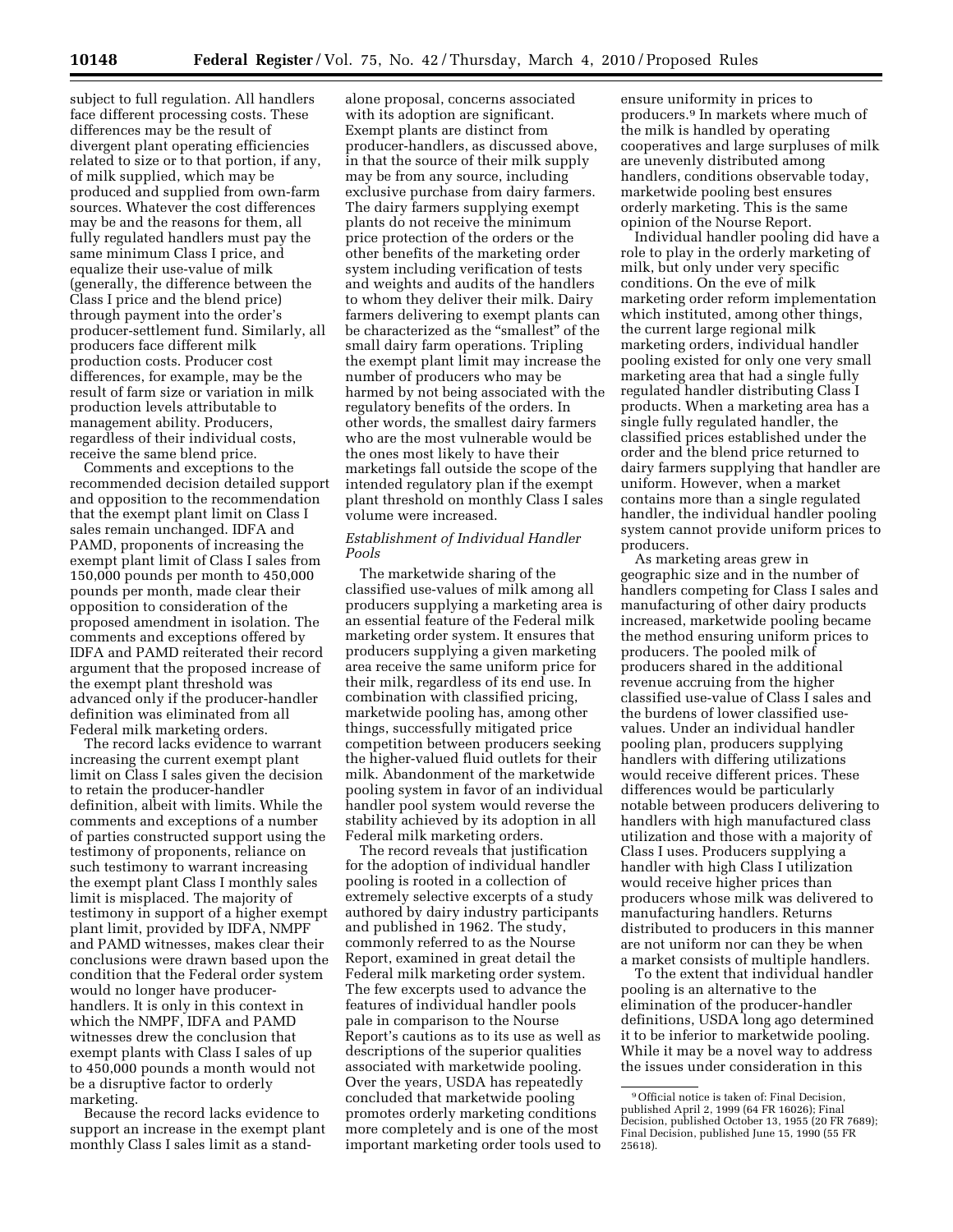proceeding, it does so by a claim that a producer-handler is paying itself the use-value of its own milk. Its adoption could not be immediately implemented as it would, for example, require an overhaul of an order's pooling standards plus the addition of other criteria to ensure that distributing plants had an adequate supply of milk for fluid uses.

The central issue of this proceeding is the consideration of the conditions that warrant exemption of handlers from full regulation not whether the method of pooling should be changed. Individual handler pooling does not directly address when and under what circumstances handlers can be exempted from pooling and pricing without undermining orderly marketing. Accordingly, the proposal for adopting individual handler pooling (Proposal 25) is denied.

# *Grandfathering, Soft-Caps, and Own-Farm Milk Exemptions*

Three proposals, Proposals 17, 23, and 26, submitted in response to Proposals 1 and 2 received testimony in support of ''grandfather clauses'' and exemptions for "own-farm" milk supplies. In the context of this proceeding, "grandfather clause" refers to an exception that would allow current producer-handlers to continue their operations with added restrictions. ''Own-farm'' milk here refers to the amount of milk processed for use by a handler who is also the producer of that milk. These alternative proposals to the elimination or amendment of the producer-handler definition calling for these features are not recommended for adoption.

While requesting the elimination of the producer-handler definition in all orders, NMPF asserts that their Proposal 26 is consistent with this request because it effectively halts the proliferation of new producer-handlers. This decision disagrees and does not adopt NMPF's Proposal 26. If the position is taken that the exemption of producer-handlers from pooling and pricing causes disorderly marketing conditions, then it would be reasonable to conclude that the current producerhandler exemption, regardless of any limitations placed on Class I route dispositions, should come to an end. A willingness to accept a 3-million pound per month limit on Class I route dispositions for current producerhandlers begs the conclusion that producer-handlers with Class I dispositions at or below this level are not disorderly or, at the least, represent a tolerable deviation from strict application of pooling and pricing provisions.

Grandfathering clauses, as proposed, would create inequity between persons who are currently producer-handlers and other entities who may in the future seek to supply milk as producerhandlers. Adoption of these types of provisions would essentially create a new category of handler based solely on their regulatory status during a specified time period. Dairy farmers that aspire to produce, process and market milk at their own enterprise and risk would be denied the opportunity to join the new ''grandfathered'' category.

As previously discussed, the broad purpose of the AMAA is to establish and maintain orderly marketing conditions. Its purpose is not to create barriers to entry into a viable business or marketing alternative. New-to-market operations should not be denied the ability to form under the same provisions as current entities that have already met the producer-handler definition. Concern for the proliferation of producer-handlers is overly proscriptive.

In their post-hearing brief, Mallorie's Dairy, proponent of Proposal 17, articulated a willingness to accept the current size limitation of 3 million pounds of Class I route disposition of the PNW and Arizona orders as a reasonable alternative to elimination of the producer-handler provisions. This willingness was conditioned upon a USDA recommendation against the elimination of the producer-handler provisions and for the application of the Class I route disposition limit common to the PNW and Arizona orders across all other orders. As this decision recommends adoption of amendments similar to those acceptable to Mallorie's Dairy, no further consideration is given to Proposal 17, as proposed by Mallorie's Dairy.

Modifications to Proposal 17 as offered by NAJ request consideration for provisions which would create a new category of handler. In their posthearing brief, NAJ advocated the creation of an exemption for handlers with own-farm milk supplies. With NAJ's modification to Proposal 17, handlers with own-farm milk would be exempting the first three million pounds of own-farm milk disposed of as Class I during the month. NAJ asserts that this would be equitable for handlers with less or more than the three million pounds of own-farm Class I dispositions or a combination of own-farm and purchased milk. This decision does not find NAJ's proposed changes to be equitable as represented by NAJ.

NAJ suggests that handlers with ownfarm milk should be partially regulated distributing plants with an exemption

from pooling and pricing equal to their own-farm milk volume. While this modification uses terminology common to current regulation it in fact represents a recast meaning of the term "partially regulated.'' Unlike pool distributing plants, partially regulated handlers are handlers that distribute fluid milk products into a marketing area but do not meet the standards for full regulation under that order. NAJ uses the term "partially regulated" to refer instead to handlers who would only be subject to full regulation for own-farm fluid milk product volume in excess of three million pounds and all purchased milk volume. This would essentially create a unique exemption based upon the origin of the milk supplies received by a given handler.

As proposed, NAJ's modification is grounded in a justification based upon the source of a milk supply. It would not be appropriate to have differentiated regulatory treatment of milk supplies on the basis of origin. The current producer-handler provisions require that operations be performed at their exclusive control and through a dependence on their own milk production without reliance on purchased milk.

AIDA, proponents of Proposal 23, offered two versions of Proposal 23 to be considered as distinct from one another. Both versions would require the creation of handler categories specific to handlers with own-farm milk supplies reflecting certain provisions that currently govern the regulatory treatment of pool distributing plants and partially regulated plants, save one major exception. Under the first variation of Proposal 23, handlers with own-farm milk would be treated as fully regulated plants with the ability to down-allocate all own-farm milk supplies. The second variation would allow handlers processing own-farm milk for Class I use to elect partially regulated status.

The first version of Proposal 23 would cause handlers with own-farm milk to have a price advantage due to their exemption from pooling and pricing while handlers without own-farm milk would be subject to pooling and pricing provisions of the orders. The second version of Proposal 23 seeking treatment of handlers with own-farm milk as partially regulated plants would treat differently those handlers without ownfarm milk supplies. Adoption of this proposal would cause differentiated treatment of similar plant operations solely on the basis of supply sourcing. Furthermore, the provisions offered in Proposal 23 are far less restrictive than the current producer-handler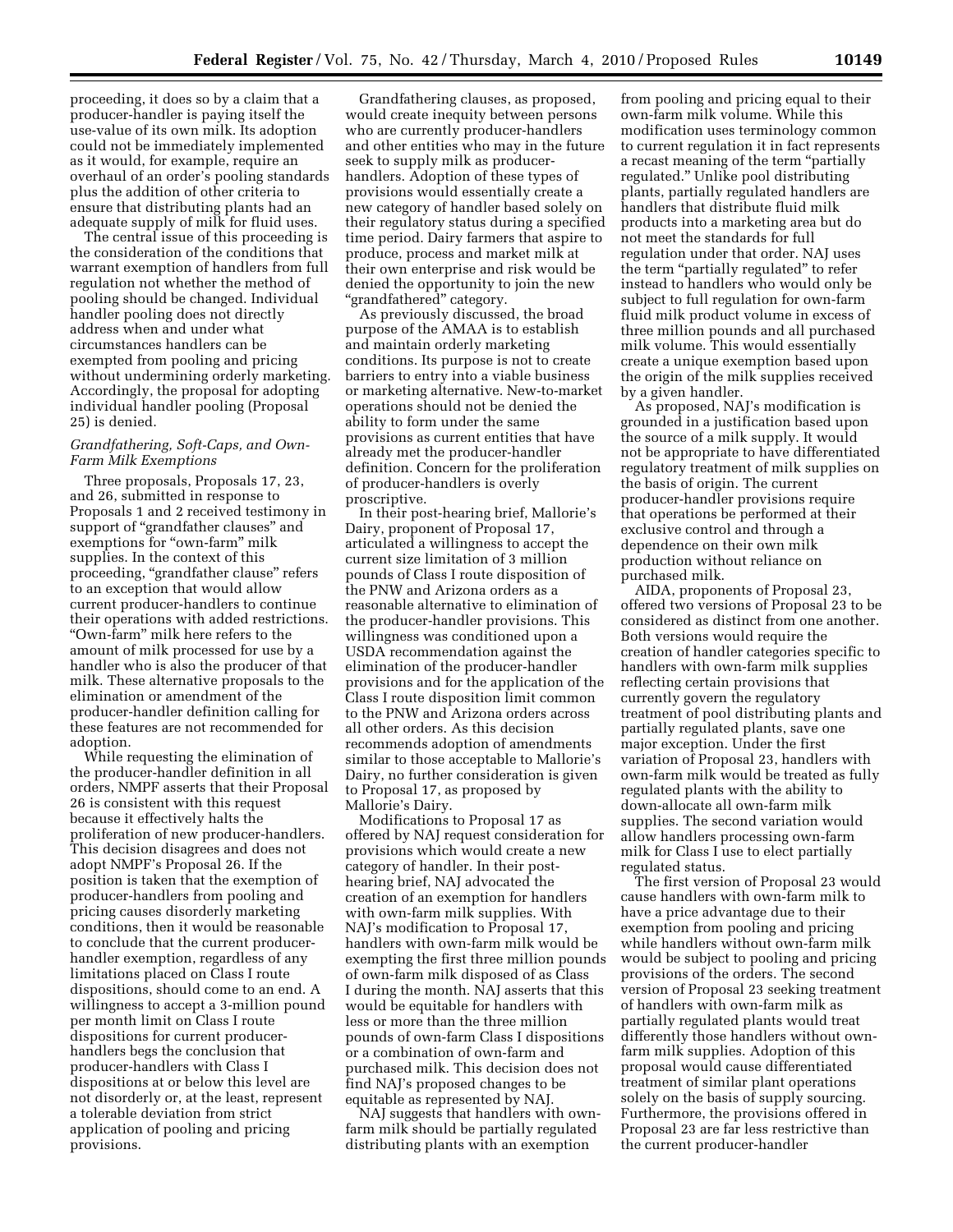provisions, which proponents of Proposal 23 contend should not be changed. Either form of Proposal 23 would cause inequitable treatment of similarly situated handlers due to an exemption favoring handlers having own-farm milk supplies.

While AIDA describes their proposed changes using terminology common to current regulation, the proposals are different than current regulations. The proposals do not consider conditions under which full exemption from pooling and pricing regulation is warranted. Proposal 23 uses needlessly complex methods to address an issue that may be more easily fixed by simply modifying the current producer-handler definition to include a limit on monthly Class I route disposition. Accordingly, this decision does not adopt either version of Proposal 23.

The portion of Proposal 23 and the NAJ modification that propose total or partial exemption from pooling and pricing based on own-farm production disposed of as Class I while allowing for purchase of milk from other producers, deviates from the long-held own risk and enterprise conditions associated with the producer-handler definition. If adopted, each of these two proposed changes would create a soft-cap exemption. Soft-caps exempt some Class I disposition while subjecting any additional disposition to pooling and pricing. This would cause inequitable treatment across similarly situated handlers where handlers with own-farm milk could ''smooth'' the price advantage gained on the volumes of exempt fluid milk products across any additional Class I sales. In turn, this would also allow handlers with ownfarm milk to undercut prices offered by those handlers without own-farm milk strictly as a consequence of regulation.

This decision has considered the testimony regarding the use of similar soft-cap limits for producer-handlers under California's milk marketing regulatory plan. California's milk marketing regulatory system is similar to that of the Federal order system. The soft-cap limits there led to inequity among similarly situated handlers. According to the record, other fully regulated handlers with similar Class I disposition, but without own-farm milk production, were placed at a competitive disadvantage relative to those handlers with own-farm production.

# *Retention of the Producer-Handler Definition With Limits on Class I Disposition and Sales of Packaged Fluid Milk Products to Other Plants*

As discussed above, the exemption of handlers of any size (and exempt plants) from the regulatory plan of milk orders immediately leads to minimum prices under the orders that are not uniform to producers and handlers. However, USDA has a long history in which certain categories of handlers have not been subject to the full regulatory scheme in order to achieve the AMAA's objective of orderly marketing.

While having an absolute impact on milk orders' ability to set uniform prices to similarly situated handlers and return uniform prices to producers, the volume of milk represented by exempt plant sales has had and continues to have a de minimis impact on orderly marketing. As such, USDA has concluded that the full regulatory plan need not be applicable to such small handlers. The exempt plant limit on Class I route disposition and sales of packaged fluid milk products represents a measure of participation in the market that while exempt, is tolerable and does not undermine the purpose of the order system and its treatment of larger handlers.

The same de minimus impact on orderly marketing owed to producerhandler Class I sales volume has been, in part, the rationale for their exemption from full regulation. Simply stated, producer-handlers have historically conducted small scale operations and have been subject to certain requirements to remain exempt from full regulation. Those requirements have been that the operation: Be under the sole enterprise and risk of the producerhandler; bear the full responsibility and risks associated with the care and management of the dairy animals and other resources necessary for milk production; and engage in and exclusively control the processing and distribution of their Class I products. Under these and other requirements unique to each order, producer-handlers have been determined to have neither an advantage in their capacity as producers or as handlers.

With these conditional requirements for producer-handlers, there was no need to consider further regulatory requirements for this category of handler. Additional amendments to the producer-handler definitions became necessary when producer-handler size was shown to be a cause of disorderly marketing conditions in the Arizona and Pacific Northwest marketing areas, and a cap of three million pounds per month on Class I dispositions in the marketing area was adopted.

The record reveals that the number of producer-handlers and all other categories of handlers is declining. Opponents of change from the status quo conclude that this is justification to leave the producer-handler provisions unchanged. This decision disagrees. In evaluating the impact producerhandlers may have on orderly marketing, the volume of milk marketed by any individual producer-handler is more important than the overall trend in the number of producer-handlers.

The size of individual producerhandlers will impact orderly marketing conditions in any of the Federal order marketing areas if left without limit. Size of operation will have a direct bearing on competitive equity between producer-handlers and fully regulated handlers. Producer-handler size, as discussed above, will increasingly affect an order's ability to set uniform prices to similarly situated handlers and to producers. Producer-handler size will increasingly magnify disorderly marketing conditions and practices where the burden of balancing and surplus disposal is effectively transferred to the regulated market. These examples of the presence and anticipation of disorderly marketing conditions can be largely mitigated by establishing a reasonable limit on a producer-handlers' Class I route disposition and sales of packaged fluid milk products to other plants.

Establishing a reasonable limit on total Class I route disposition and sales of packaged fluid milk products in all producer-handler definitions for all Federal milk marketing orders unifies the policy objectives of the AMAA to establish and maintain orderly marketing conditions. Establishment of a reasonable limit on Class I disposition and sales of packaged fluid milk products does not require changing other order-specific features contained in the producer-handler definitions that have been provided to address local marketing conditions. The addition of a uniform limit on producer-handler total monthly Class I route disposition and sales of packaged fluid milk products in all orders is consistent with the past establishment of the uniform limits, characteristics and features of various milk marketing order provisions applicable to other categories of regulated handlers.

The limit acceptable to or broadly supported by both handler and producer interests is three million pounds of monthly sales. This decision finds that a 3-million pound per month limit on total Class I route disposition and sales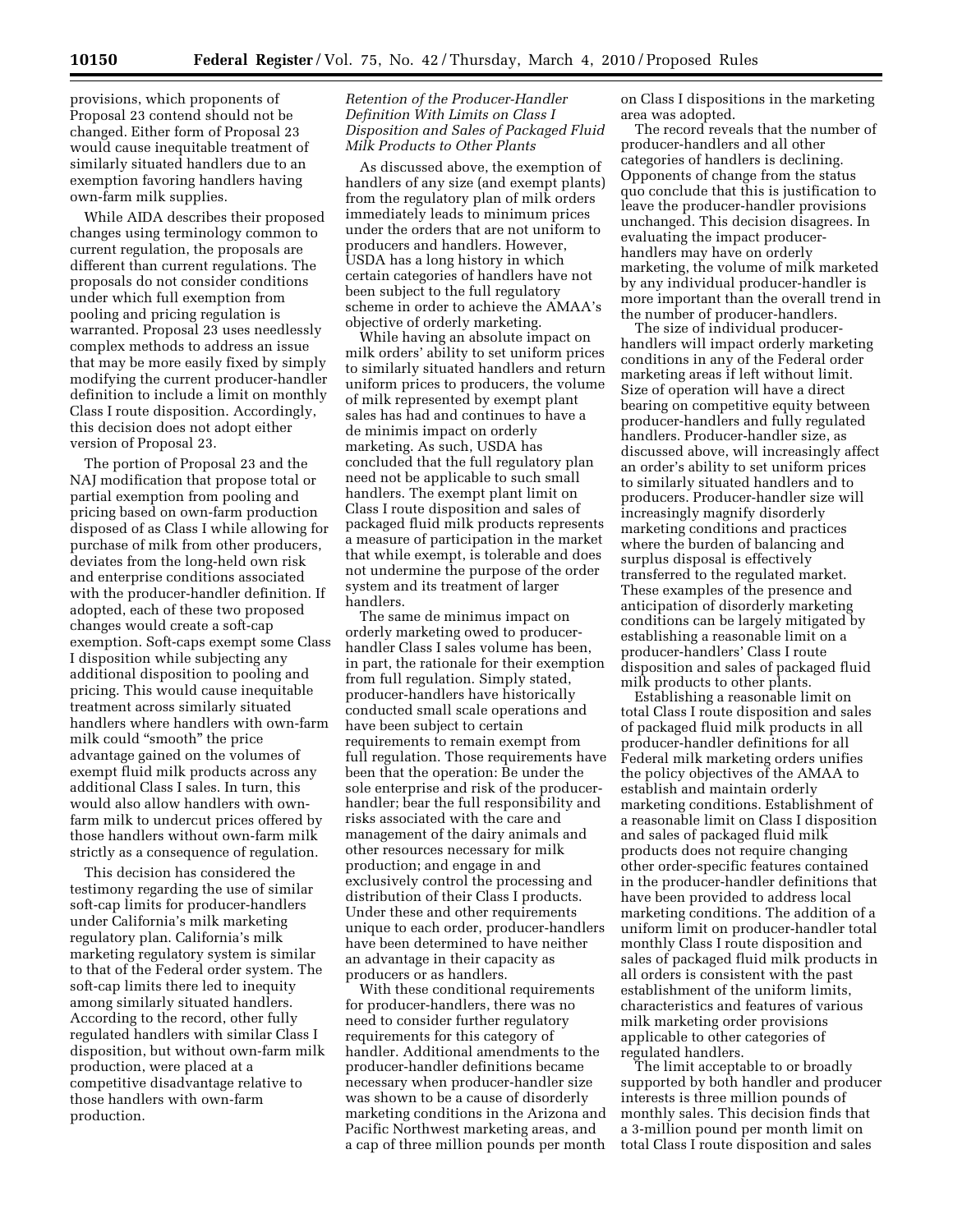of packaged fluid milk products is reasonable. The evidence supports a conclusion that most producer-handlers continue to be small enterprises that have minimal impact in the marketing areas in which they operate. Their participation in the market is not giving rise to disorderly marketing conditions that warrant establishing a more restrictive limit on Class I disposition and sales of packaged fluid milk products. Implicit in this finding is that producer-handlers with no more than 3 million pounds of monthly Class I disposition and sales of packaged fluid milk products represent a level of market participation such that the AMAA goal of establishing and maintaining orderly marketing is achieved.

The record supports concluding that a direct relationship exists between producer-handler size and the potential for disorder. More specifically, the record supports the conclusion that adoption of a limit on producerhandlers' total monthly Class I route disposition and sales of packaged fluid milk products to other plants across all orders is necessary to maintain orderly marketing conditions. This represents a needed change to the producer-handler provisions of Orders 124 and 131, which only consider producer-handlers' monthly Class I dispositions within the respective marketing area. Adoption of a limit on the total Class I route disposition and sales of packaged fluid milk products of producer-handlers is reasonable and should mitigate the inequitable conditions associated with distribution in other marketing areas or where the handling of milk is not regulated. The producer-handlers with more than three million pounds of total Class I disposition and sales of packaged fluid milk products per month and which meet the pooling standards of an order will have all of their distribution of Class I products pooled and priced no matter where that milk is sold. The producer-handlers with more than three million pounds of total Class I disposition and sales of packaged fluid milk products per month and which do not meet the pooling standards of an order will be treated as partially regulated distributing plants for route sales in the marketing areas.

Several comments and exceptions to the recommended decision noted that a producer-handler's transfers or sales of packaged fluid milk products to other plants are distinguished separately from the definition of route disposition. While transfers of packaged fluid milk products to other plants are certainly sales, such a measure of sales is technically not a component of the route

disposition definition common to all milk marketing orders. To make more precise the findings of the recommended decision, this final decision specifically limits a producerhandler's exclusion from full regulation upon both sales of packaged fluid milk products to other plants during the month and sales that meet the route disposition definition. This decision agrees that it is appropriate to include and specify that a producer-handler's sales of packaged fluid milk products to other plants, together with route disposition during the month, for determining if the 3-million pound per month threshold has been met. Doing so provides for a complete measure of the Class I marketings of a producerhandler. Accordingly, the inclusion of a producer-handler's sales of packaged fluid milk products to other plants during the month is reflected in the amended producer-handler definitions of all milk marketing orders.

An additional proposal, Proposal 24, seeking an unlimited exemption for producer-handlers marketing own-farm milk disposed of as fluid milk products through retail channels under the same handler's exclusive control is not adopted. This decision gave consideration to the testimony and evidence, which revealed that producerhandlers distributing fluid milk products exclusively through their own retail channels are self-contained and do not balance against pooled supplies. While this seems to adhere to a longheld producer-handler characteristic, the responsibility and risk for balancing is still relative to producer-handler size, as defined by total monthly Class I disposition, which represents a significant contributing factor to disorderly marketing. At issue is the ultimate displacement of Class I sales that would otherwise be supplied through regulated sources.

This decision does not amend the producer-handler definitions to include unique labeling restrictions. The rationale offered in support of establishing labeling restrictions offers interesting scenarios of the consequences that may arise without its inclusion. The scenarios speak to how the restrictions will provide better assurances that producer-handlers cannot balance their Class I dispositions on the fully regulated market and cannot act together to effectively circumvent otherwise intended regulation. This decision finds such an addition to either the producer-handler or exempt plant definition to be overly proscriptive. The record lacks evidence, apart from theoretical constructions, demonstrating a reasonable need for its

adoption. This recommended decision finds that producer-handlers with total Class I route disposition and sales of packaged fluid milk products in excess of three million pounds per month enjoy significant competitive sales advantages because they do not pay the Class I price for raw milk.

Several comments and exceptions were filed that opposed the recommendation denying unique labeling provisions that were proposed. The rationale offered in support of establishing labeling restrictions presents a scenario in which exempt handlers would be organized in such a way that they could collectively supply fluid products under an identical label. This practice could allow securing of accounts that any single exempt handler in the arrangement would otherwise be unable to service based upon its own marketings (described as "daisychaining''). The record lacks evidence, apart from theoretical construction, demonstrating a reasonable need for its adoption.

However, this decision does find that producer-handlers with total Class I route disposition and sales of packaged fluid milk products to other plants of more than three million pounds per month may shift the burden of surplus disposal to the regulated market through labeling. A central condition underlying the exemption of producer-handlers is that they bear the full burden of surplus disposal which prevents balancing at the expense of regulated handlers and the milk of producers pooled on an order. The record contains examples of producer-handlers supplying accounts with fluid products packaged under an identical label as supplied by a regulated handler. The Shamrock witness testified to a past occurrence in the Arizona marketing area which was addressed in a separate rulemaking. The Country Dairy witness testified that as a producer-handler, it supplies a retailer's locations within Michigan with the same label supplied by other processors. The Country Dairy witness also testified to packaging under the same label as Country Fresh, a fully regulated handler. While this decision does not find the need for adoption of unique labeling provisions, it is possible that a producer-handler may fail to meet requirements for producer-handler status because such behavior is reasonable evidence that bearing the full burden of surplus disposal has been avoided.

While the adoption of a 3-million pound per month limit on total Class I disposition and sales of packaged fluid milk products to other plants will not completely eliminate the impact of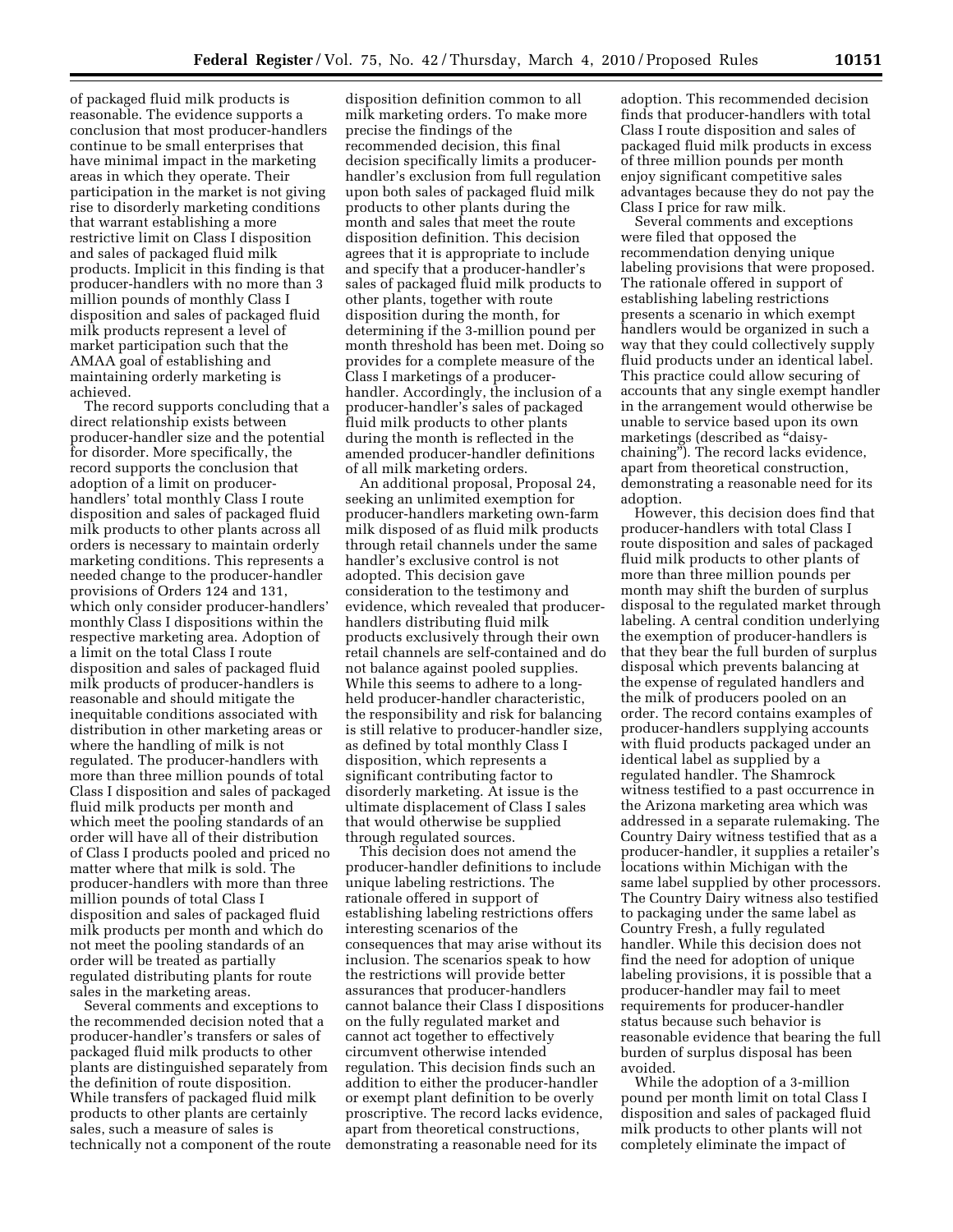producer-handlers across the order system, it should result in a reduction in any current and future market disruption. It is also consistent with many of the positions detailed during this proceeding, and will likely prevent a significant increase in the magnitude of disruption observed in the marketing areas.

#### **Ruling on Motions**

A motion submitted on behalf of Nature's Dairy moved for review and reversal of the Administrative Law Judge's decision to exclude the testimony of a witness on behalf of a producer-handler, namely Nature's Dairy. The motion requested that the hearing be reopened for the purpose of cross-examination of the Nature's Dairy witness. New England Producer-Handlers Association *et al.* and AIDA joined Nature's Dairy and submitted motions to that effect. The Administrative Law Judge denied the Nature's Dairy, New England Producer-Handler Association *et al.* and AIDA motions prior to certification of the record. The recommended decision concurred with the ruling of the Presiding Administrative Law Judge; accordingly, the motions submitted on behalf of Nature's Dairy, New England Producer-Handler Association *et al.* and AIDA were denied.

Comments and exceptions to the recommended decision filed by AIDA motioned anew for the hearing to be reopened for the same reasons. Their comment expressed the opinion that not reopening the hearing results in an incomplete hearing record. Conversely, comments and exceptions to the recommended decision filed on behalf of the Handler Coalition supports USDA's denial of AIDA's motion based predominately on largely legal arguments. After careful consideration of the comments and exceptions, this final decision concurs with the ruling of the Administrative Law Judge. Accordingly, the motions for reopening the hearing of this proceeding are denied.

#### **Rulings on Proposed Findings and Conclusions**

Briefs and proposed findings and conclusions were filed on behalf of certain interested parties. These briefs, proposed findings and conclusions and the evidence in the record were considered in making the findings and conclusions set forth above. To the extent that the suggested findings and conclusions filed by interested parties are inconsistent with the findings and conclusions set forth herein, the requests to make such findings or reach such findings are denied for the reasons previously stated in this decision.

#### **General Findings**

The findings and determinations hereinafter set forth supplement those that were made when the orders were first issued and when they were amended. The previous findings and determinations are hereby ratified and confirmed, except where they may conflict with those set forth herein.

(a) The tentative marketing agreements and the orders, as hereby proposed to be amended, and all of the terms and conditions thereof, will tend to effectuate the declared policy of the Act;

(b) The parity prices of milk as determined pursuant to section 2 of the Act are not reasonable in view of the price of feeds, available supplies of feeds, and other economic conditions which affect market supply and demand for milk in all marketing areas, and the minimum prices specified in the tentative marketing agreements and the orders, as hereby proposed to be amended, are such prices as will reflect the aforesaid factors, insure a sufficient quantity of pure and wholesome milk, and be in the public interest;

(c) The tentative marketing agreements and the orders, as hereby proposed to be amended, will regulate the handling of milk in the same manner as, and will be applicable only to persons in the respective classes of industrial and commercial activity specified in, the marketing agreements upon which a hearing has been held; and

(d) All milk and milk products handled by handlers, as defined in the tentative marketing agreements and the orders as hereby proposed to be amended, are in the current of interstate commerce or directly burden, obstruct, or affect interstate commerce in milk or its products.

#### **Rulings on Exceptions**

In arriving at the findings and conclusions, and the regulatory provisions of this decision, each of the exceptions received was carefully and fully considered in conjunction with the record evidence. To the extent that the findings and conclusions and the regulatory provisions of this decision are at variance with any of the exceptions, such exceptions are hereby overruled for the reasons previously stated in this decision.

# **Marketing Agreement and Order**

Annexed hereto and made a part hereof are two documents: A Marketing Agreement regulating the handling of

milk, and an Order amending the orders regulating the handling of milk in the Northeast and other marketing areas, which has been decided upon as the detailed and appropriate means of effectuating the foregoing conclusions.

*It is hereby ordered* that this entire decision and the two documents annexed hereto be published in the **Federal Register.** 

# **Referendum Order To Determine Producer Approval; Determination of Representative Period; and Designation of Referendum Agent**

*It is hereby directed* that a referenda be conducted and completed on or before the 30th day from the date this decision in published in the **Federal Register,** in accordance with the procedures for the conduct of referenda [7 CFR 900.300–311], to determine whether the issuance of the orders as amended and hereby proposed to be amended, regulating the handling of milk in the Northeast, Appalachian, Florida, Southeast, Upper Midwest, Central, Mideast, Pacific Northwest, Southwest and Arizona marketing areas is approved or favored by producers, as defined under the terms of the order, as amended and as hereby proposed to be amended, who during such representative period were engaged in the production of milk for sale within the aforesaid marketing areas.

The representative period for the conduct of such referenda is hereby determined to be May 2009.

The agents of the Secretary of Agriculture to conduct such referenda are hereby designated to be the respective Market Administrators of the aforesaid orders.

# **List of Subjects in 7 CFR Parts 1001, 1005, 1006, 1007, 1030, 1032, 1033, 1124, 1126, and 1131**

Milk marketing orders.

# **Order Amending the Orders Regulating the Handling of Milk in the Northeast and Other Marketing Areas**

This order shall not become effective until the requirements of section 900.14 of the rules of practice and procedure governing proceedings to formulate marketing agreements and marketing orders have been met.

#### **Findings and Determinations**

The findings and determinations hereinafter set forth supplement those that were made when the orders were first issued and when they were amended. The previous findings and determinations are hereby ratified and confirmed, except where they may conflict with those set forth herein.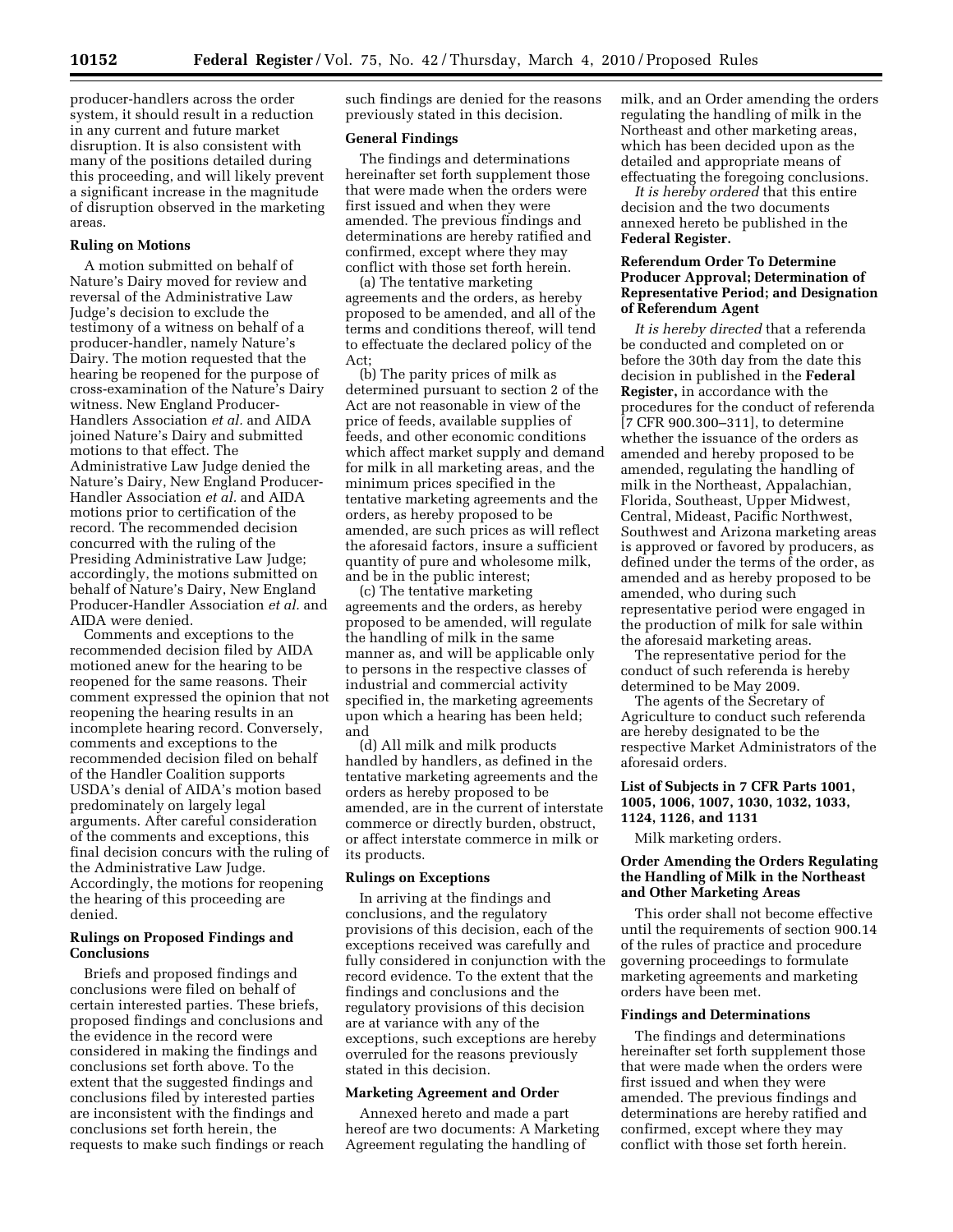(a) *Findings.* A public hearing was held upon certain proposed amendments to the tentative marketing agreements and to the orders regulating the handling of milk in the Northeast and other marketing areas. The hearing was held pursuant to the provisions of the Agricultural Marketing Agreement Act of 1937, as amended (7 U.S.C. 601– 674), and the applicable rules of practice and procedure (7 CFR part 900).

Upon the basis of the evidence introduced at such hearing and the record thereof, it is found that:

(1) The said orders as hereby amended, and all of the terms and conditions thereof, will tend to effectuate the declared policy of the Act;

(2) The parity prices of milk, as determined pursuant to section 2 of the Act, are not reasonable in view of the price of feeds, available supplies of feeds, and other economic conditions which affect market supply and demand for milk in the aforesaid marketing areas. The minimum prices specified in the orders as hereby amended are such prices as will reflect the aforesaid factors, insure a sufficient quantity of pure and wholesome milk, and be in the public interest;

(3) The said orders as hereby amended regulate the handling of milk in the same manner as and are applicable only to persons in the respective classes of industrial or commercial activity specified in a marketing agreement upon which a hearing has been held; and

(4) All milk and milk products handled by handlers, as defined in the marketing agreements and the orders as hereby amended, are in the current of interstate commerce in milk or its products.

#### **Order Relative to Handling**

*It is therefore ordered,* that on and after the effective date hereof, the handling of milk in the Northeast and other marketing areas shall be in conformity to and in compliance with the terms and conditions of the order, as amended and, as hereby amended, as follows:

For reasons set forth in the preamble, 7 CFR parts 1001, 1005, 1006, 1007, 1030, 1032, 1033, 1124, 1126, and 1131 are proposed to be amended as follows:

1. The authority citation for 7 CFR parts 1001, 1005, 1006, 1007,1030, 1032, 1033, 1124, 1126, and 1131 continues to read as follows:

**Authority:** 7 U.S.C. 601–674 and 7253.

# **PART 1001—MILK IN THE NORTHEAST MARKETING AREA**

2. Amend § 1001.10 by revising paragraph (a) to read as follows:

#### **§ 1001.10 Producer-handler.**

\* \* \* \* \* (a) Operates a dairy farm and a distributing plant from which there is route disposition in the marketing area, and from which total route disposition *and packaged sales of fluid milk products to other plants* during the month does not exceed 3 million pounds;

\* \* \* \* \*

#### **PART 1005—MILK IN THE APPALACHIAN MARKETING AREA**

3. Amend § 1005.10 by revising paragraph (a) to read as follows:

#### **§ 1005.10 Producer-handler.**

\* \* \* \* \* (a) Operates a dairy farm and a distributing plant from which there is route disposition in the marketing area, and from which total route disposition and *packaged sales of fluid milk products to other plants* during the month does not exceed 3 million pounds;

\* \* \* \* \*

# **PART 1006—MILK IN THE FLORIDA MARKETING AREA**

4. Amend § 1006.10 by revising paragraph (a) to read as follows:

# **§ 1006.10 Producer-handler.**

\* \* \* \* \* (a) Operates a dairy farm and a distributing plant from which there is route disposition in the marketing area, and from which total route disposition *and packaged sales of fluid milk products to other plants* during the month does not exceed 3 million pounds;

# **PART 1007—MILK IN THE SOUTHEAST MARKETING AREA**

5. Amend § 1007.10 by revising paragraph (a) to read as follows:

#### **§ 1007.10 Producer-handler.**

\* \* \* \* \*

\* \* \* \* \* (a) Operates a dairy farm and a distributing plant from which there is route disposition in the marketing area, and from which total route disposition *and packaged sales of fluid milk products to other plants* during the month does not exceed 3 million pounds;

\* \* \* \* \*

#### **PART 1030—MILK IN THE UPPER MIDWEST MARKETING AREA**

6. Amend § 1030.10 by revising paragraph (a) to read as follows:

#### **§ 1030.10 Producer-handler.**  \* \* \* \* \*

(a) Operates a dairy farm and a distributing plant from which there is route disposition in the marketing area, and from which total route disposition *and packaged sales of fluid milk products to other plants* during the month does not exceed 3 million pounds;

\* \* \* \* \*

# **PART 1032—MILK IN THE CENTRAL MARKETING AREA**

7. Amend § 1032.10 by revising paragraph (a) to read as follows:

# **§ 1032.10 Producer-handler.**

\* \* \* \* \* (a) Operates a dairy farm and a distributing plant from which there is route disposition in the marketing area, and from which total route disposition *and packaged sales of fluid milk products to other plants* during the month does not exceed 3 million pounds;

\* \* \* \* \*

# **PART 1033—MILK IN THE MIDEAST MARKETING AREA**

8. Amend § 1033.10 by revising paragraph (a) to read as follows:

#### **§ 1033.10 Producer-handler.**

 $\star$   $\star$   $\star$ (a) Operates a dairy farm and a distributing plant from which there is route disposition in the marketing area, and from which total route disposition *and packaged sales of fluid milk products to other plants* during the month does not exceed 3 million pounds;

\* \* \* \* \*

#### **PART 1124—MILK IN THE PACIFIC NORTHWEST MARKETING AREA**

9. Revise § 1124.10 introductory text to read as follows:

#### **§ 1124.10 Producer-handler.**

*Producer-handler* means a person who operates a dairy farm and a distributing plant from which there is route disposition in the marketing area, from which total route disposition *and packaged sales of fluid milk products to other plants during the month* does not exceed 3 million pounds, and who the market administrator has designated a producer-handler after determining that